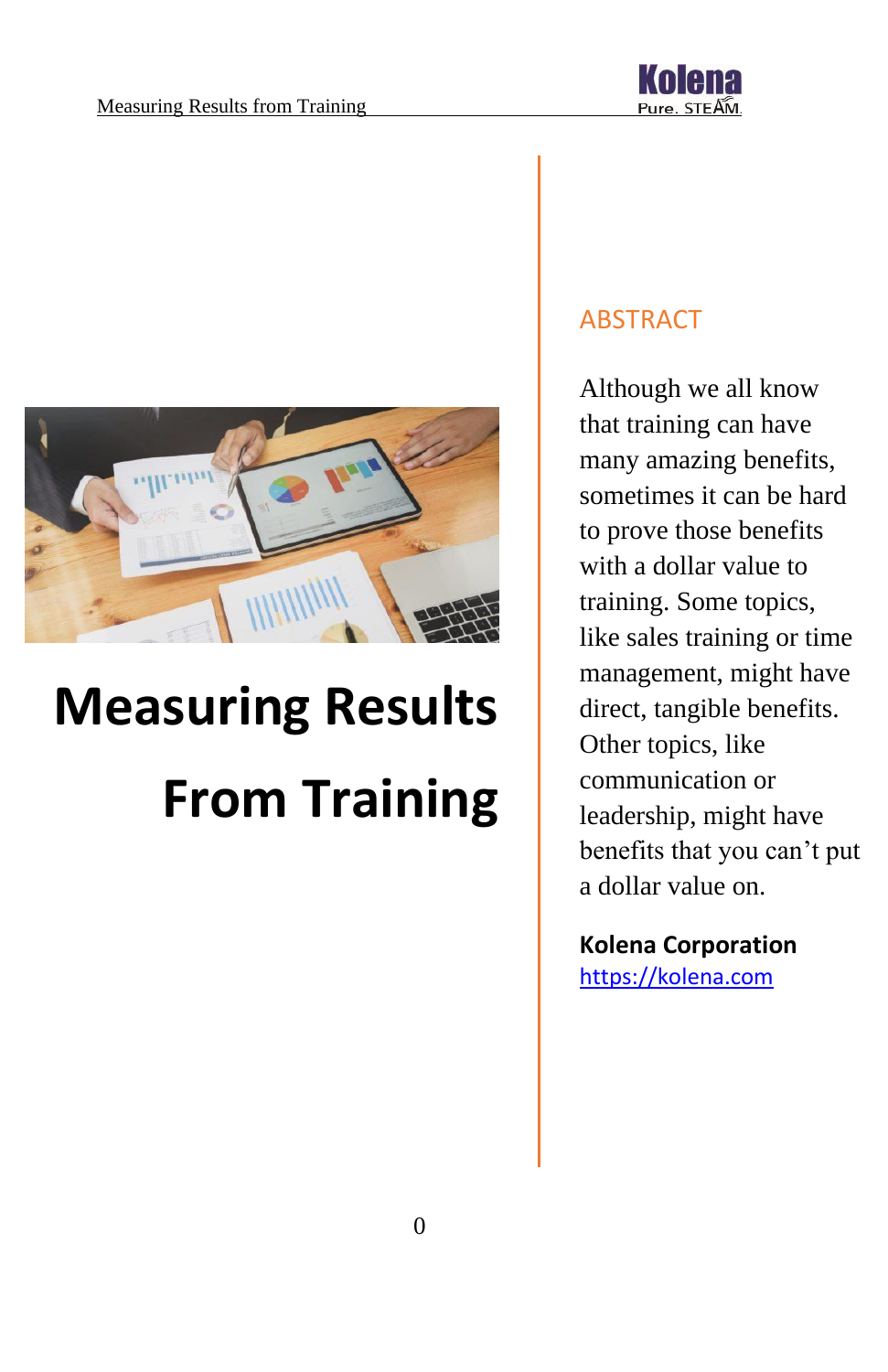

# **Copyright Notice**

Copyright © 2020 by Kolena Corporation.

All rights reserved. No part of this publication may be reproduced, distributed, or transmitted in any form or by any means, including photocopying, recording, or other electronic or mechanical methods, without the prior written permission of the publisher, except in the case of brief quotations embodied in critical reviews and certain other non-commercial uses permitted by copyright law. Permission requests should be submitted to the publisher in writing at one of the addresses below:

13110 NE 177<sup>th</sup> Place #1008 Woodinville, WA 98072 United States of America

Web: [https://Kolena.com](https://kolena.com/) Phone: 425.276.2523 Email: info@kolena.com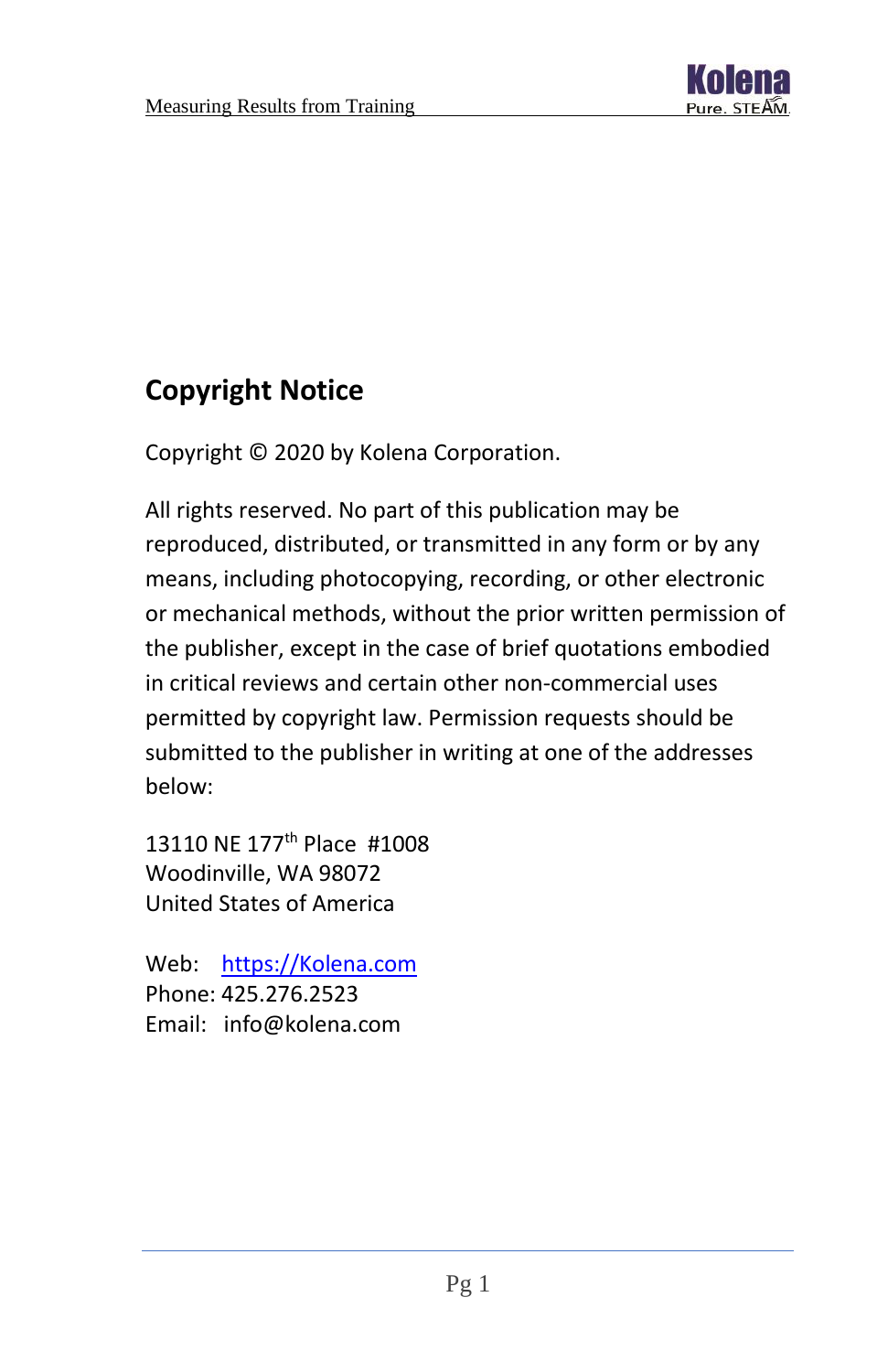

# **Table of Contents**

| Chapter Two: Kirkpatrick's Levels of Evaluation  14         |
|-------------------------------------------------------------|
| Chapter Three: Types of Measurement Tools  22               |
|                                                             |
| Chapter Five: Creating an Evaluation Plan 34                |
| Chapter Six: Assessing Learning before Training  39         |
| Chapter Seven: Assessing Learning during Training  44       |
| Chapter Eight: Assessing Learning after Training 51         |
|                                                             |
| Chapter Ten: Calculating the Return on Investment (ROI)  61 |
|                                                             |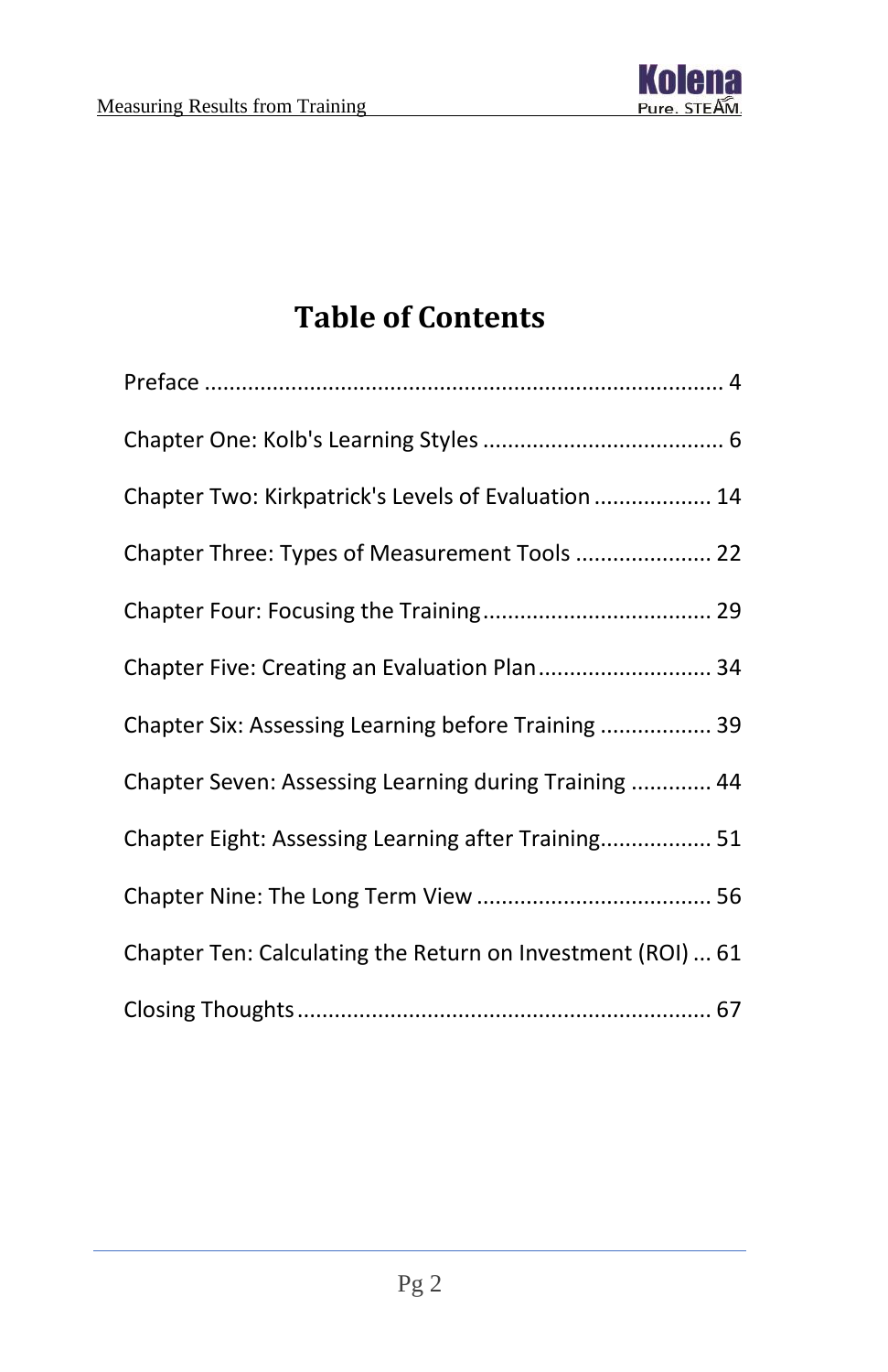

*Suffer now and live the rest of your life as a champion. Muhammad Ali*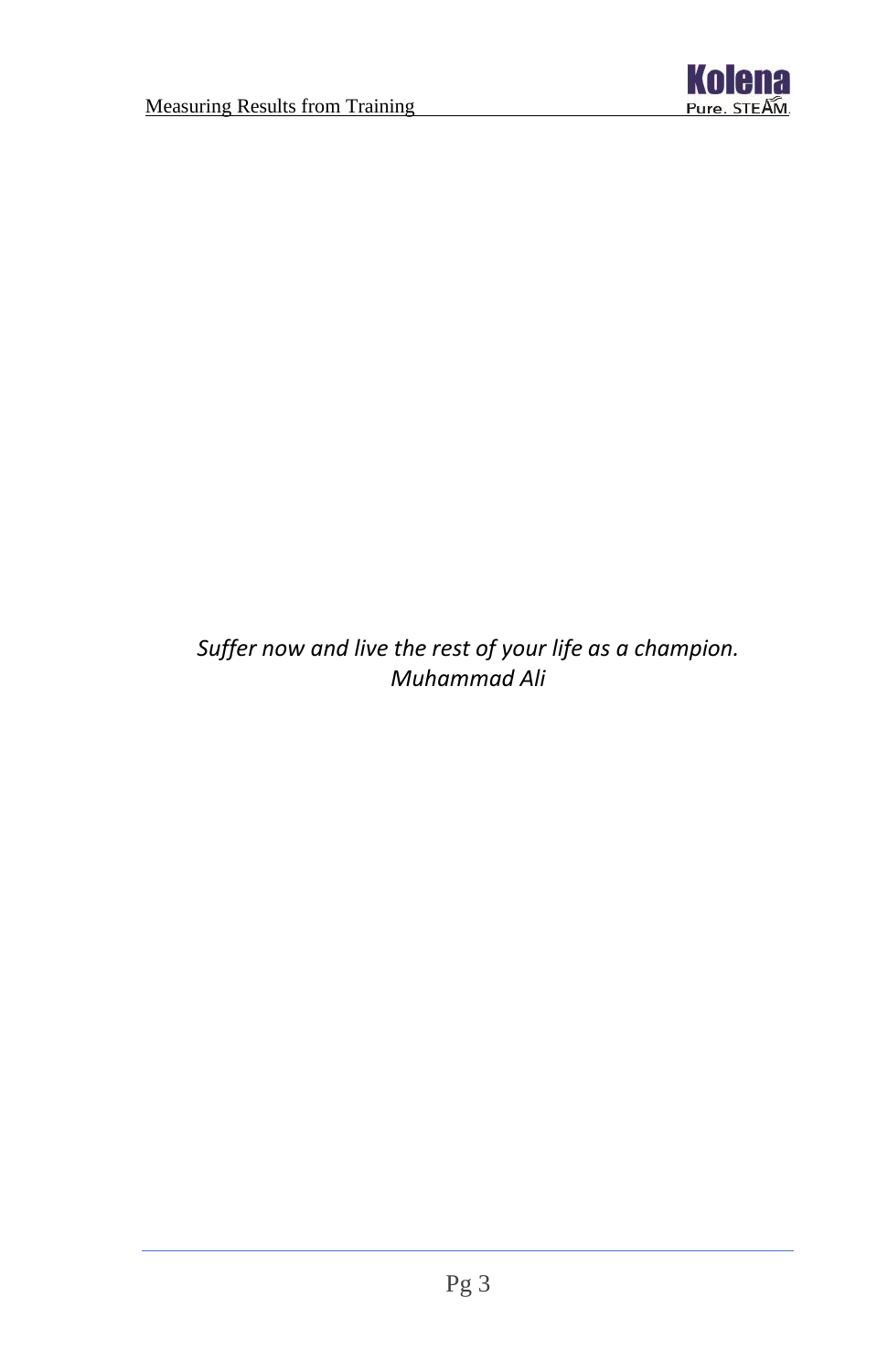

# <span id="page-4-0"></span>**Preface**

Although we all know that training can have many amazing benefits, sometimes it can be hard to prove those benefits and attach a dollar value to training. Some topics, like sales training or time management, might have direct, tangible benefits. Other topics, like communication or leadership, might have benefits that you can't put a dollar value on. In this book, we will learn about the different ways to evaluate training progress, and how to use those results to demonstrate the results that training brings.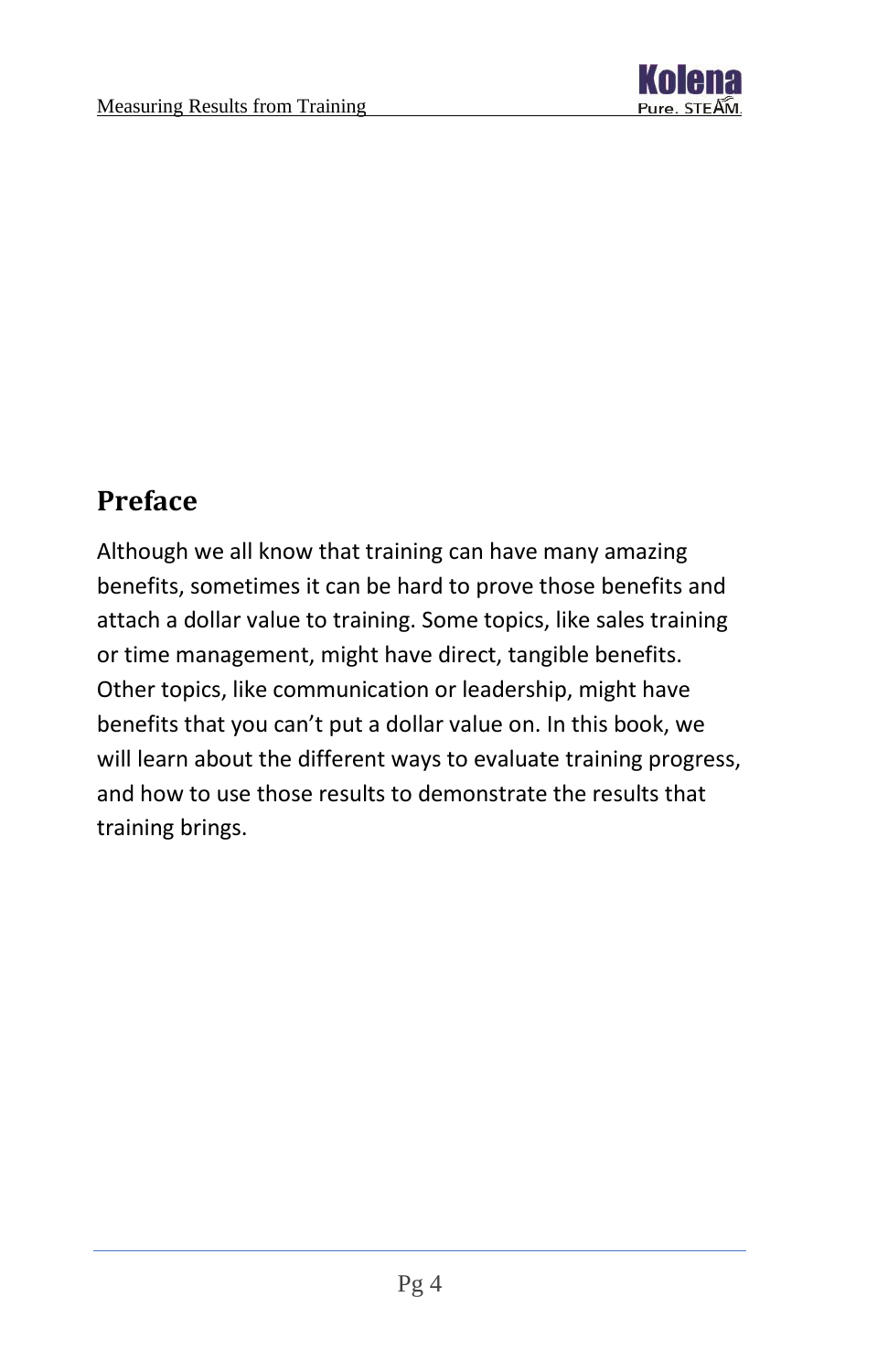

*I hear, I forget. What I see, I remember. What I do, I understand. Confucious*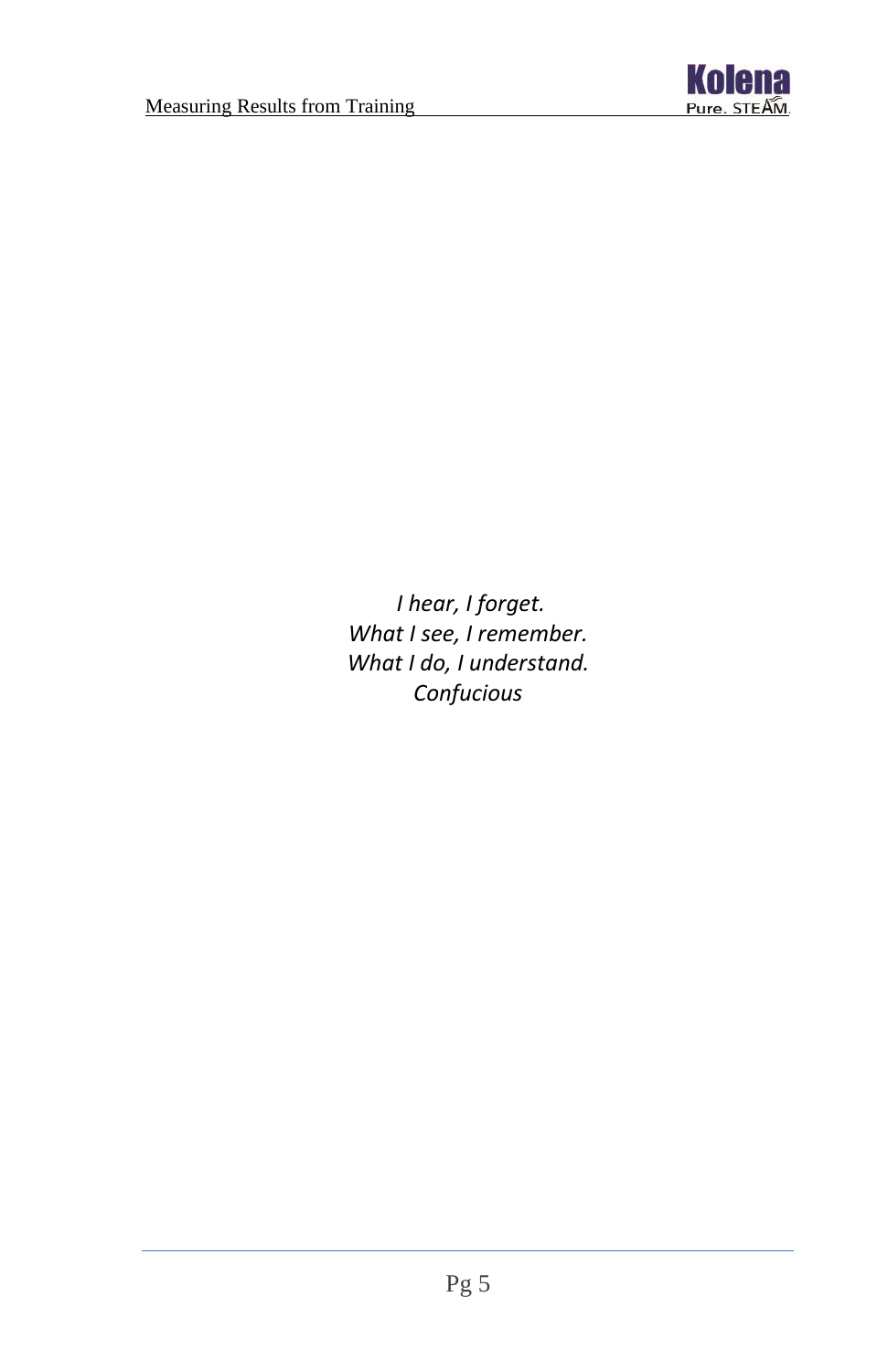

# <span id="page-6-0"></span>**Chapter One: Kolb's Learning Styles**

In order to train individuals effectively, the trainer must understand that there are four ways that an individual can learn. Although each individual has a preferred style, all four elements must be included for learning to be effective. This module will look at David Kolb's four stage learning process and the four related styles of learning.

# **The Four-Stage Process**

A learner's experience begins with Concrete Experience – things that happen to that individual. The individual then observes the situation, making Reflections and Observations. Next, the individual thinks about what has happened and develops Abstract Concepts. Finally, the individual Actively Experiments with those new ideas, leading to new Concrete Experiences – and the cycle begins all over again.

It is important to remember that this cycle occurs any time learning is required, whether it is learning how to use a new dishwasher at home, learning a new computer program, or trying to train your dog.

Now let's look at Kolb's four learning styles and see how they fit in with the learning cycle.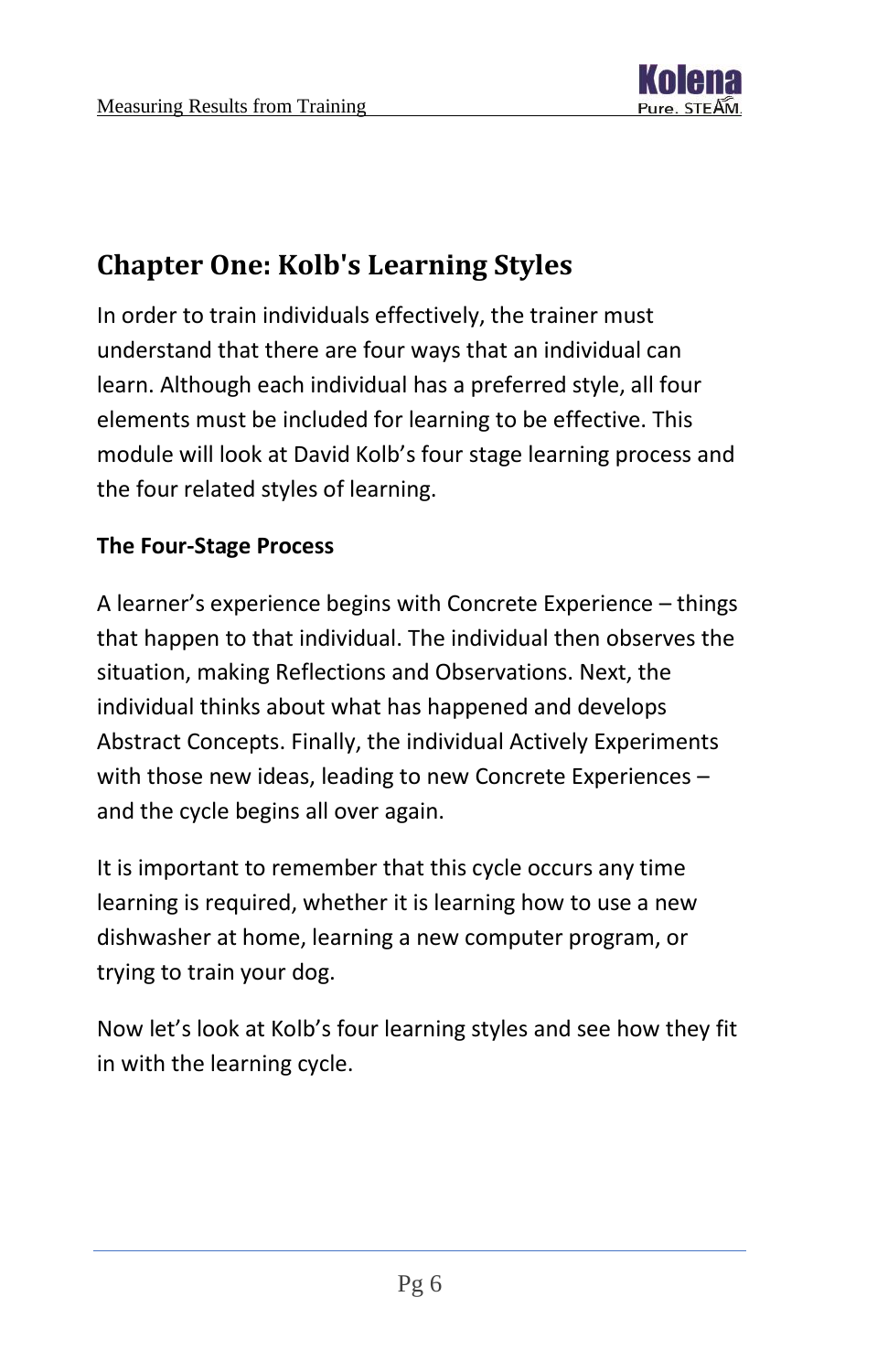



# Kolb's learning cycle looks like this: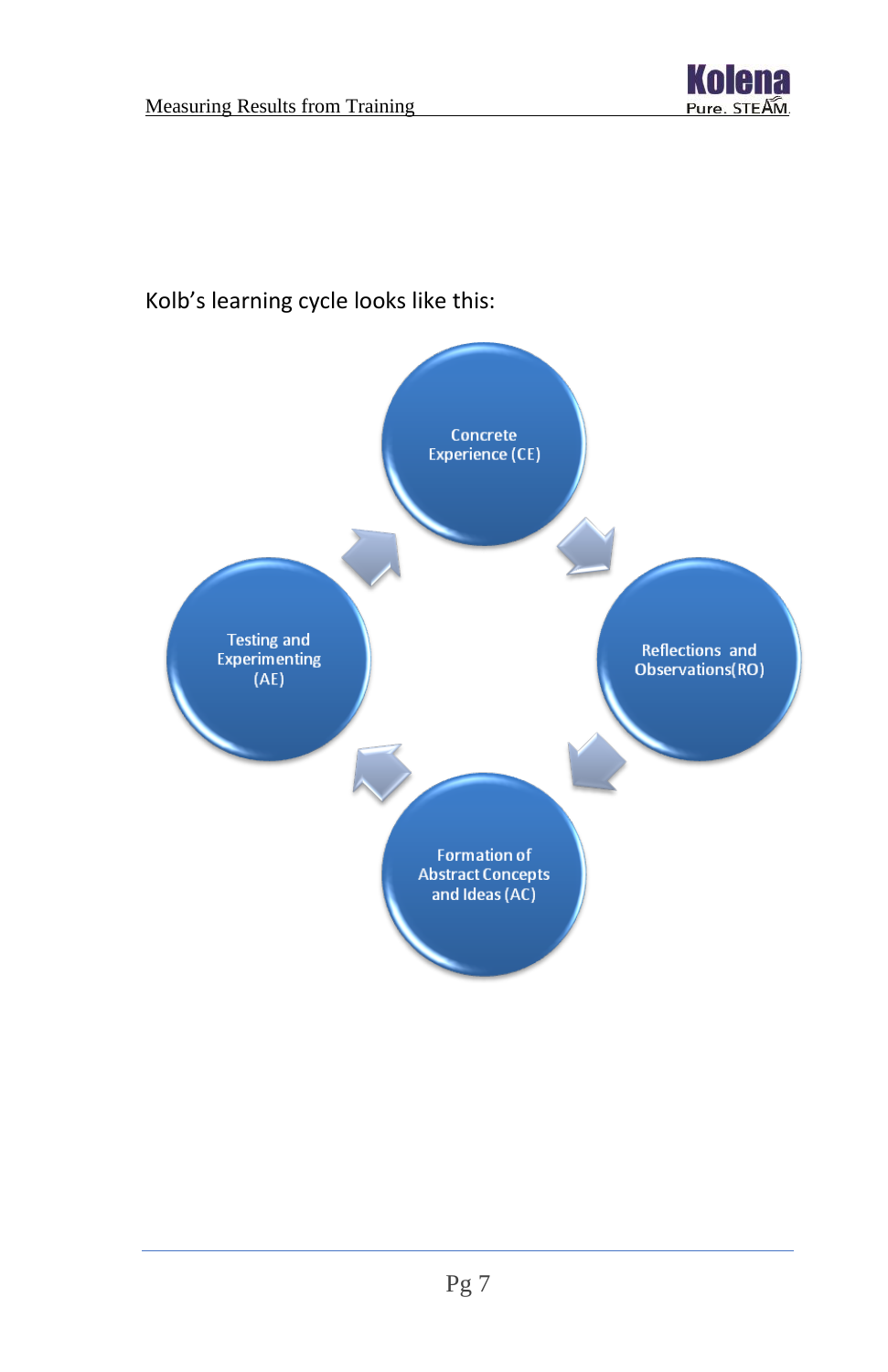

# **Accommodators**

Accommodators are best at concrete experience and active experimentation. These are the people that are often the first to take risks, try new things, and carry out plans. This style of learning is often found in action-oriented, problem-solving jobs, like marketing, sales, and business.

Accommodators:

- Are good with people
- Can be seen as impatient and demanding because they are so eager to solve the problem
- Adapt well to new situations
- Use trial and error, intuition, and people resources rather than logic
- Do not become attached to a particular plan and will change when required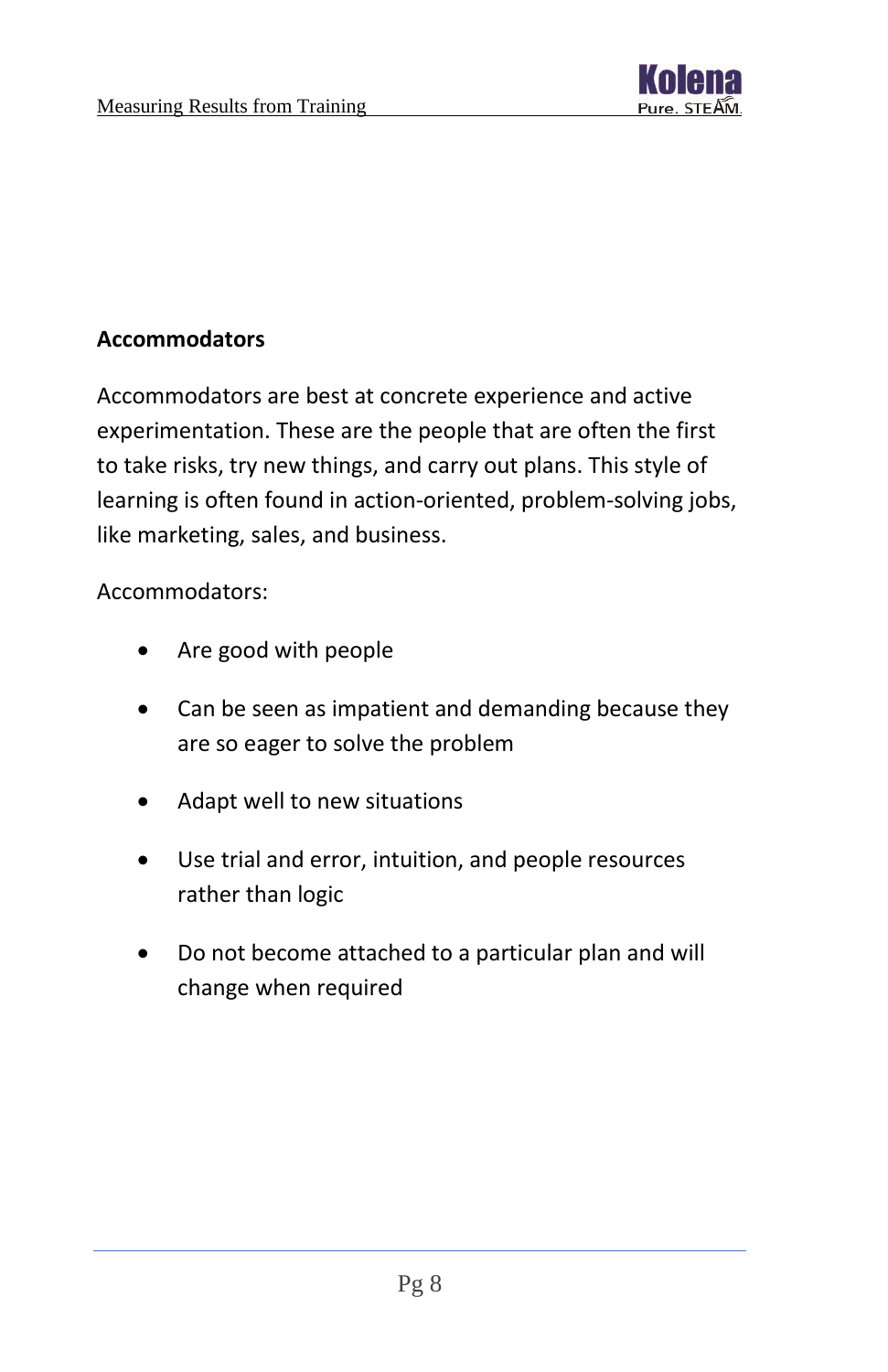

# **Divergers**

Divergers are best at concrete experience and reflective observation. These are the people that can view all sides of the problem and bring all information together into a cohesive picture. Divergers are often found in the arts, cultural pursuits, and humanitarian efforts.

#### Divergers:

- Are good at generating ideas and are useful in brainstorming sessions
- Are typically creative, imaginative, and emotional
- Are interested in people
- Are organized and logical (although not necessarily in a linear way)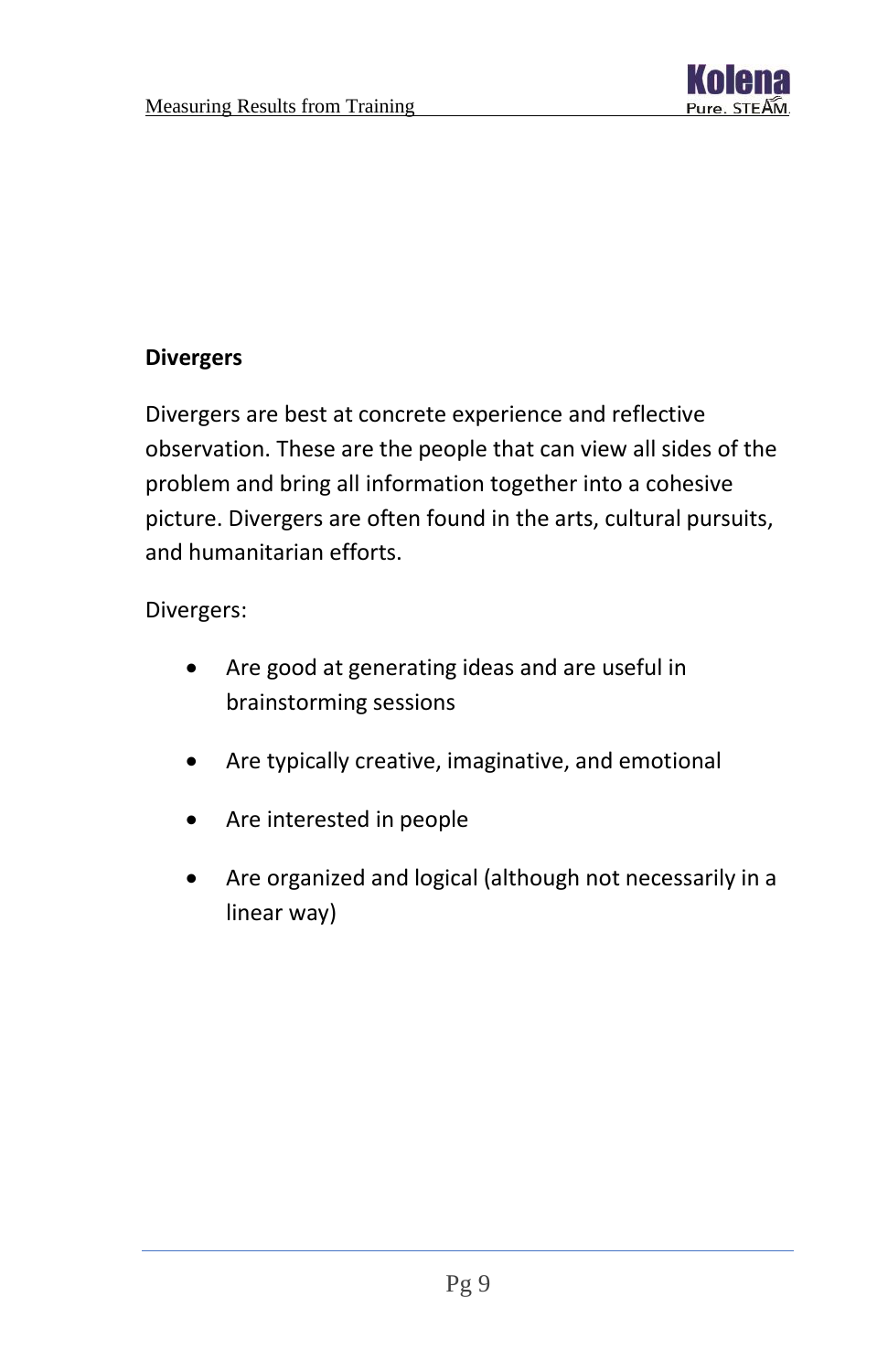

# **Convergers**

Convergers are best at abstract conceptualization and active experimentation. This group is best at applying practical ideas. They work best in situations where there is a single correct answer to a question or situation. Convergers are often found in the physical sciences, such as engineering or biology.

Convergers:

- Organize knowledge into hypotheses to identify specific problems, and then use deductive reasoning to arrive at an answer for those problems
- Are relatively unemotional
- Prefer to deal with people rather than things
- Have narrow interests
- Do not like to move outside their comfort zone.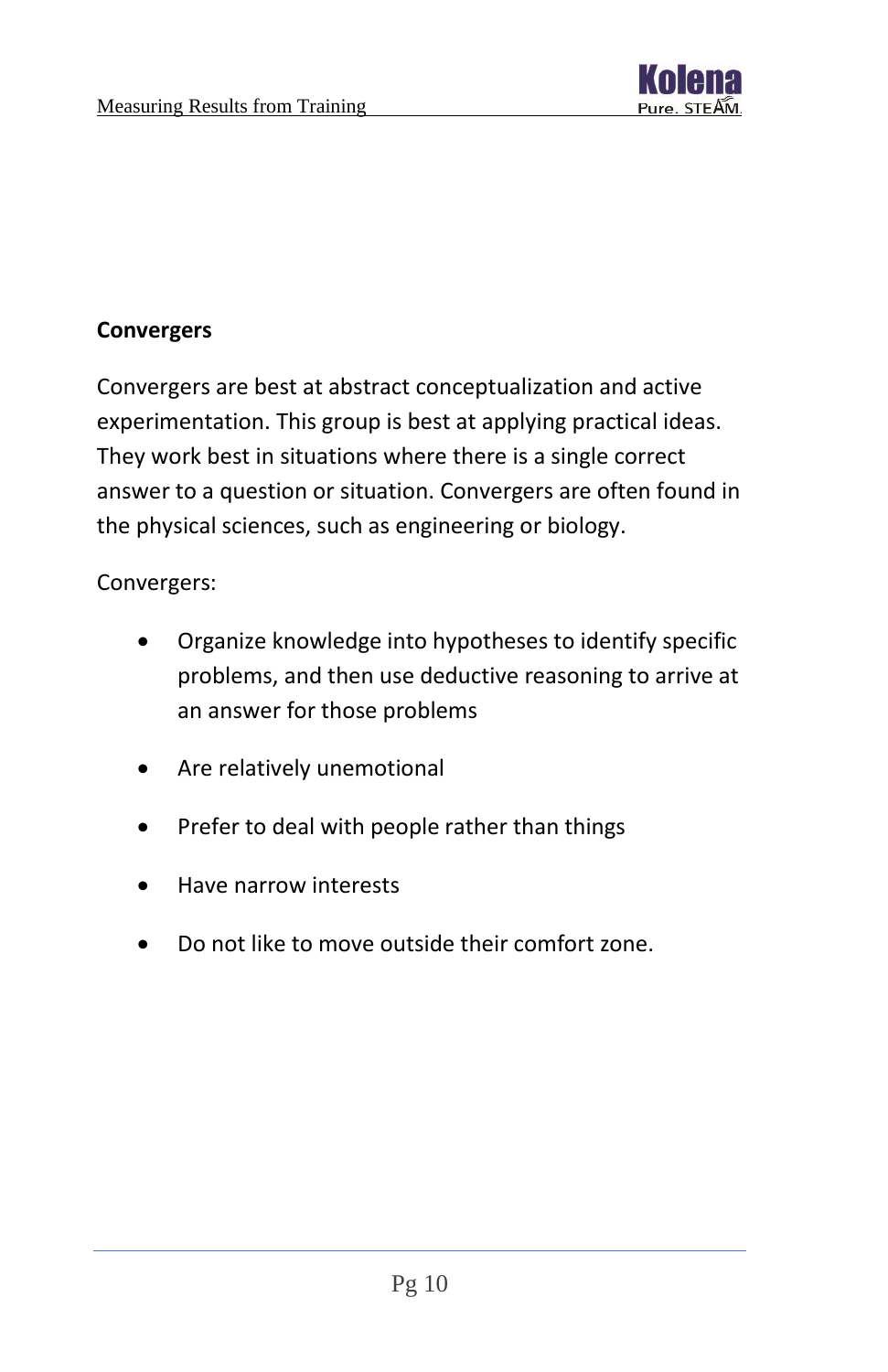

# **Assimilators**

Assimilators are best at abstract conceptualization and reflective observation. This style of learning is often found in basic mathematical and scientific disciplines.

Assimilators tend to be:

- Less concerned with people
- Good at building straw models
- Good at inductive reasoning (bringing various observations into a single explanation)
- Interested in abstract concepts more than people
- More concerned with the theory being logical than its practical uses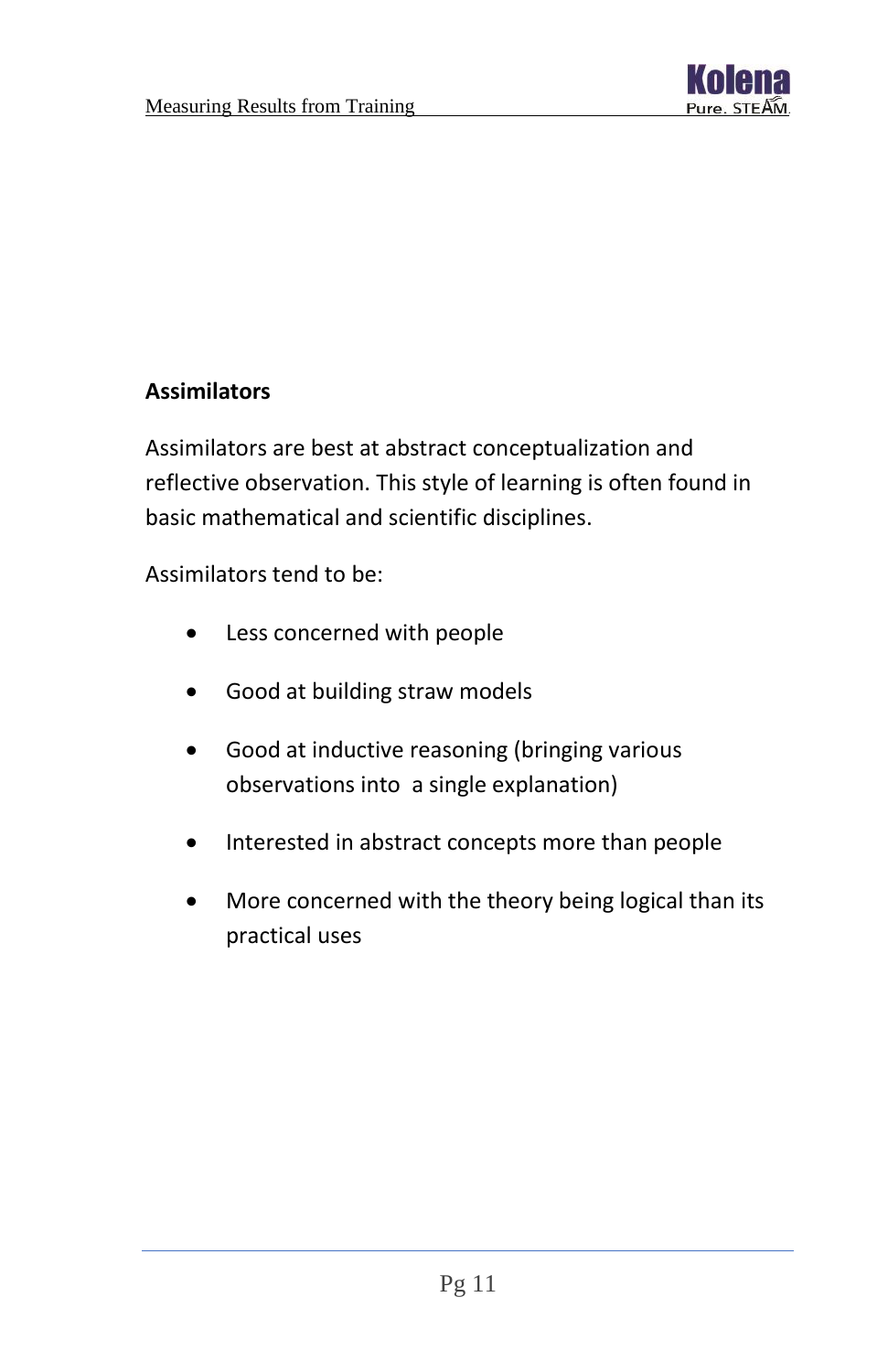

# **Practical Illustration**

Peter ran around in circles, trying to figure out how to help each of his trainees. Peter couldn't make heads or tails of how to choose just one style of teaching. Everyone had a different learning style. Peter felt like he constantly had to change hats. First, he wore one hat, then, he wore another. No two people in the room were benefiting from the same teaching method. Peter needed a break. He'd run for miles in less than one hour already. Nick pitched in to help. He pulled Peter aside, offering a wealth of advice to get Peter through the rest of the meeting unscathed. Nick's advice set off a round of fireworks. Peter had a revelation. Nick's solution solved Peter's problems in a flash.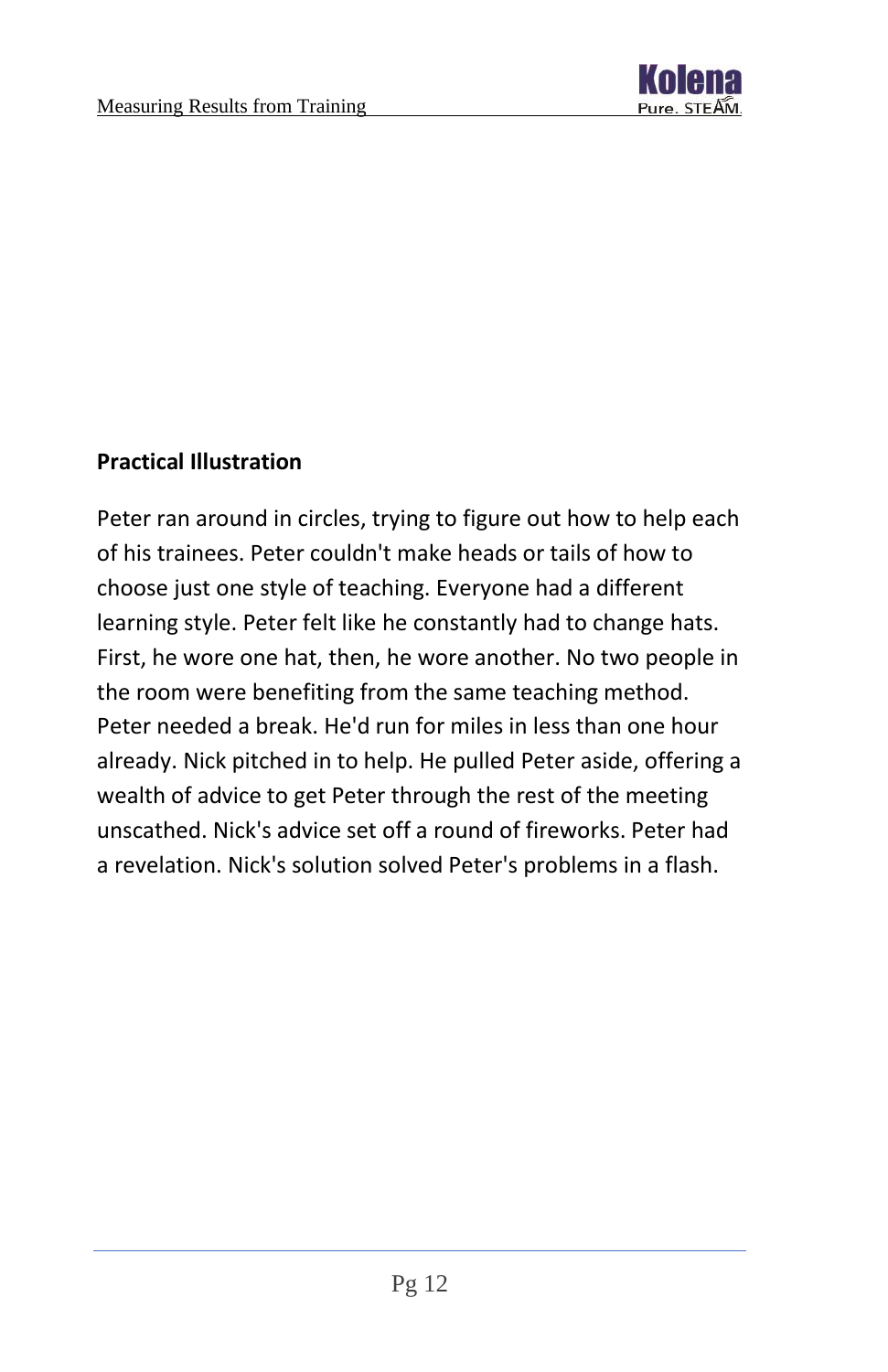

*Knowledge is learning something every day. Wisdom is letting go of something every day. Zen Proverb*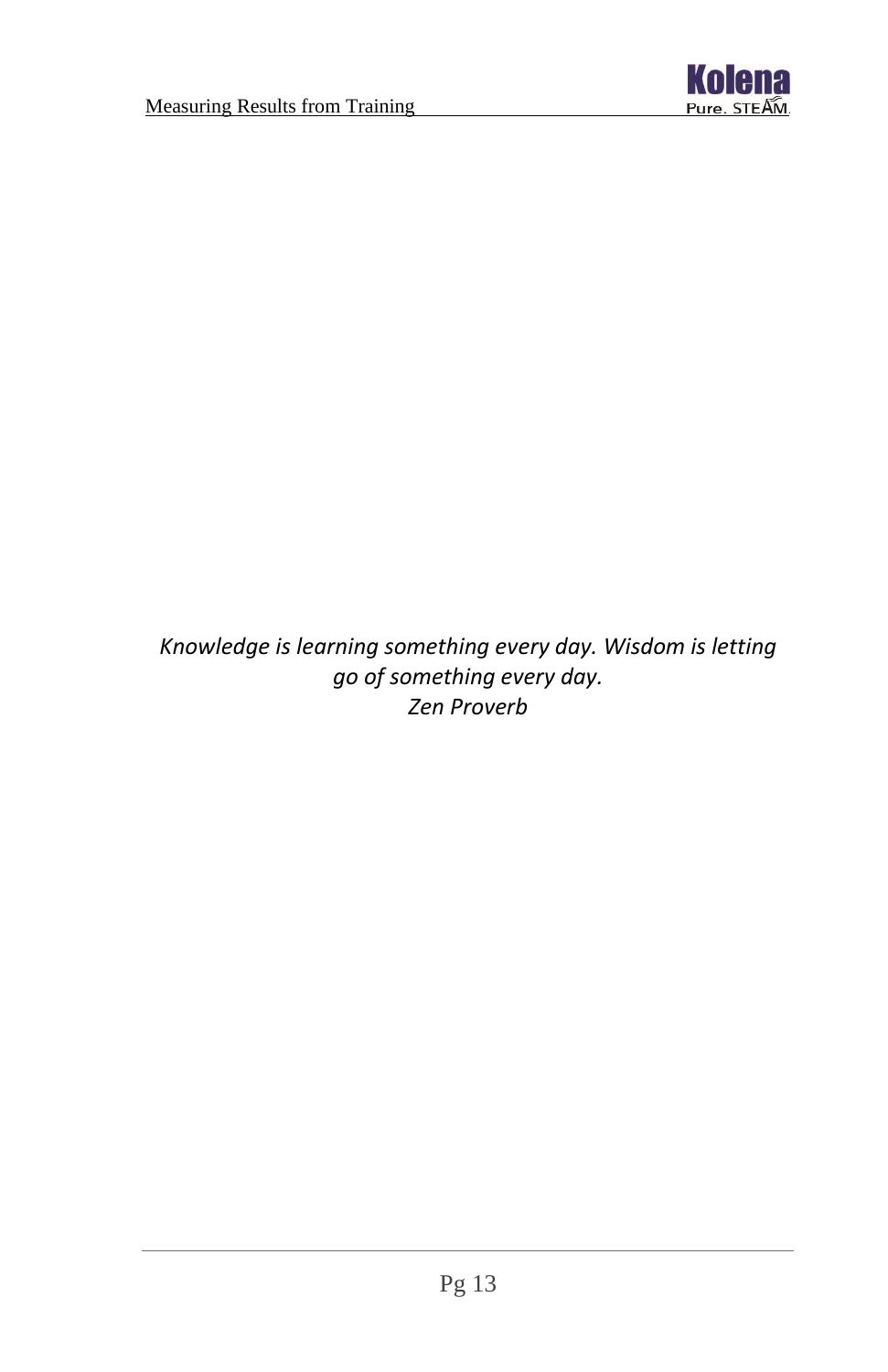

# <span id="page-14-0"></span>**Chapter Two: Kirkpatrick's Levels of Evaluation**

A good evaluation will cover all four dimensions of learning. This chapter will give you an overview of Donald Kirkpatrick's four levels of evaluation, which correspond loosely to Kolb's four learning stages.

# **Overview**

Kirkpatrick's evaluation model measures four elements:



Each level is based on the level before it, so in order to achieve results; participants must have a positive experience with the first three levels.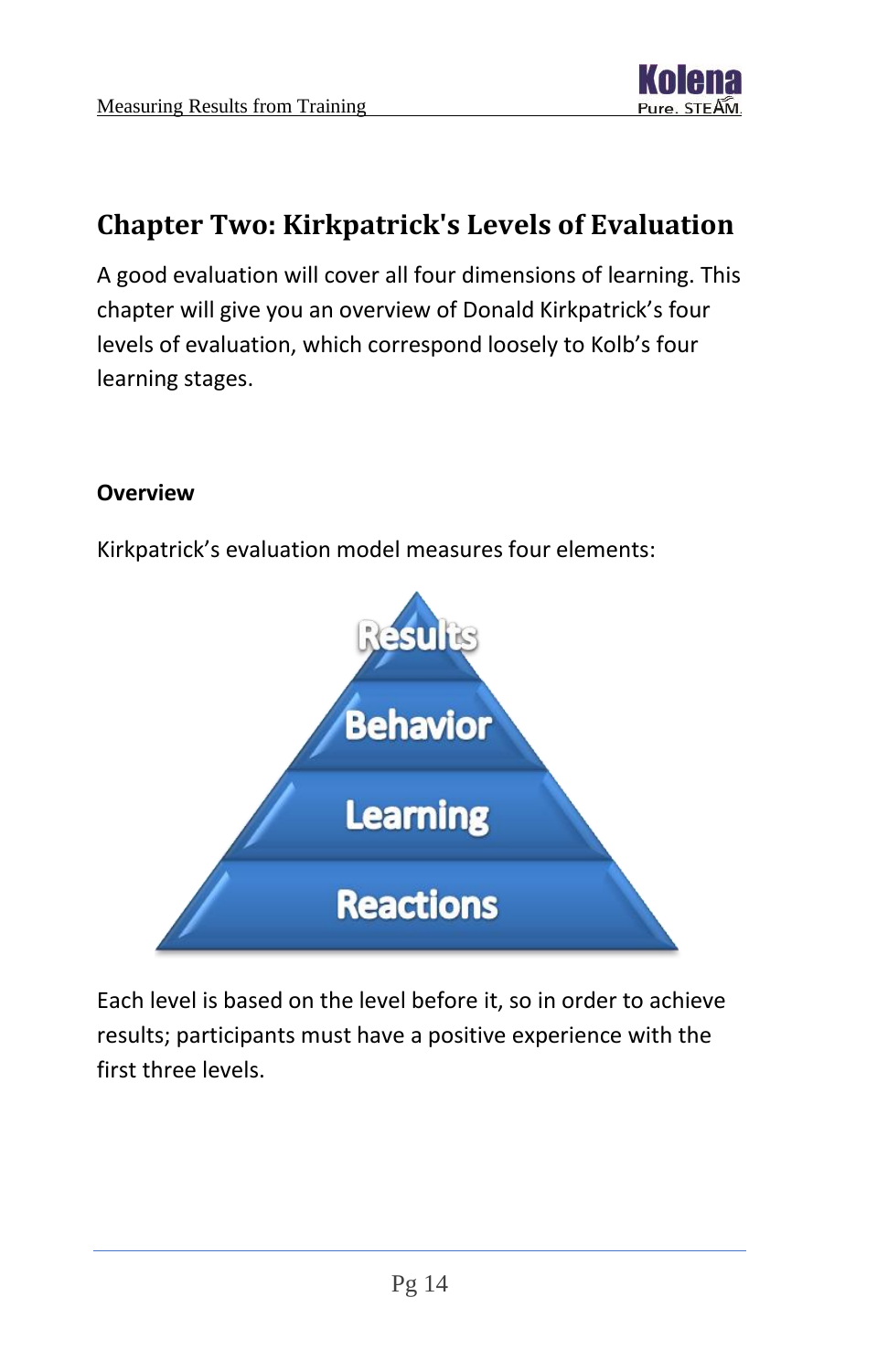

# **Level One: Reactions**

The most basic level of evaluation is the participants' reactions to the training.

- Did they like or dislike the training and the trainer?
- How did they feel about the training environment?
- Did they think the training was useful?
- Did they feel comfortable?
- Did they feel they had ample opportunities to participate?

This level can be measured with a few simple tools:

- Verbal feedback during and immediately after the workshop
- Subjective questionnaires during and immediately after the workshop, such as happy sheets (where participants circle a happy face or sad face for each question)

Reaction feedback is fairly easy to gather and measure. It should be gathered as close as possible to the desired time period. (For example, if you wanted to measure reactions to the first day of a workshop, you should gather reactionary feedback at the end of the first day.)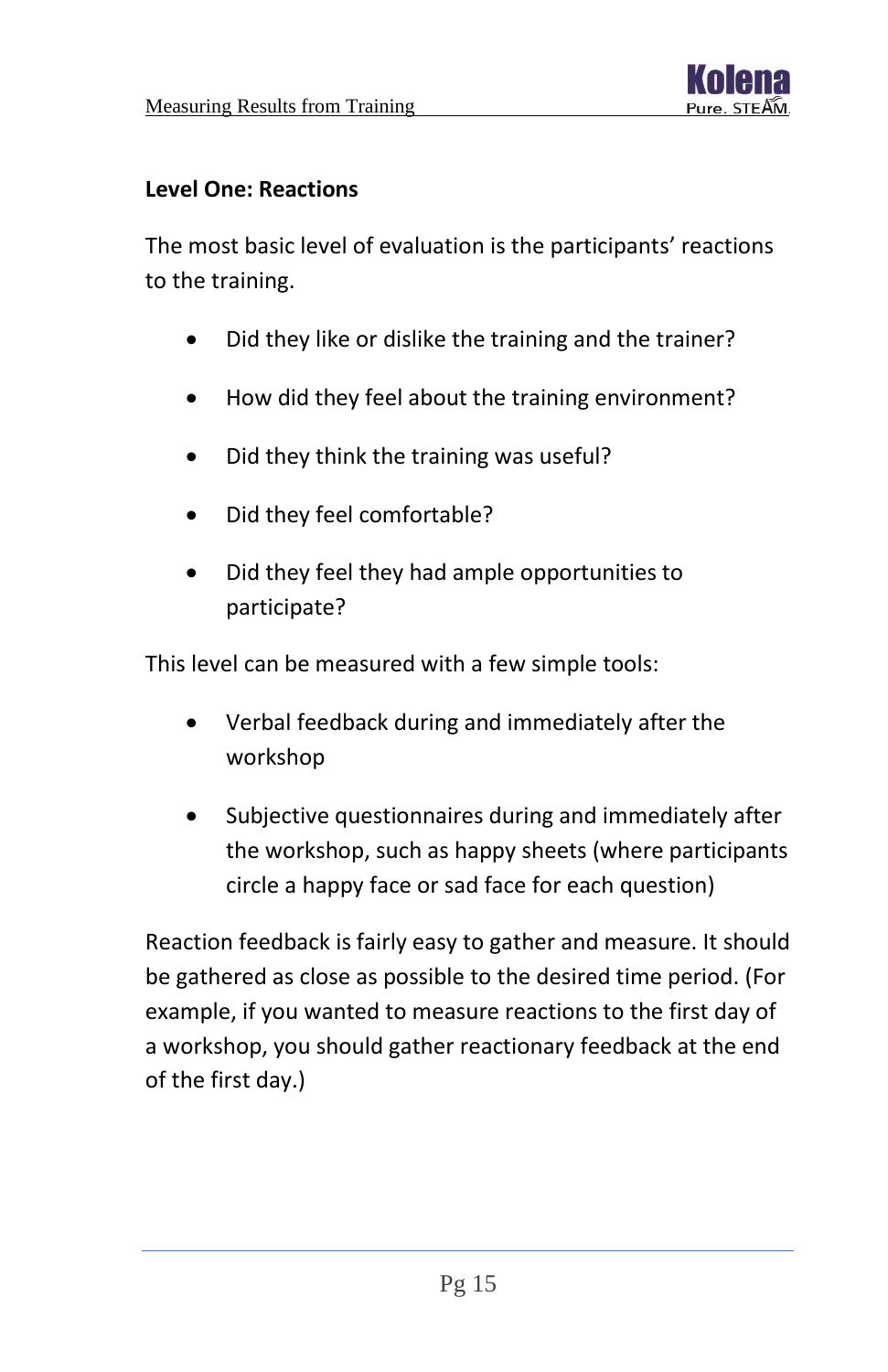

# **Level Two: Learning**

The next level of evaluation assesses how much the participant learned. It looks at two basic areas:

- Did trainees learn what we wanted them to learn?
- Was the training experience what we wanted it to be?

This level is typically measured via tests immediately before and immediately after the training. It is important that these assessments are tied closely to the learning objectives.

Note that this level can be measured on an individual or group level. For example, you could have a verbal group-style quiz, or you could have individual assessments. When assessing group performance, however, make sure that each individual can be evaluated.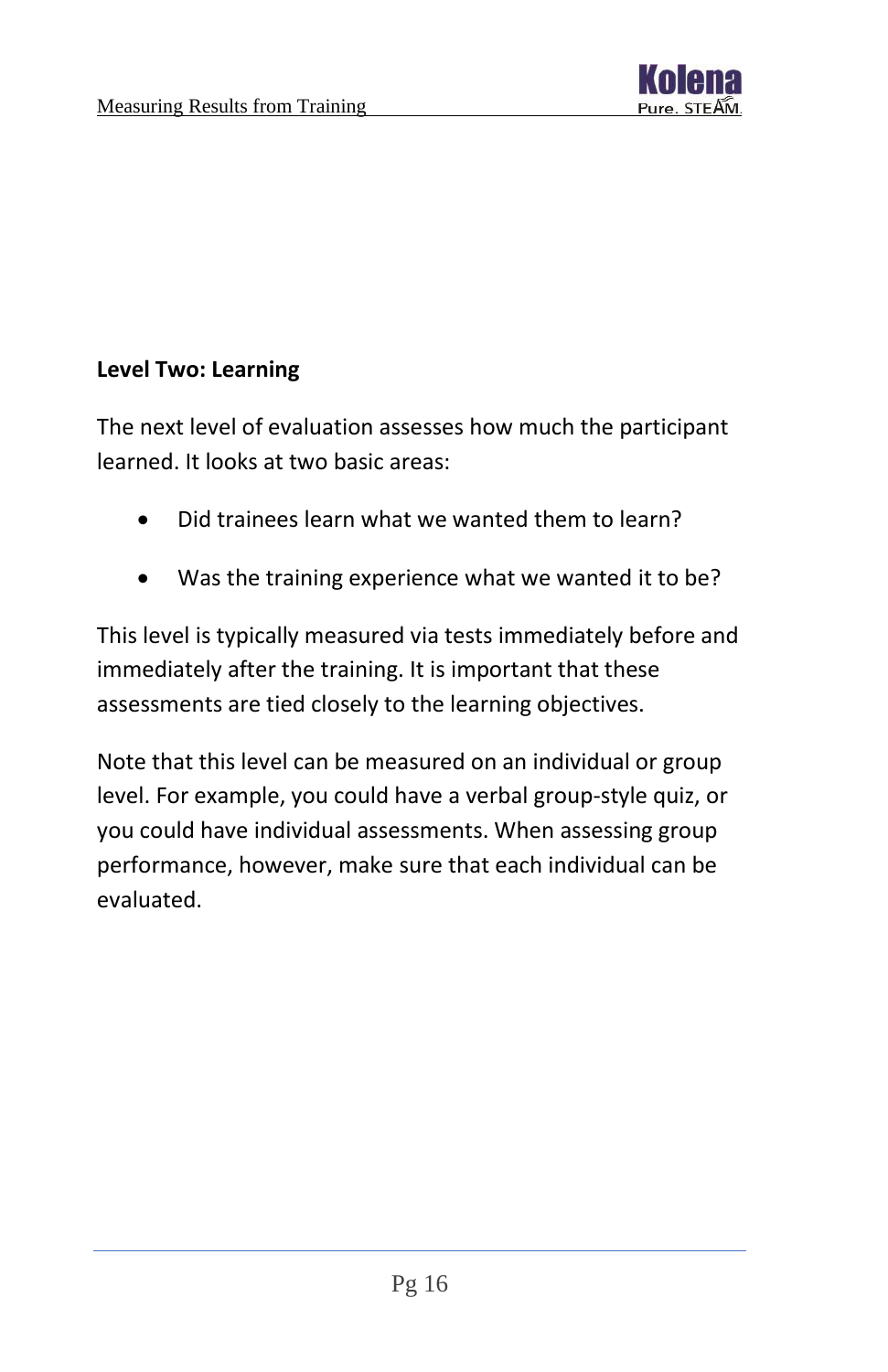

#### **Level Three: Behavior**

This level evaluates how much trainees applied the learning and changed their behavior after the training. Key questions should include:

- How quickly did trainees put their knowledge into effect back on the job?
- Were skills used correctly and relevantly?
- Was the behavior change sustained?
- Is the trainee aware of how they have changed?
- Would the trainee be able to share their knowledge with another person?

It can be challenging to evaluate changes at this level, particularly with soft topics like communication and leadership. It is important to develop a well-rounded, accurate evaluation system before training begins. Trainees will need to be evaluated on an ongoing basis in a way that is not intrusive on their daily duties. Tools like case studies, 360 degree feedback, and self-assessments can be useful as long as they are welldesigned, consistent, objective, and appropriately timed.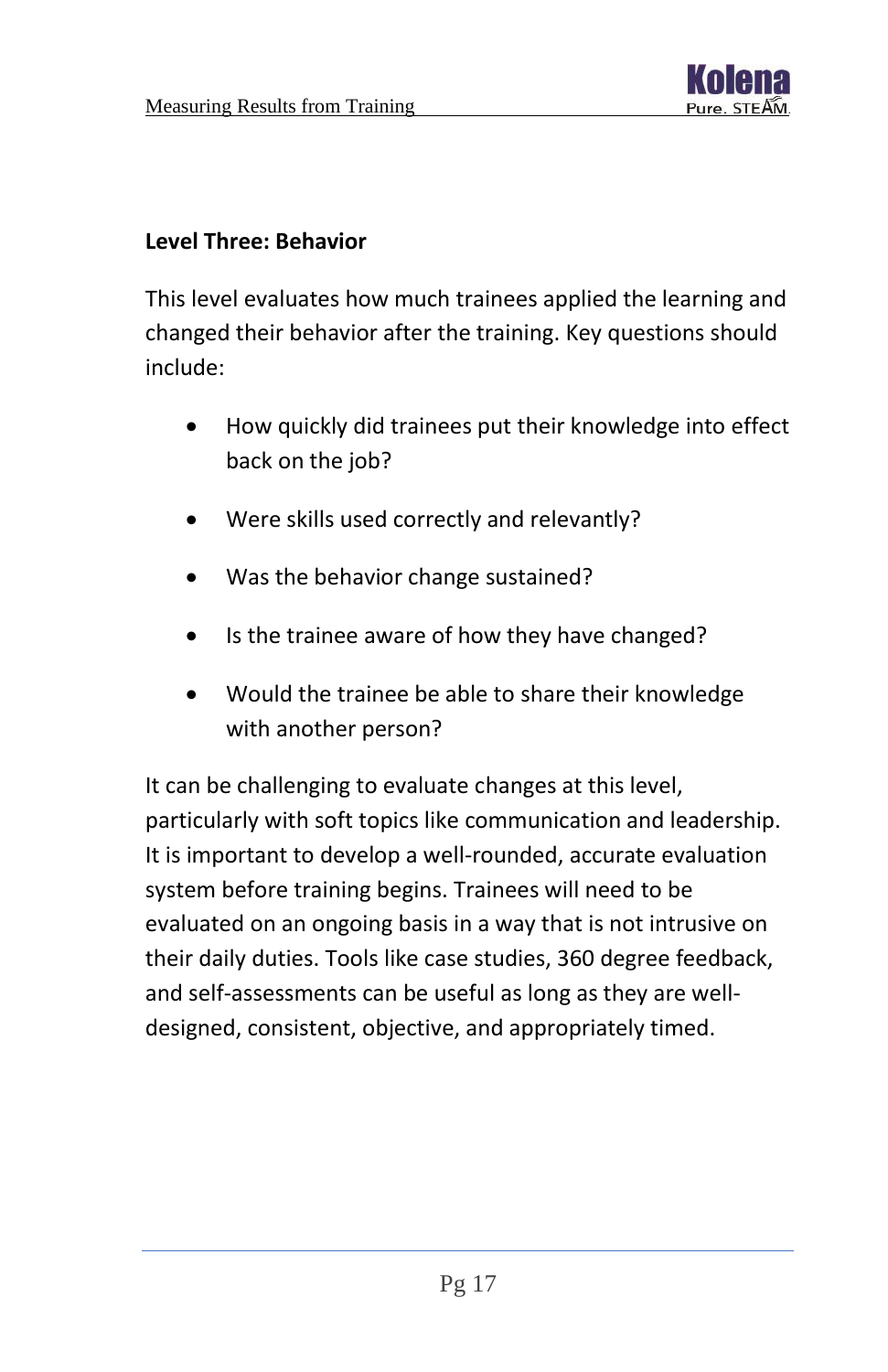

#### **Level Four: Results**

The final level of evaluation is quantifiable results. This assesses the effect of the training on the person's environment (their workplace, home, etc.). These are typically measurements that are in place via normal business systems, such as:

- Number of sales
- Percentage of customer complaints
- **Timeliness**
- Absenteeism
- Quality ratings and failures
- Third-party inspection ratings (such as food and safety)

This is an important level of evaluation as it is often what highlevel executives look for when evaluating the training. They want to know numbers and figures, with proof to back the data up.

These evaluation processes should tie in with day to day business procedures and not cause a lot of extra work. It is important, however, that the trainee knows what measurements are tied to the training before the training begins. This will help them apply context to the training and achieve better results.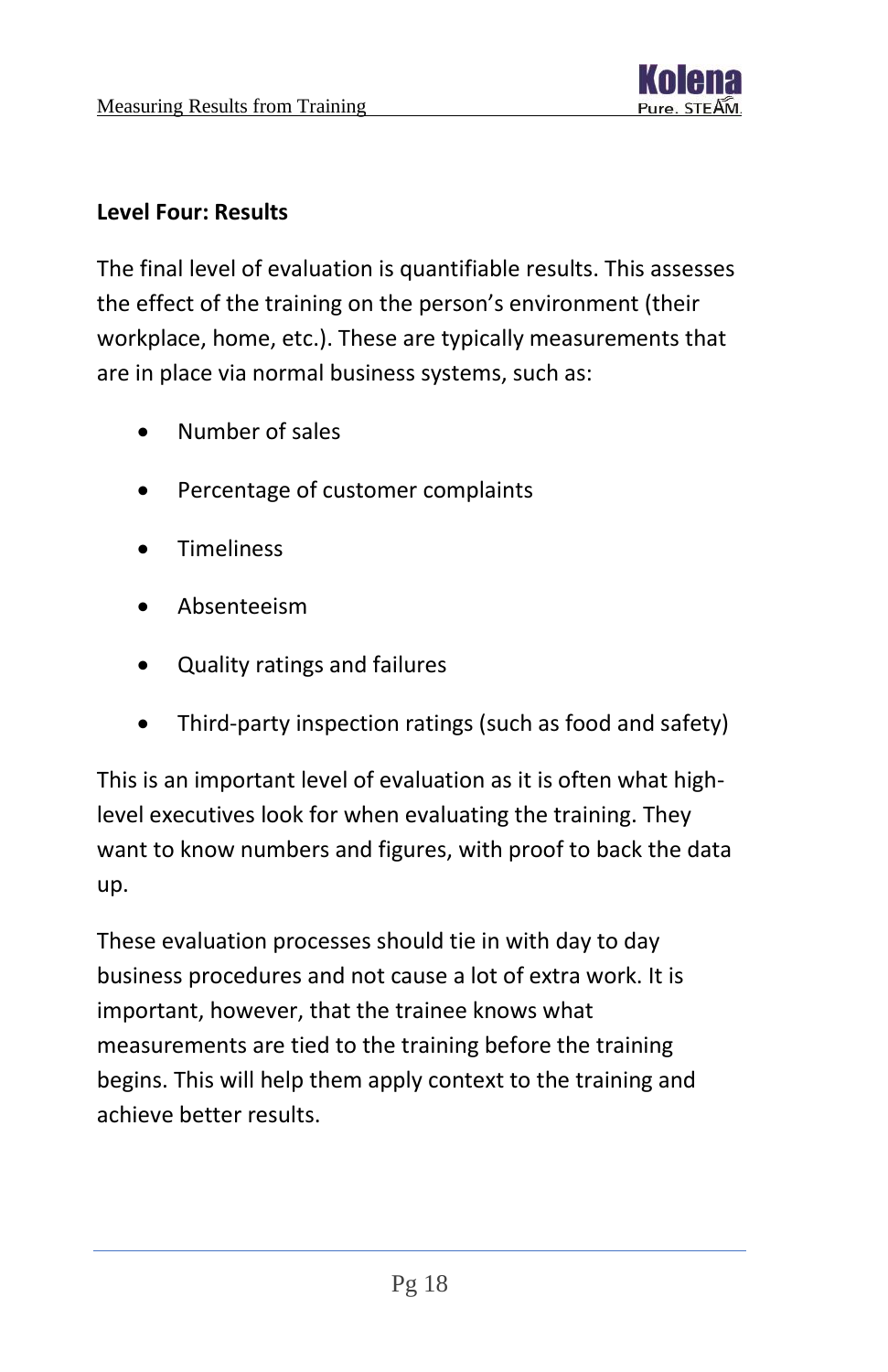

As a final note, be careful of outside factors that can cloud ratings. For example, let's say that you send your salespeople on training and you expect their sales to increase by 5% per month as a result. If the economy crashes two months after the training, your results will be clouded by outside circumstances.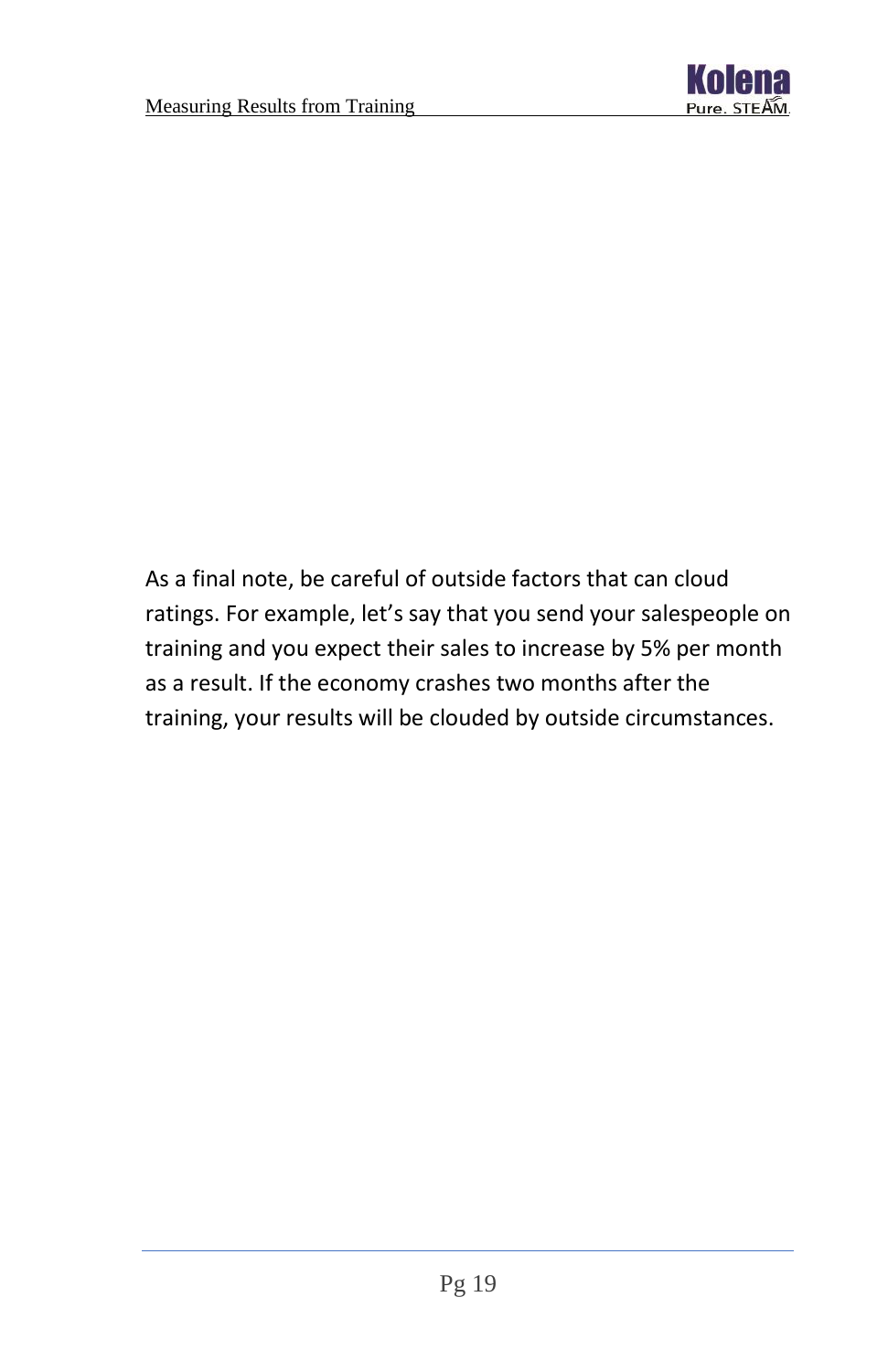

# **Practical Illustration**

Joanna scribbled down the survey, not looking at the answer choices. Hugh chomped at the bit, waiting for her to complete the evaluation. She checked off boxes blindly. Sweat spilled from Hugh's brow. Joanna's ambivalence rubbed him the wrong way. Hugh stopped Joanna to ask why she didn't read the survey. Joanna waved him off. She had a litany of things to get done. Hugh begged her to read the entire survey. Joanna pondered that for a moment. Hugh waited with baited breath. Joanna weighed the pros and cons. Hugh pleaded. Joanna threw her hands in the air. She decided to rewind and start at the beginning. She read word for word and quickly changed her answers. Hugh breathed a sigh of relief. He wanted honest answers. Joanna apologized and patted herself on the back for taking a moment to review her answers.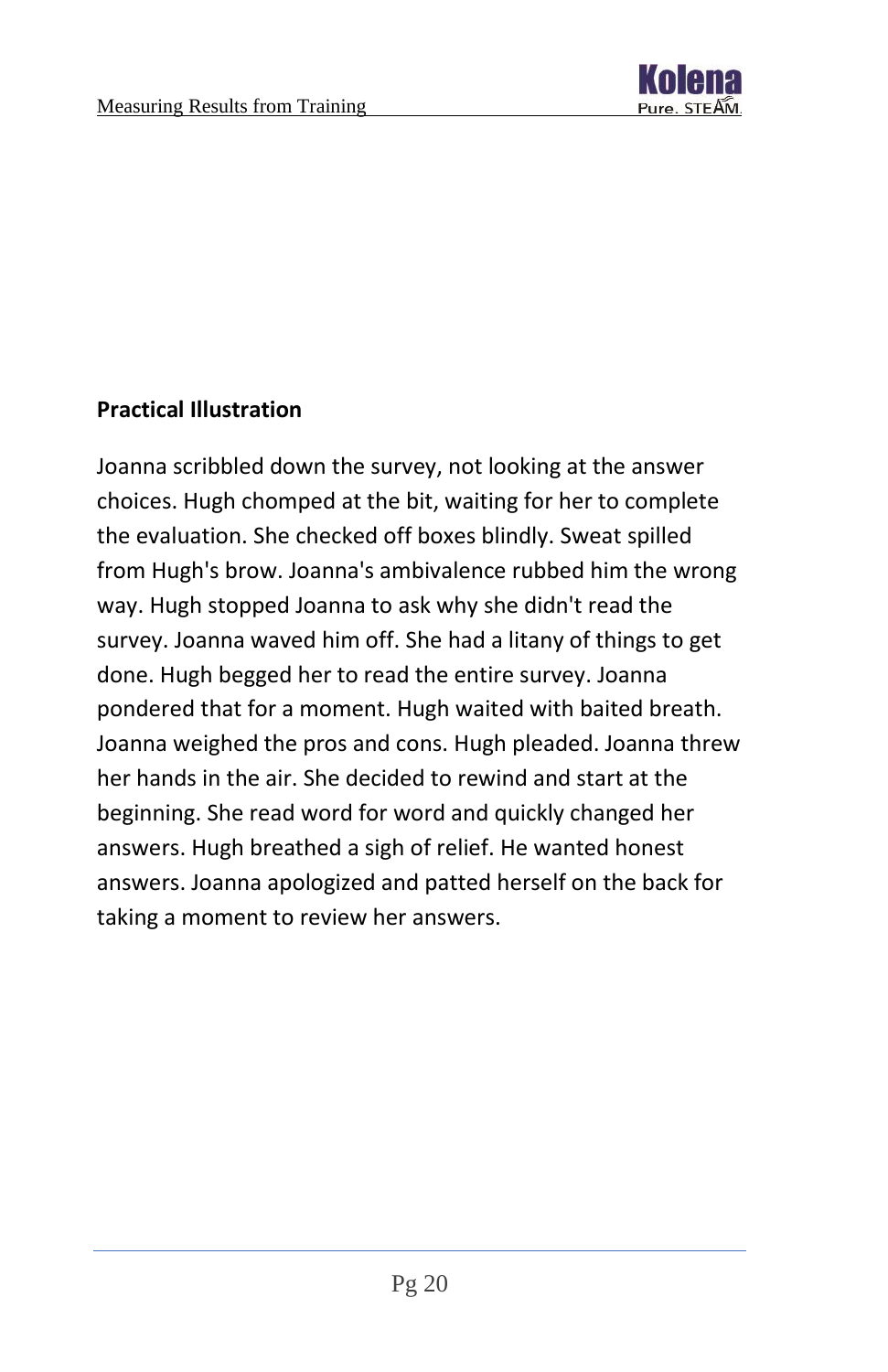

*The only real mistake is the one from which we learn nothing. John Powell*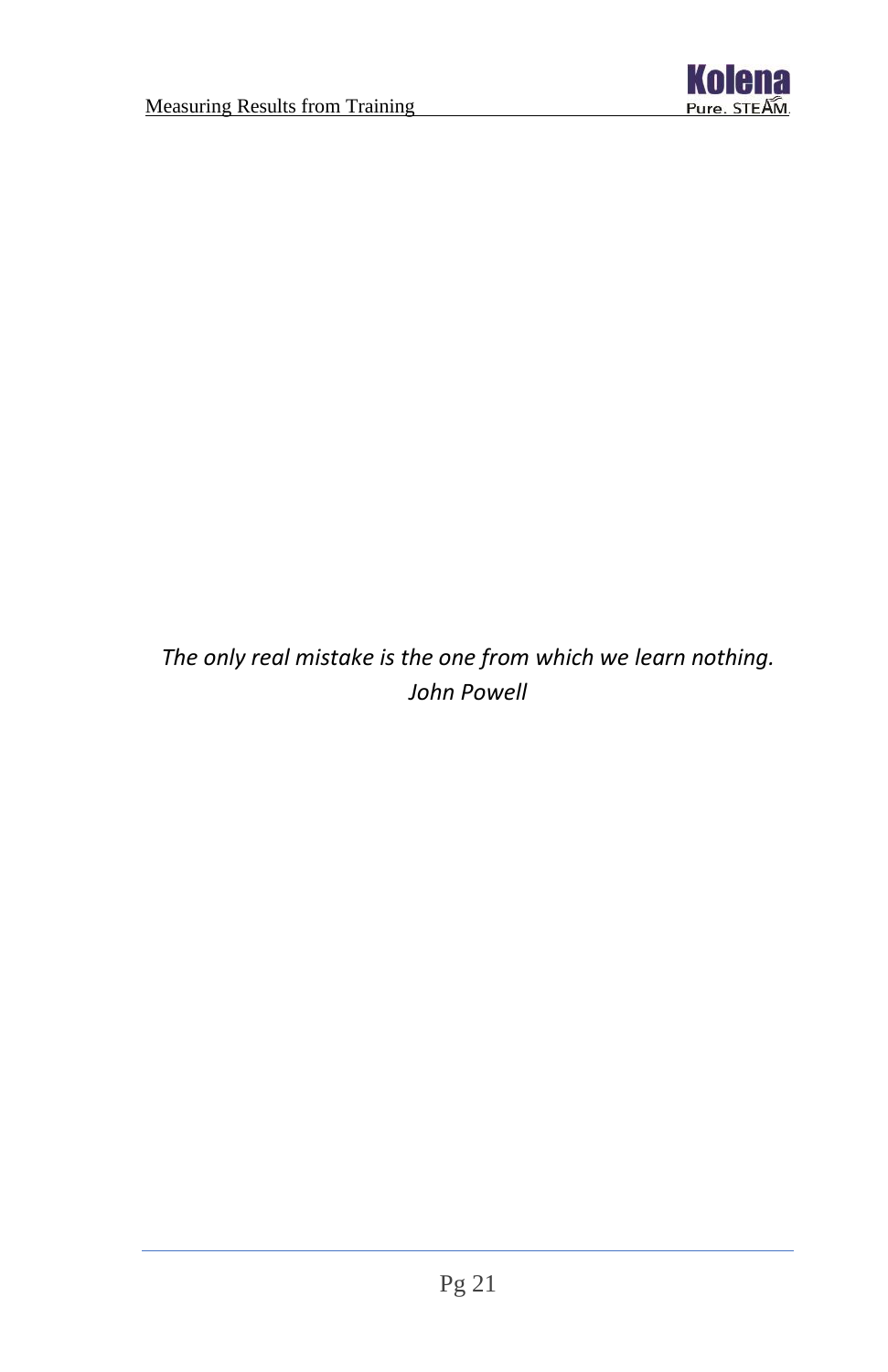

# <span id="page-22-0"></span>**Chapter Three: Types of Measurement Tools**

In the previous chapter, we talked about how evaluation should take place at four different levels. In order to effectively evaluate each level, you will need a variety of tools. In this chapter, we will learn about some different types of measurement tools that can help you effectively evaluate results.

# **Goal Setting**

Individual goal setting is an excellent way to measure behavior and results. Trainees should set goals during the workshop and then evaluate their progress at pre-determined intervals afterwards.

In order for goals to be effective, make sure they follow the SMART acronym:

- **Specific:** Success coach Jack Canfield states in his book The Success Principles that, "Vague goals produce vague results." In order for you to achieve a goal, you must be very clear about what exactly you want. Often creating a list of benefits that the accomplishment of your goal will bring to your life, it will give your mind a compelling reason to pursue that goal.
- **Measurable:** It's crucial for goal achievement that you are able to track your progress towards your goal. That's why all goals need some form of objective measuring system so you can stay on track and become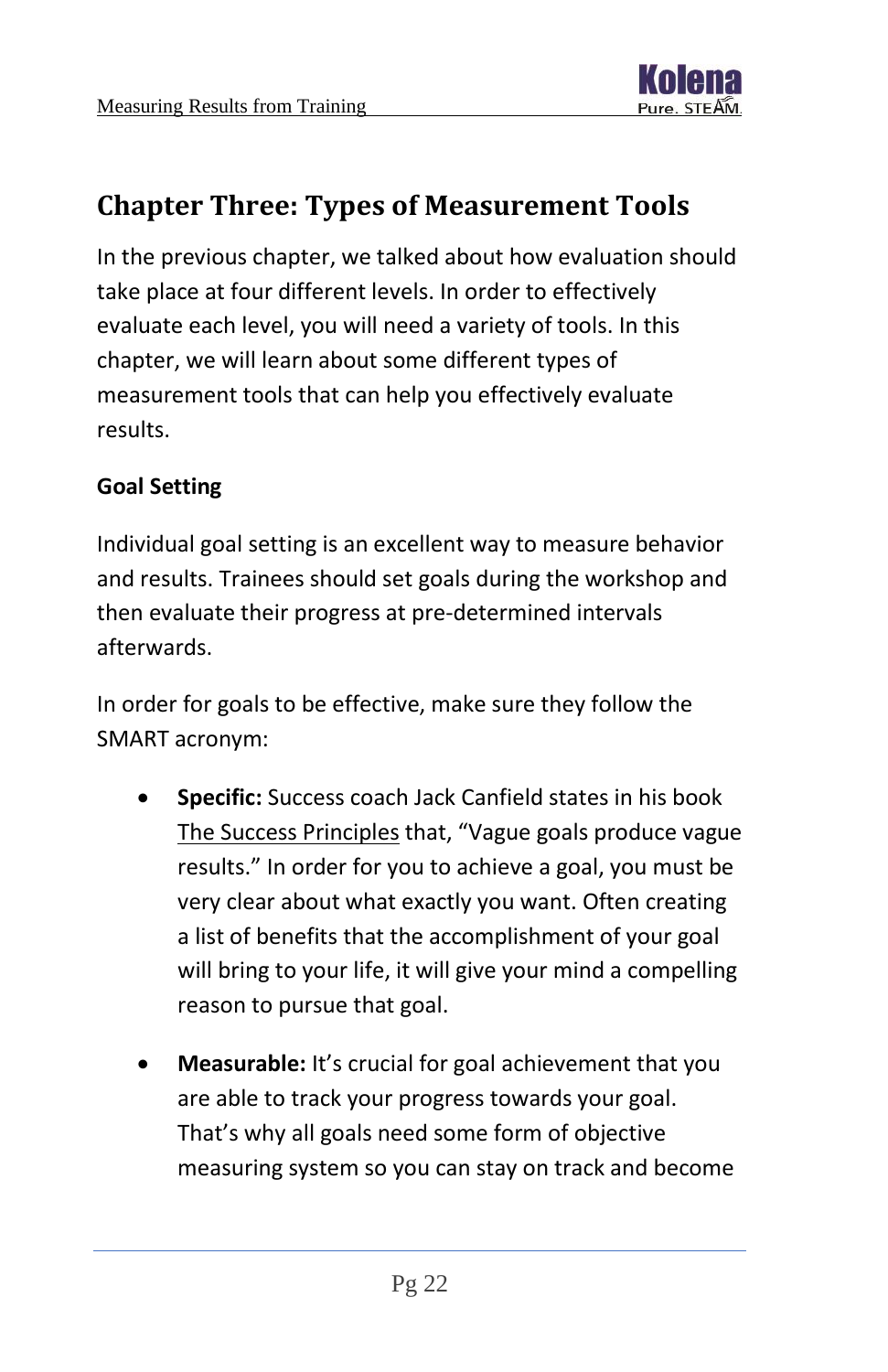

motivated when you enjoy the sweet taste of quantifiable progress.

- **Achievable:** Setting big goals is great, but setting unrealistic goals will just de-motivate you. A good goal is one that challenges, but is not so unrealistic that you have virtually no chance of accomplishing it.
- **Relevant:** Before you even set goals, it's a good idea to sit down and define your core values and your life purpose because it's these tools which ultimately decide how and what goals you choose for your life. Goals, in and of themselves, do not provide any happiness. Goals that are in harmony with your life purpose do have the power to make you happy.
- **Timed:** Without setting deadlines for your goals, you have no real compelling reason or motivation to start working on them. By setting a deadline, your subconscious mind begins to work on that goal, night and day, to bring you closer to achievement.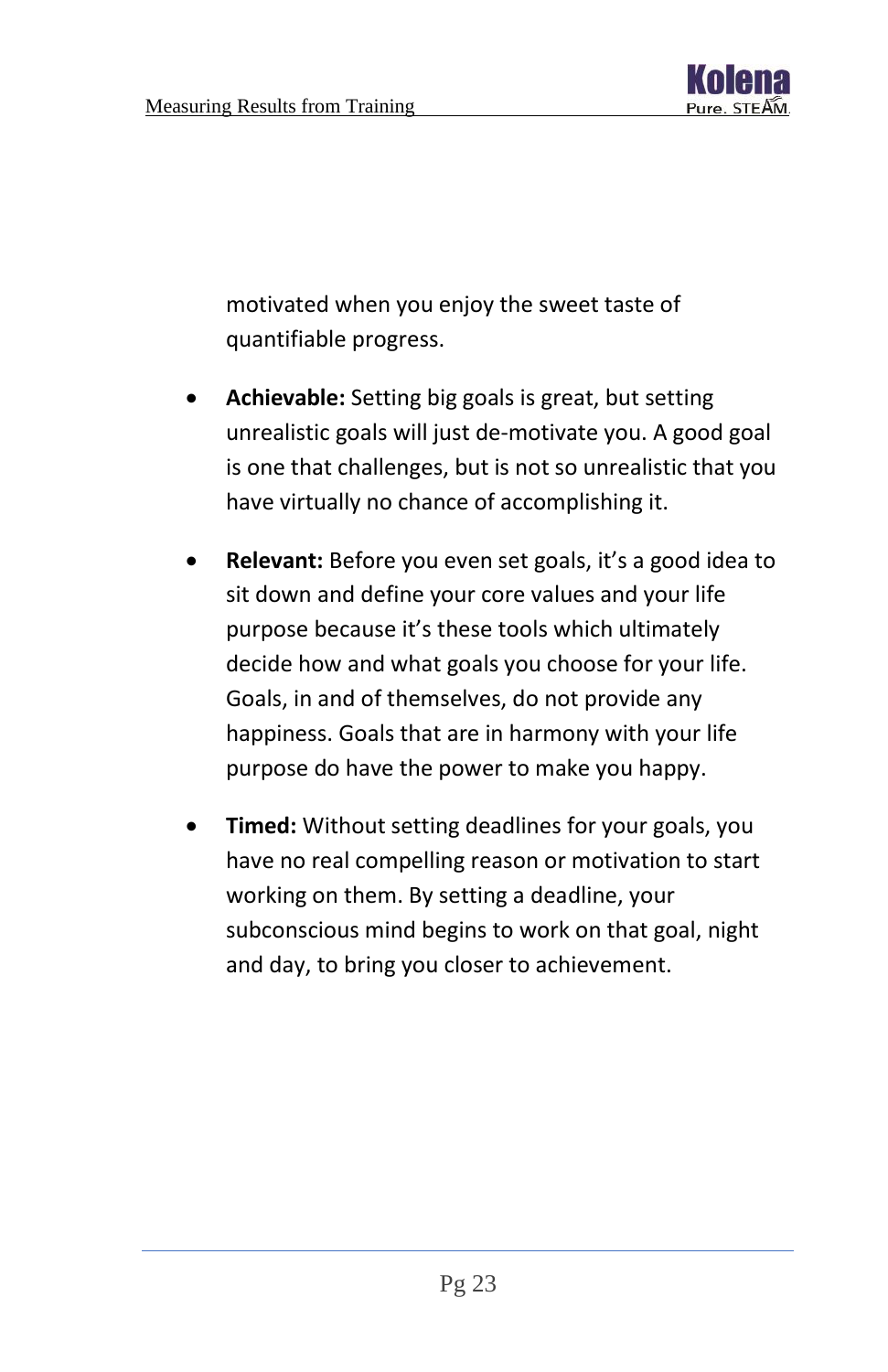

# **Self-Evaluations**

Self-evaluations are effective at the first three levels of evaluation, and can be effective at the fourth level depending on the topic. Common types of self-evaluations include:

- Pre-workshop and post-workshop tests to assess learning
- Reactionary questionnaires
- Personal assessment quizzes
- Self-reporting metric systems

When measuring reactionary feedback, open-ended questions such as, "How did you feel about the training?" are fine. However, you should also include scale-based questions so that you can evaluate the group as a whole and evaluate the individual on an objective basis. When measuring learning, behavior, and results, questions that are objective and closed or scale-based are necessary for accurate assessment.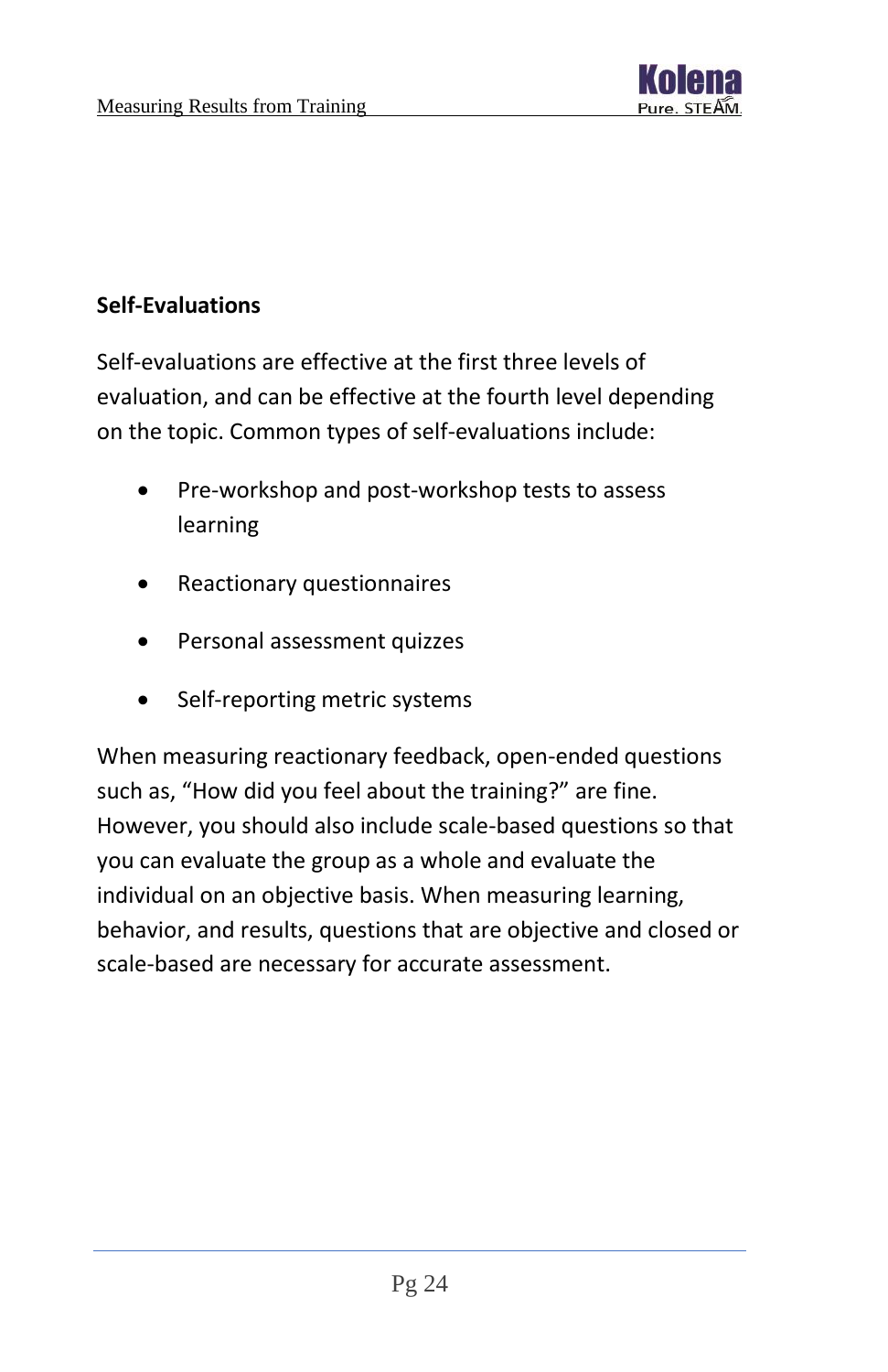

#### **Peer Evaluations**

Peer reviews are an excellent tool for measuring behavioral changes. However, you must ensure that the assessment system is well designed to prevent bias.

One excellent tool is 360 degree feedback. This system is designed to gather feedback from all of the people around an employee – their co-workers, subordinates, superiors, clients, etc. There are many resources available that can help you design a good 360 degree feedback system. If the topic that you are training on has high value, it can be worthwhile to take the time to develop a peer review system to accurately measure behavioral changes.

# **Supervisor Evaluations**

Supervisor evaluations are an important part of evaluating behavior changes and assessing results. Like peer reviews, a behavioral evaluation system should be set up before the training. It should be ratings-based and include closed questions to help the supervisor stay objective. When asking supervisors to measure results, those results should tie in with the employee's regular metrics whenever possible. This achieves two things: it ensures that the measurements are relevant to the employee's day-to-day duties, and it minimizes the amount of extra work that the supervisor has to do. (Often, if measuring training causes more work for supervisors, they will often avoid completing the evaluation, or spend minimal time doing so.)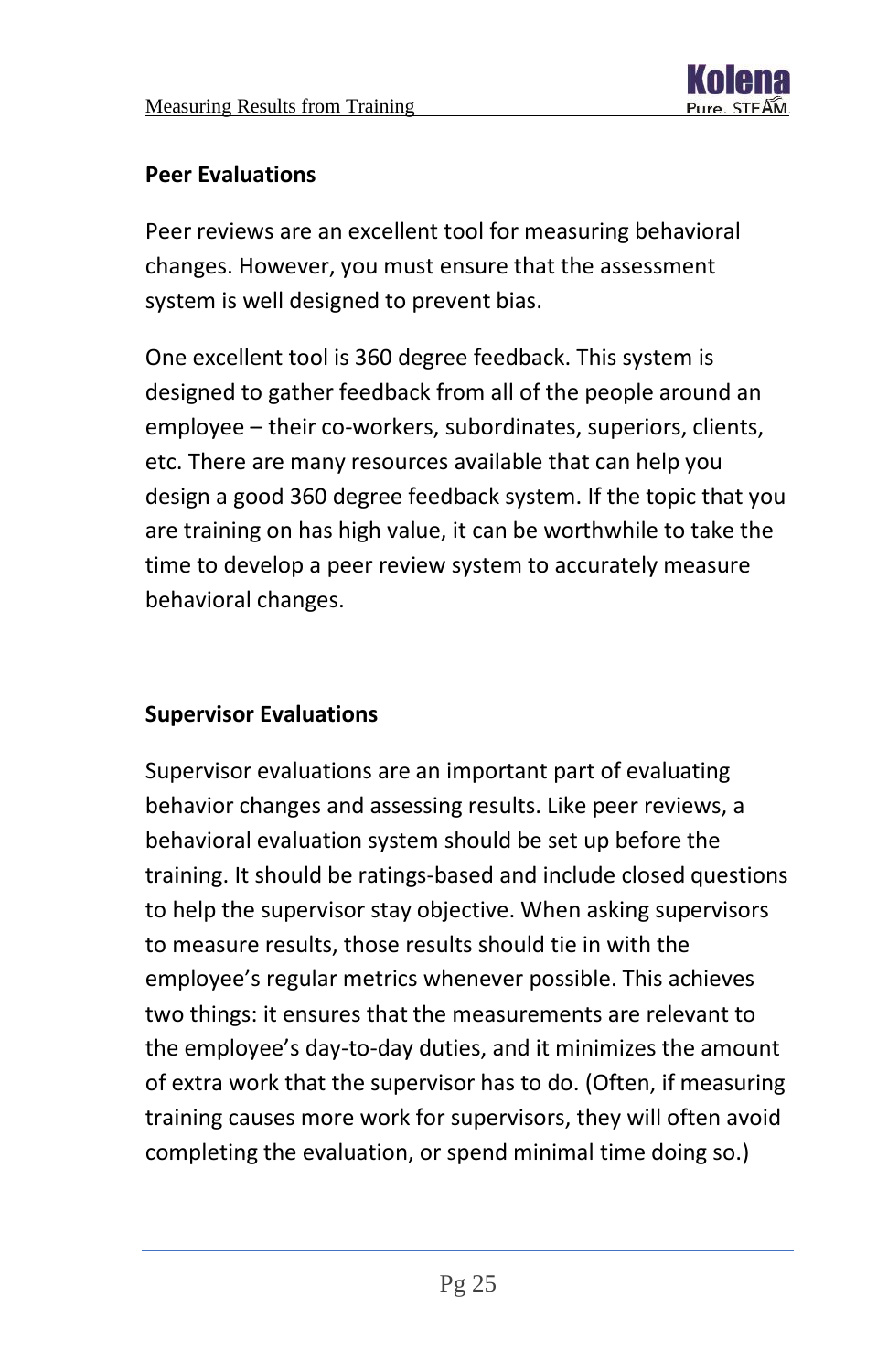

Two notes of caution about supervisor evaluations:

- The employee must know which metrics will be evaluated after the training.
- Like peer evaluation, supervisor evaluation can be biased. Develop your metrics accordingly.

# **High-Level Evaluations**

Depending on the scenario, you may want to ask high-level executives in the organization to complete an evaluation. This will typically reflect behavioral changes and or measurable results. They will be particularly effective at helping you determine if your training was effective for the entire group. Make sure that these types of evaluations are necessary, focused, and short.

As well, although company executives are typically not involved in the nuts and bolts of training, they may want to see a high level evaluation report, particularly if the training was expensive, required by law, or was expected to have a high impact.

When you are planning the training, make sure to gather expectations from these key stakeholders, including timelines for results and the level of detail desired. Then, use this framework to build a results report tailored to their needs. The report will typically reflect behavioral changes and or measurable results.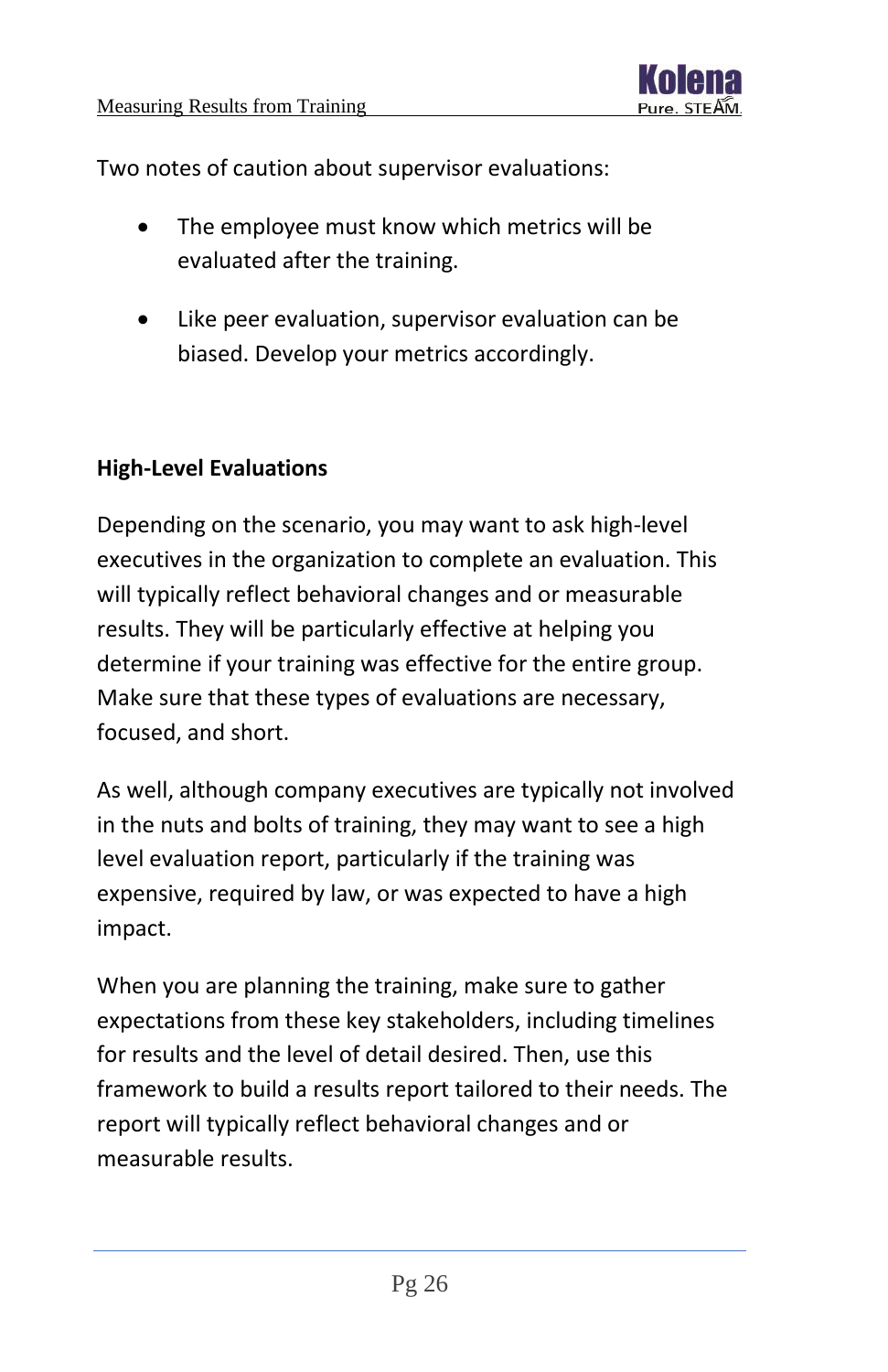

# **Practical Illustration**

Molly wore a long, sad face. She had been down in the dumps. Chris tried to cheer her up, but nothing seemed to work. Chris sang tunes. Chris did a cheer. Molly's grimace didn't disappear. Finally, Chris plopped herself down next to Molly and asked what she could do to get her out of this funk. Molly explained that she didn't feel like celebrating. Chris scratched her head. Chris knew that Molly and her team were champion sellers. Molly didn't see the success. Chris knew what to do. Chris gathered her tools and went right to work, showing Molly how to measure all her team's success. One by one, they studied the levels and measured the facts. Her team had been the reigning champions and that hadn't changed. Molly stood taller, happy that she now had the tools in her hand to measure every bit of success inch-by-inch.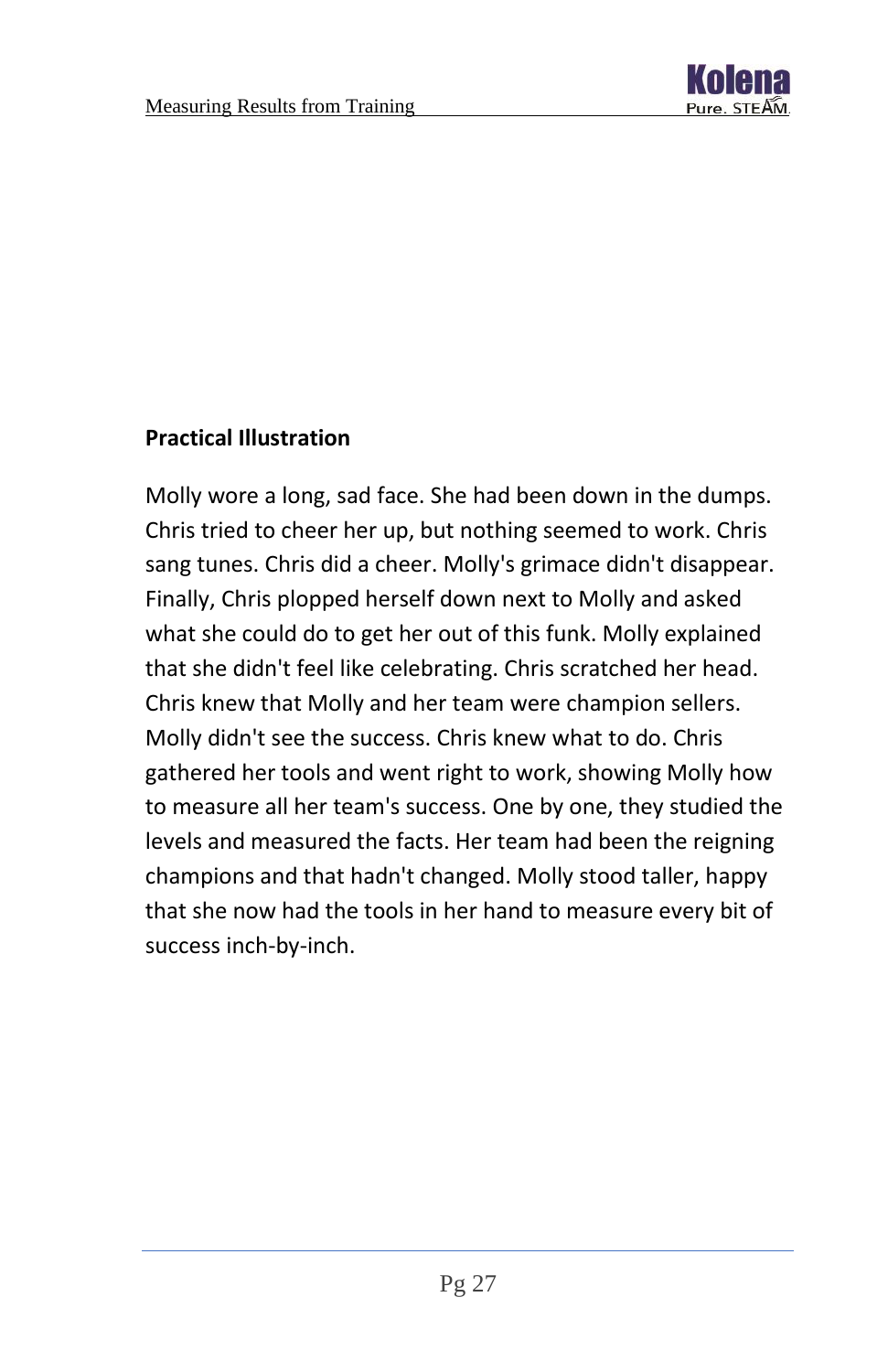

*I cannot teach anybody anything: I can only make them think.*

*Socrates*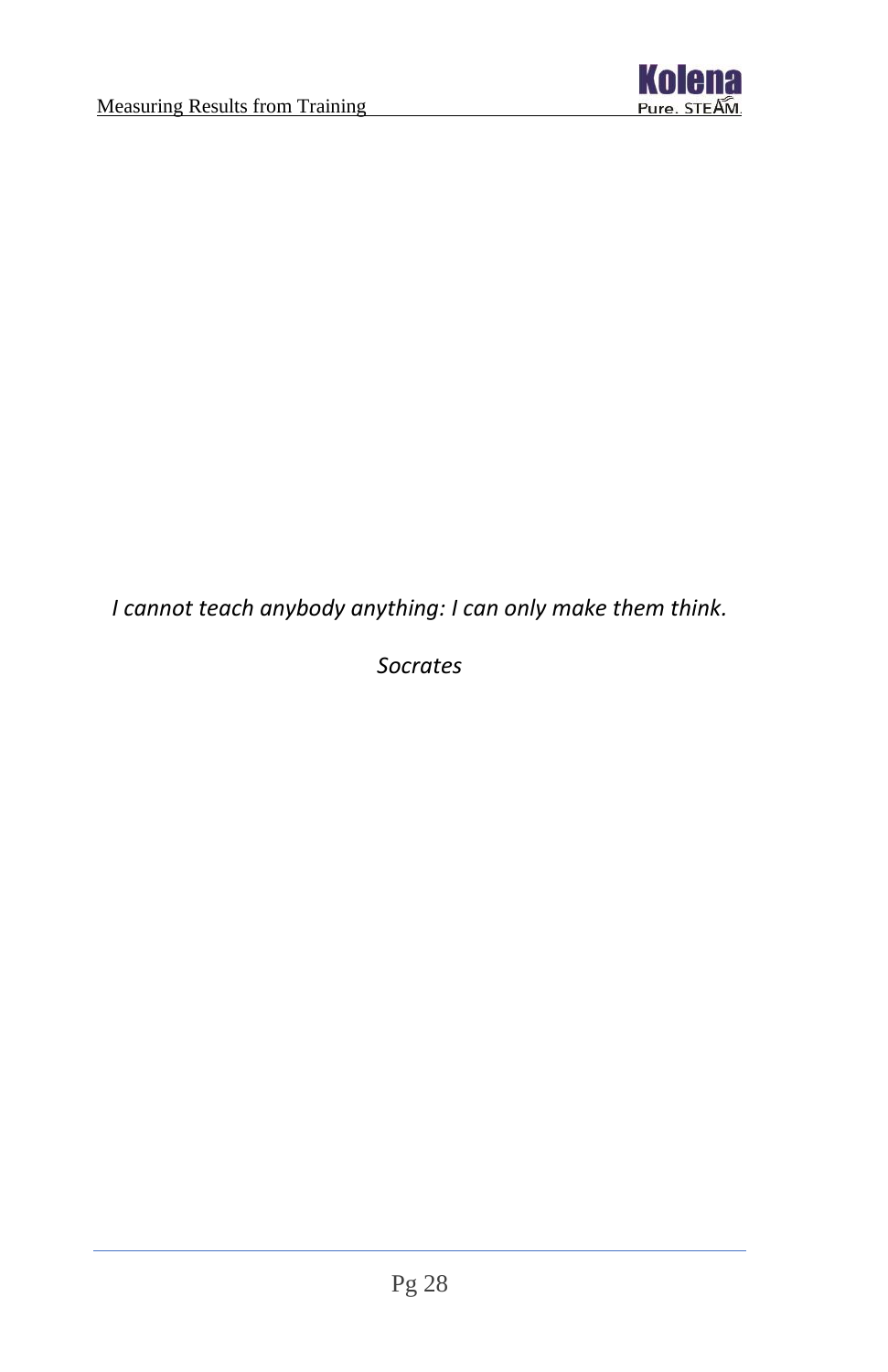

# <span id="page-29-0"></span>**Chapter Four: Focusing the Training**

In order to prove results from training, your training plan must include clear learning objectives and a clear focus. This will enable you to build a solid evaluation plan. The first step in this process is to determine your training needs.

#### **Performing a Needs Assessment**

You should always perform a needs assessment before building your training plan. Even if your organization has handed you a complete training plan, it's always a good idea to evaluate the needs of your trainees so that you can deliver the most effective training possible.

The needs assessment process has four phases:

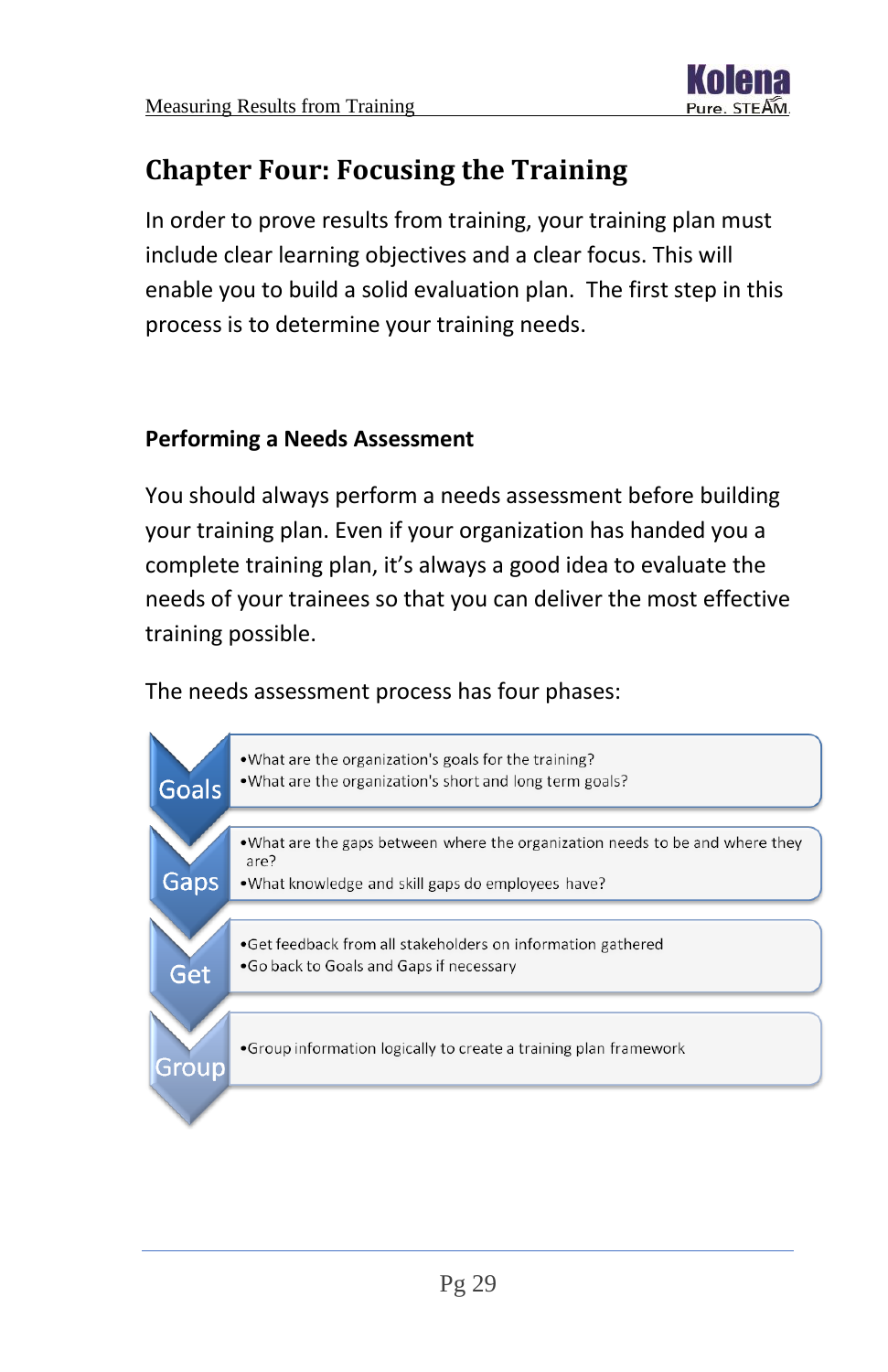

# **Creating Learning Objectives**

Once you know what participants need from the training, you can write specific objectives that you want them to meet. You should begin by writing high-level objectives. For example, a high-level objective for a word processing class might be, "Understand how to format pages." A more detailed objective might be, "Understand how to change margins, add page numbers, and add borders for individual pages."

Objectives typically fall into one of three categories:

- Knowledge: Facts that a trainee should learn and be able to recall.
- Skills: A task that a trainee should be able to perform.
- Abilities: A combination of knowledge and skills that results in a desired behavior.

Here is an example of each type from our word processing course:

- Knowledge: What page formatting commands are available?
- Skills: Know how to perform various page formatting commands.
- Abilities: Format a page to various specifications.

Knowledge objectives are typically written as a question or in category form. Skill and ability objectives are typically written with a verb at the beginning. Objectives should also include a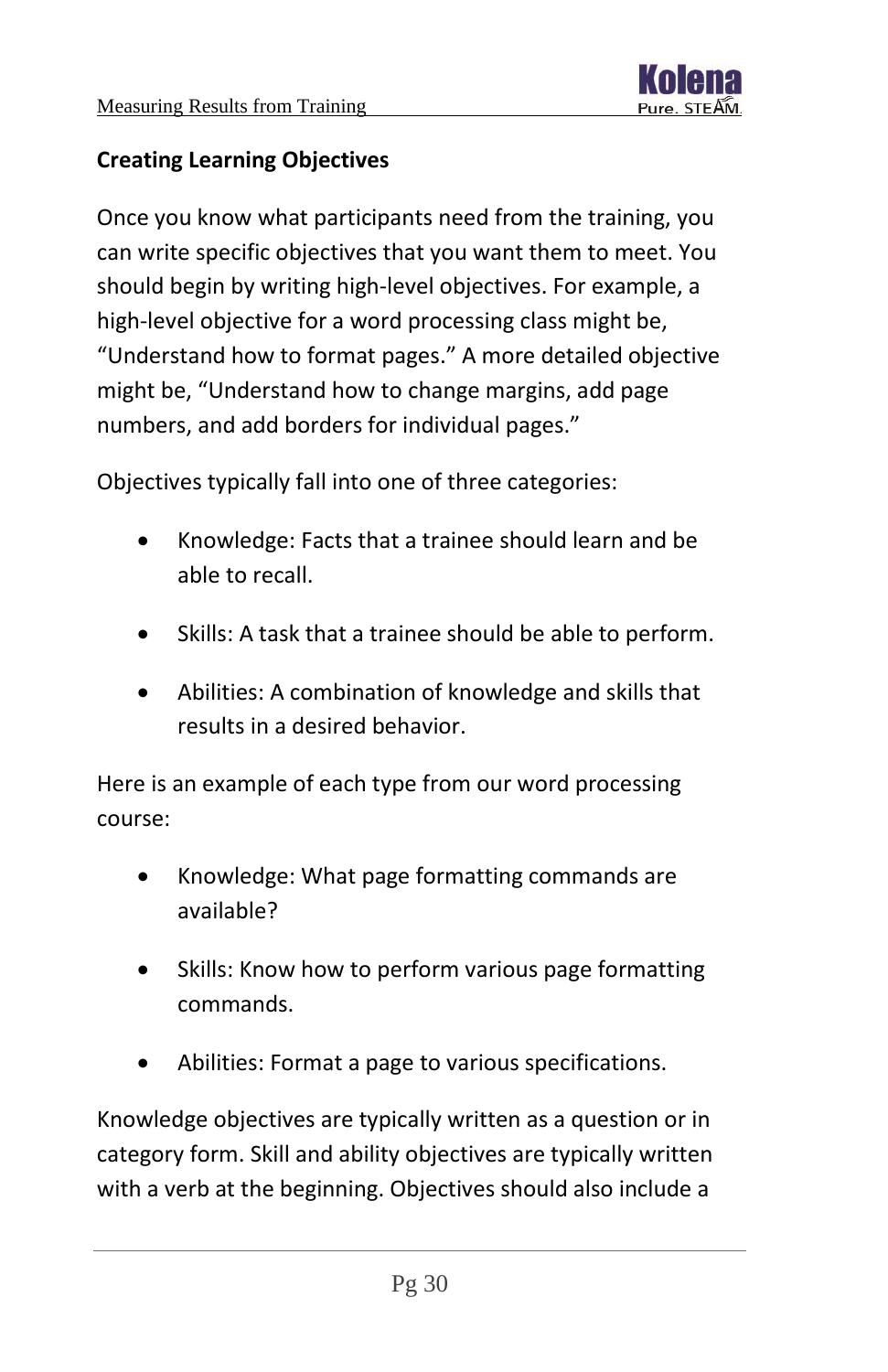

measurement standard where appropriate, such as a dollar amount, percentage, or success rate.

# **Drilling Down Into Content**

Once you have high-level objectives written, you can write more specific objectives based on your trainees' needs. You will probably not want to write a detailed objective for every topic in your course, but rather create several detailed objectives about the most important evaluation items.

For example, in a word processing course, you might cover several different aspects of page formatting. The detailed objective might be, "Understand how to properly format a page in landscape orientation according to the Smith Computers style guide."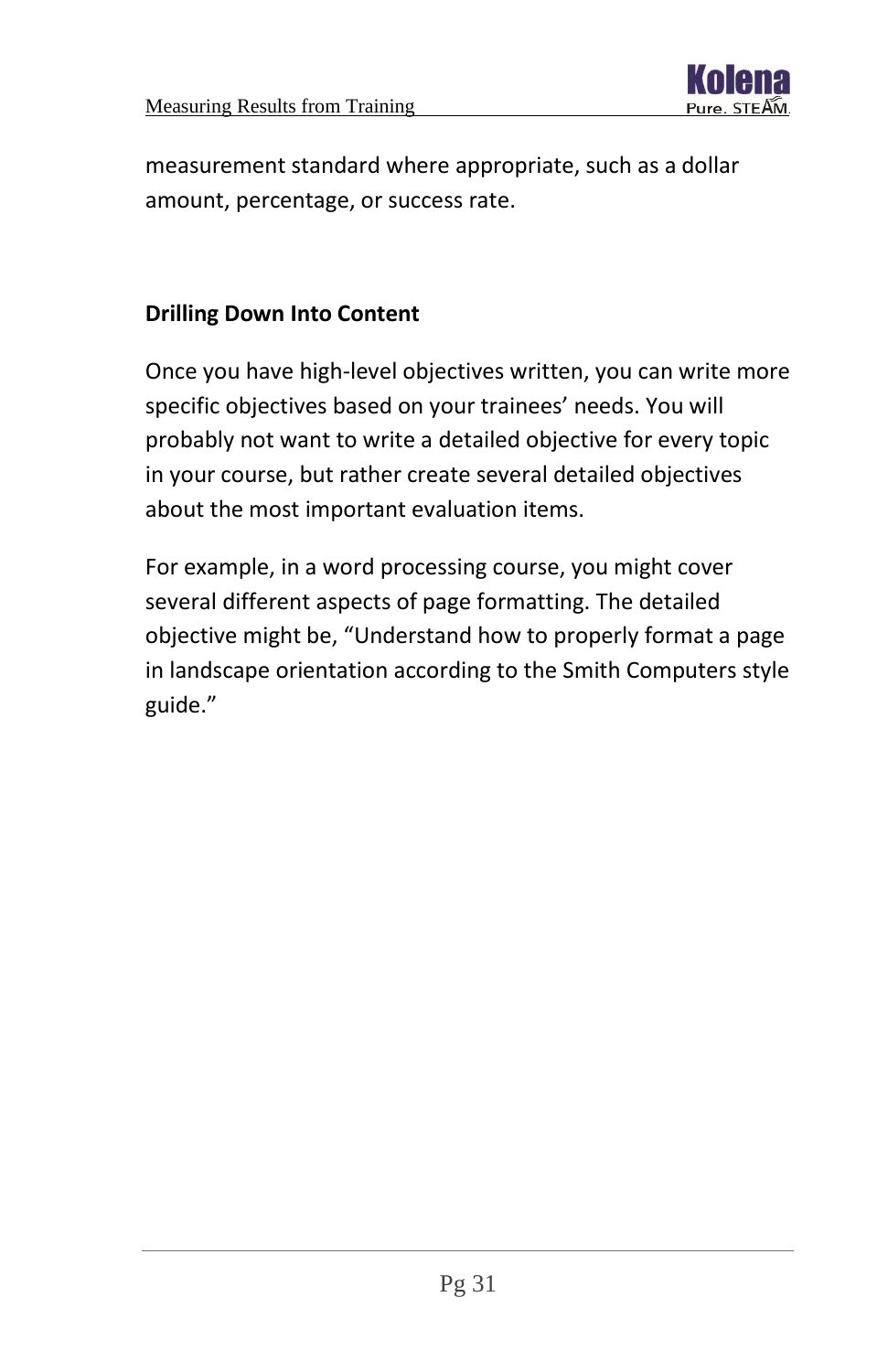

# **Practical Illustration**

Tammy looked like a deer in headlights. She'd lost her focus. The meeting made no sense to her. Trish noticed her eyes gloss over and offered to help. Tammy felt like her brain had shut off. She had no idea what the manager said. Trish stifled a snicker and drew out detailed plans to explain the training. She showed Tammy that she had all the tools she needed right at her fingertips. Tammy still couldn't wrap her mind around the training. Trish tried another option. Pulling a laser pen out of her bag, she told Trish to focus on it. Focusing on something made the job easier, she promised. Tammy liked the idea and gave Trish the thumps up. She tried to focus on one task at a time and soon she found that the job didn't seem so difficult anymore.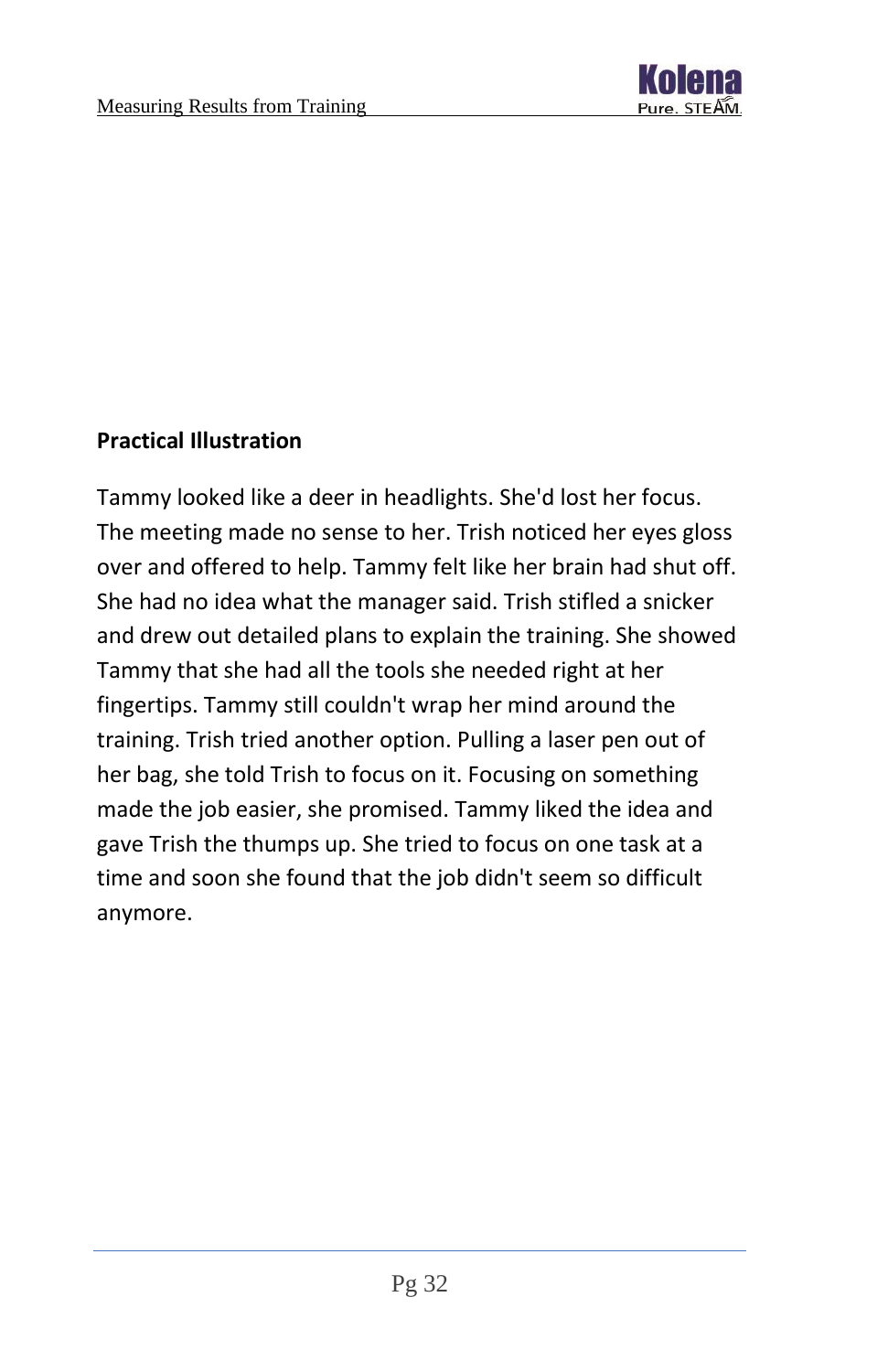

*Only knowledge that is used sticks in your mind.*

*Dale Carnegie*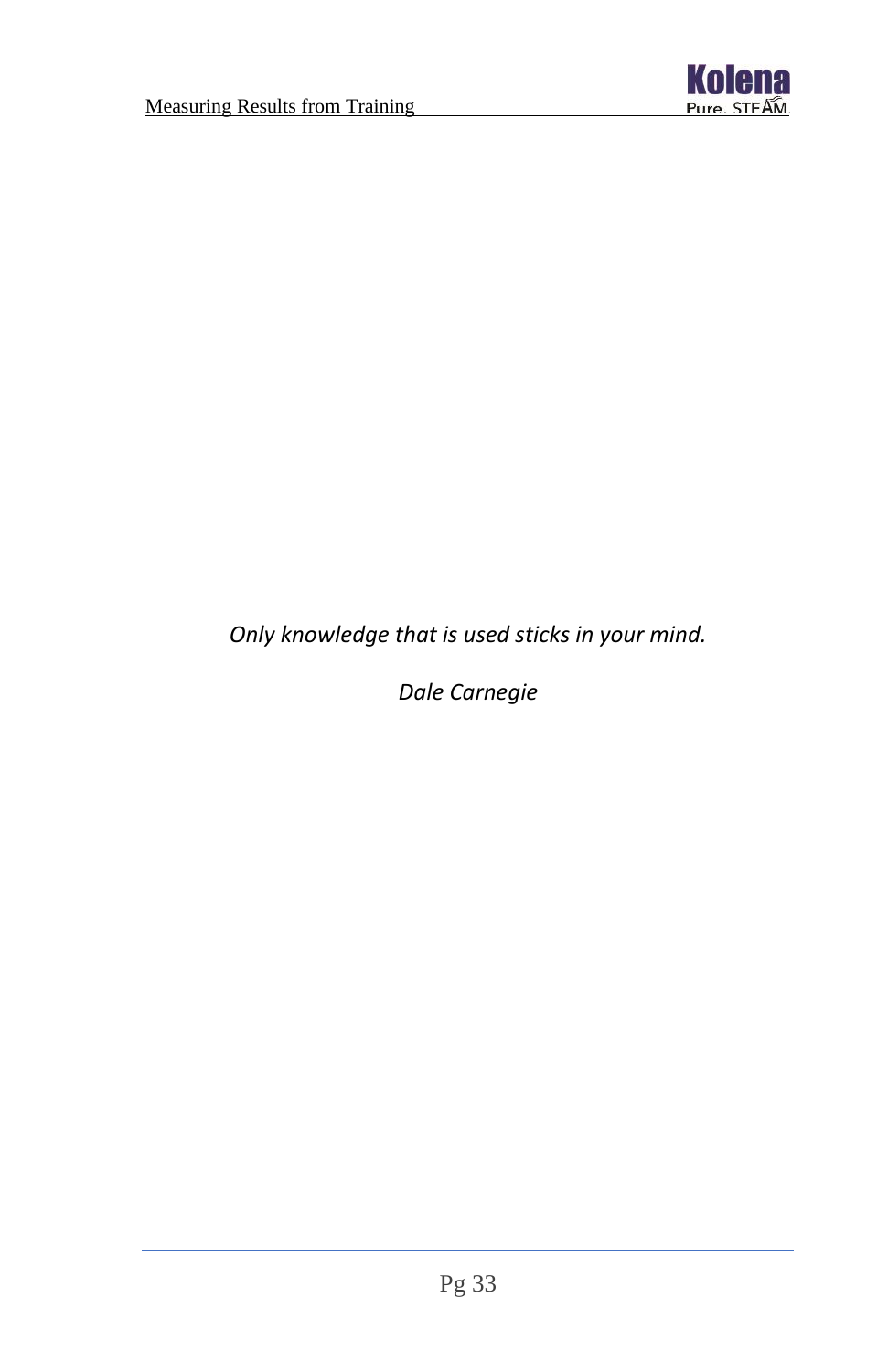

# <span id="page-34-0"></span>**Chapter Five: Creating an Evaluation Plan**

An evaluation plan should be part of any training plan. It should be created at the same time – after the needs analysis and objectives are outlined. In this module, we'll look at the four key components of an evaluation plan.

# **What Will We Evaluate?**

First, identify what you are going to evaluate. This should be based on the learning objectives you have identified.

Here are some tips for writing evaluation points:

- Each point should begin with a verb
- Points should be objective and measurable
- You should have approximately four points per eight hours of training (depending on how specific the points are)
- Points should be approved by stakeholders and reviewed with trainees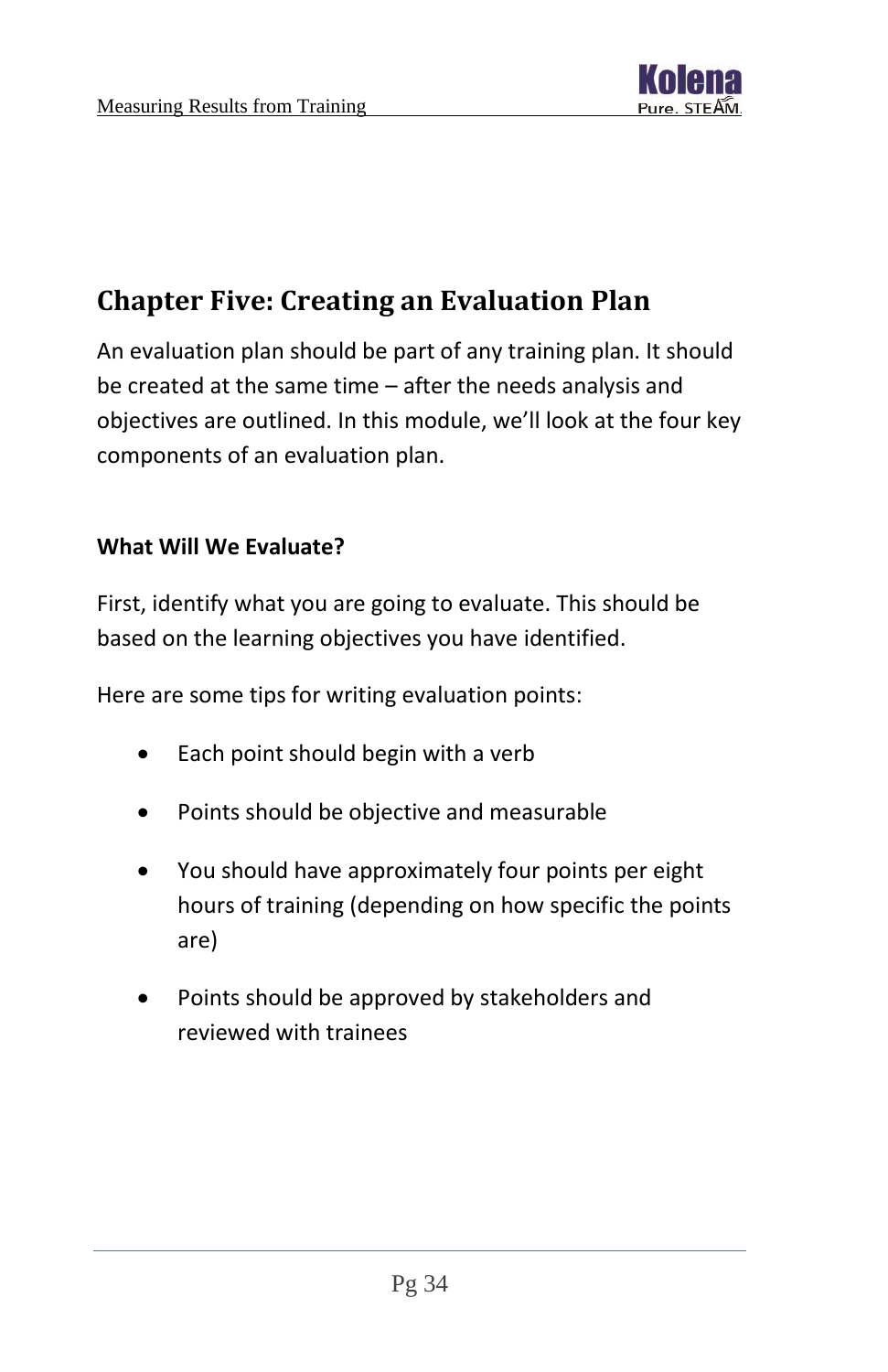

# **When Will the Evaluation be Completed?**

Next you should determine which level the evaluation will assess. This will help you determine a time frame for each evaluation point.

- Before the training
- During the training
- After the training

Remember, some points may be evaluated at several levels and or time frames.

# **How Will We Evaluate It?**

Our third step is to determine what evaluation tool you will use to perform the evaluation at each time point identified. Over the next few modules, we will look more closely at tools that are appropriate for the various time frames, but here is a quick overview of some tools to consider.

- Goal setting
- Verbal feedback
- Group quizzes
- Quiz games
- Formal tests and exams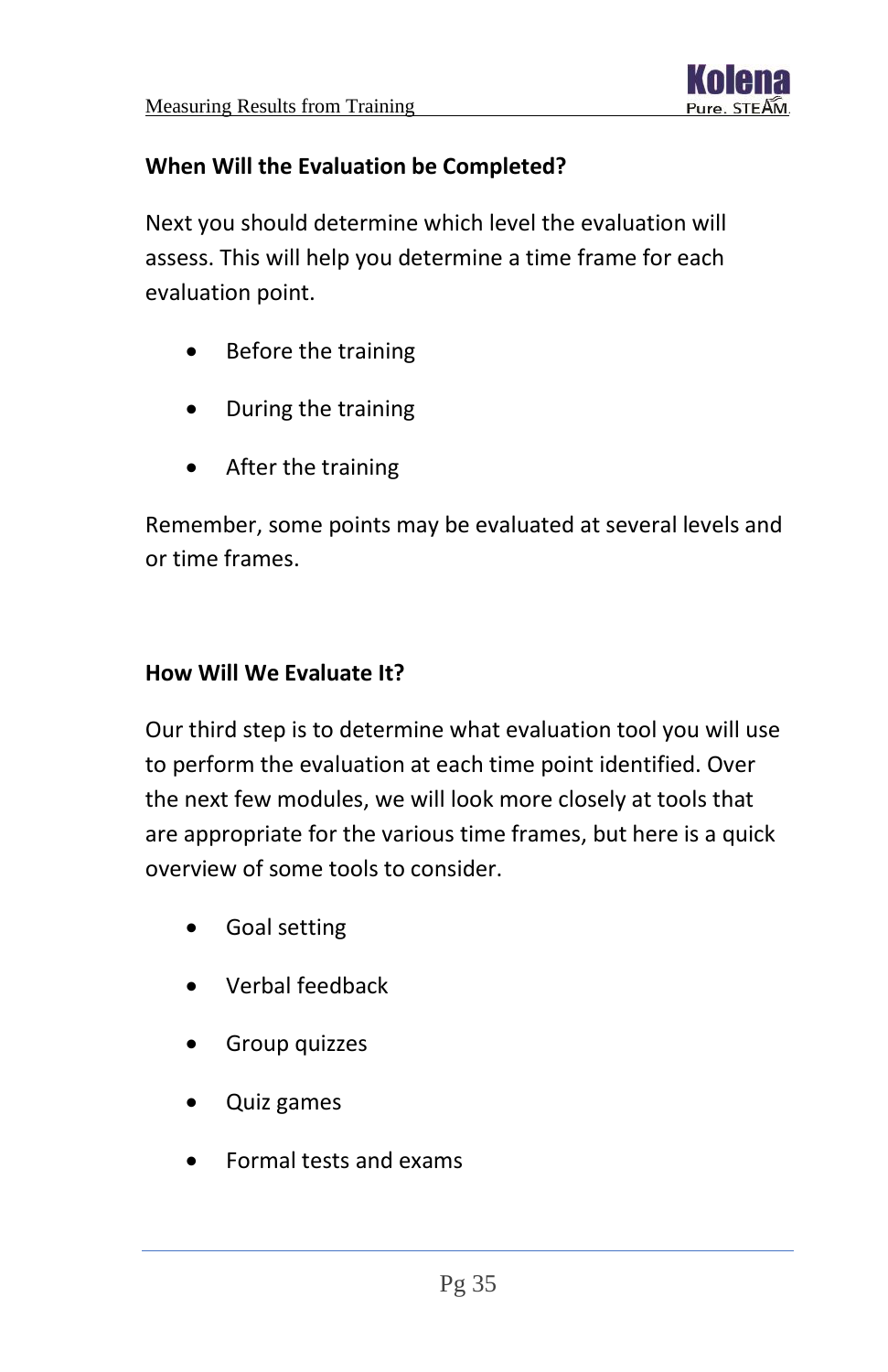

- 360 degree feedback
- Metric gathering
- Skill assessments
- Role plays
- Questionnaires and inventories
- Pre-assignments and homework

# **Who Will Perform the Evaluation?**

The last part of the evaluation plan is to decide who will assess each point. Your choices include:

- The trainee
- Their supervisor (direct or indirect)
- Their peers
- Their trainer

Remember, each point can have multiple assessors.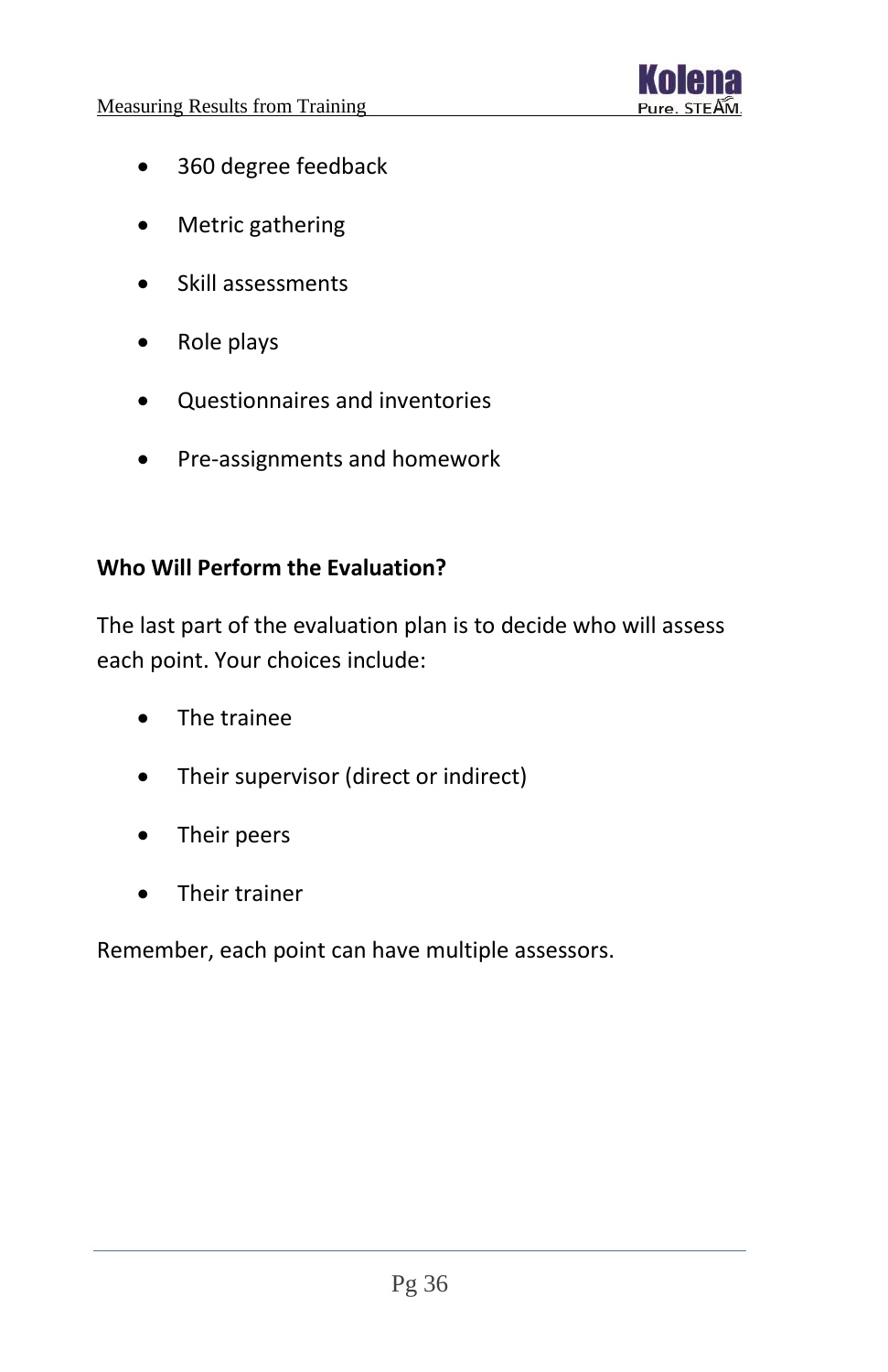

# **Practical Illustration**

David packed his whole office into one small bag. Jim studied him as he trudged by, carrying the heavy load on his back. Jim questioned the bag. David slumped over, exhausted by the weight of it all and gave David his sad story. His evaluation loomed and he worried. No one told him what they'd evaluate. He panicked and grabbed everything he could to make sure he had enough to show his work ethic. Jim eye's burst out of his head. He couldn't believe his ears. "Nonsense." he said. "You don't have to carry a mountain of work with you. The company has specific criteria."

David had to steady himself before he fainted. No one had told him what he'd be evaluated on before. He panicked for nothing. David's shoulders slumped as he thought about the stress he'd put on himself. Jim smiled and offered him a hand.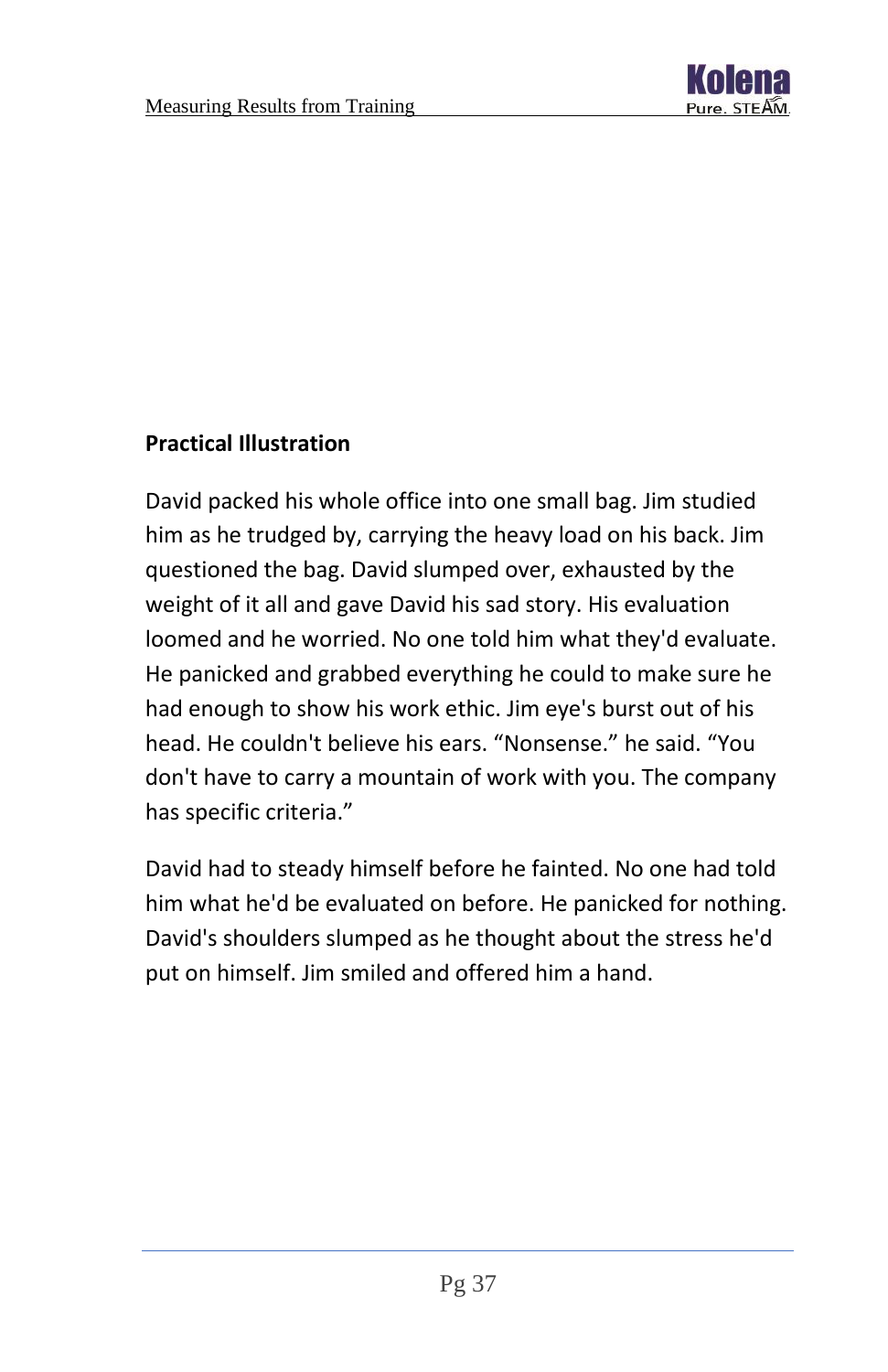

# *I am always ready to learn although I do not always like to be taught.*

# *Winston Churchill*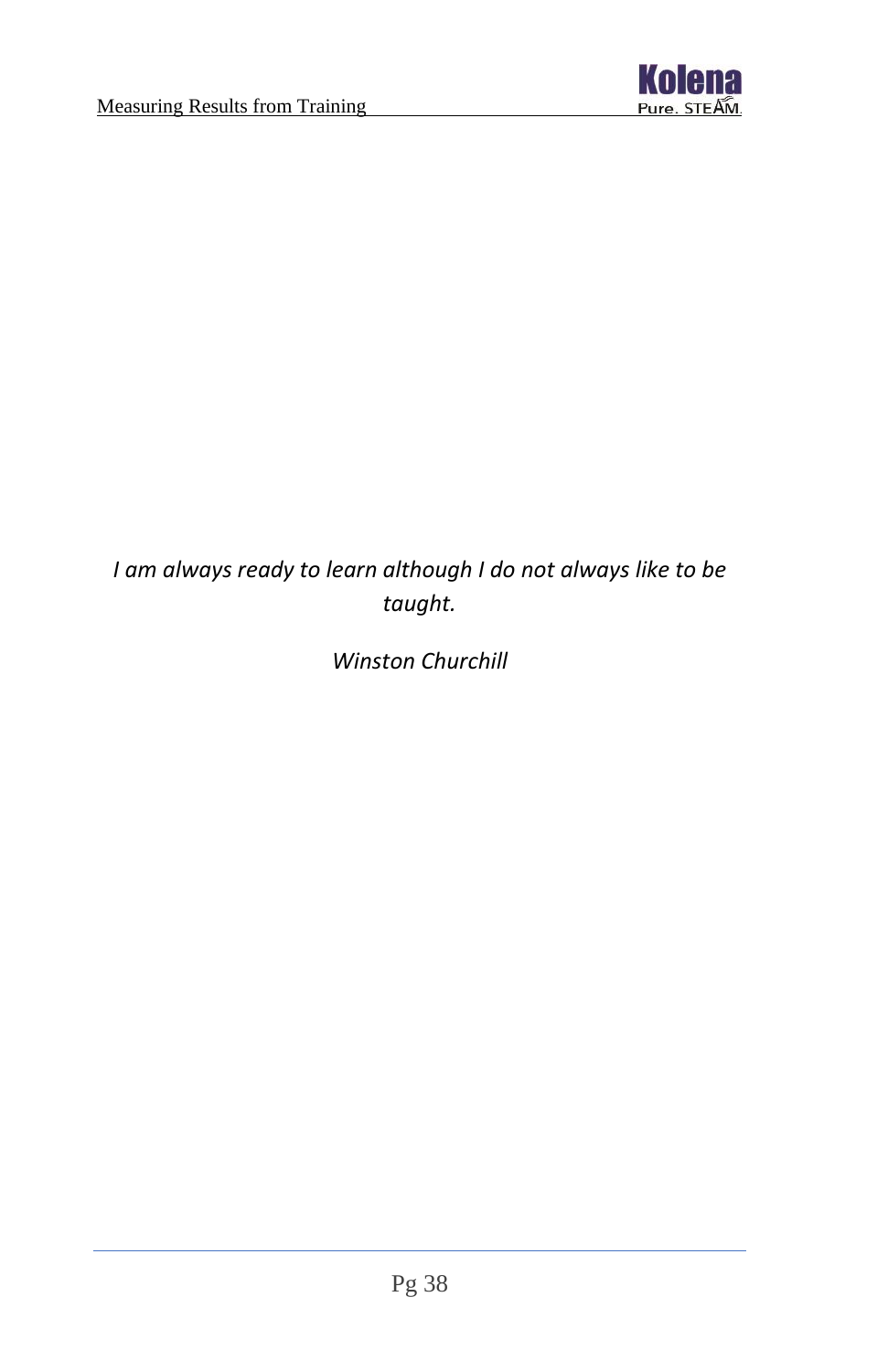

# <span id="page-39-0"></span>**Chapter Six: Assessing Learning before Training**

So far, we have looked at some general tools for evaluation. In this module, we will focus on some tools that you can use to perform evaluations before training begins.

#### **Workplace Observation**

The first tool we are going to discuss is workplace observation, where current workplace behaviors are observed and reported on. It can be done by the trainee, their peers, their supervisor, or their clients.

It is important that observations be recorded and evaluated in an objective way. One good way to do this is to develop a rating system. Or, if you are gathering feedback from multiple sources, develop a 360 degree feedback rating to increase its accuracy.

Observation should be supplemented by other, more objective evaluation methods.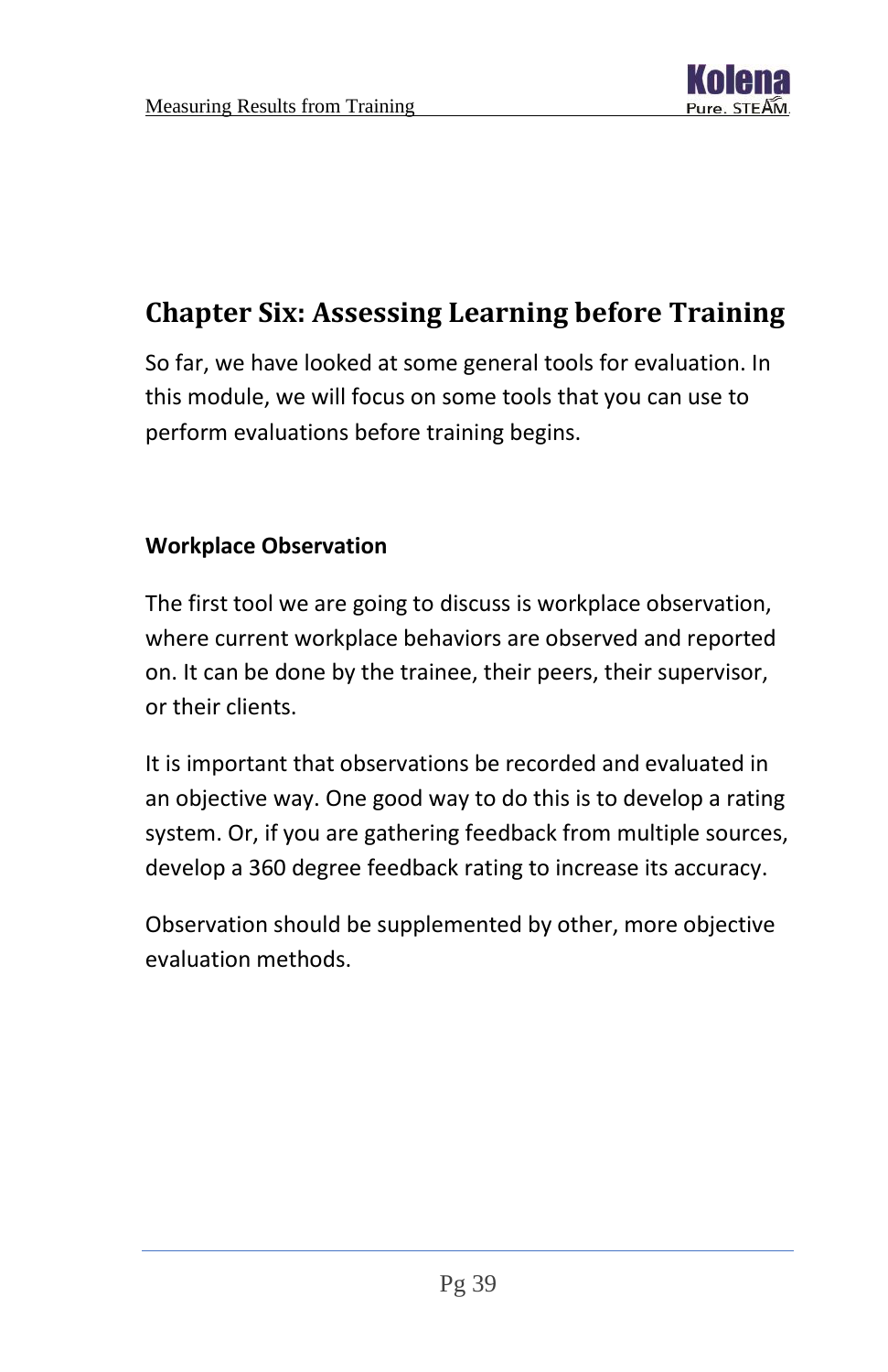

# **Objectives Assessment**

Before the workshop, it can be a good idea to give participants the learning objectives and ask them how they would rate their level of knowledge with those objectives before the workshop. You can even ask participants to note where they would like to be in a week, a month, and a year. It is important that participants be given a rating scale so that results are measurable.

You can also turn this type of assessment into a 360 degree feedback tool by asking supervisors and peers to evaluate participants as well. It can be particularly valuable for supervisors to use this tool to start a discussion about what their expectations from the training are.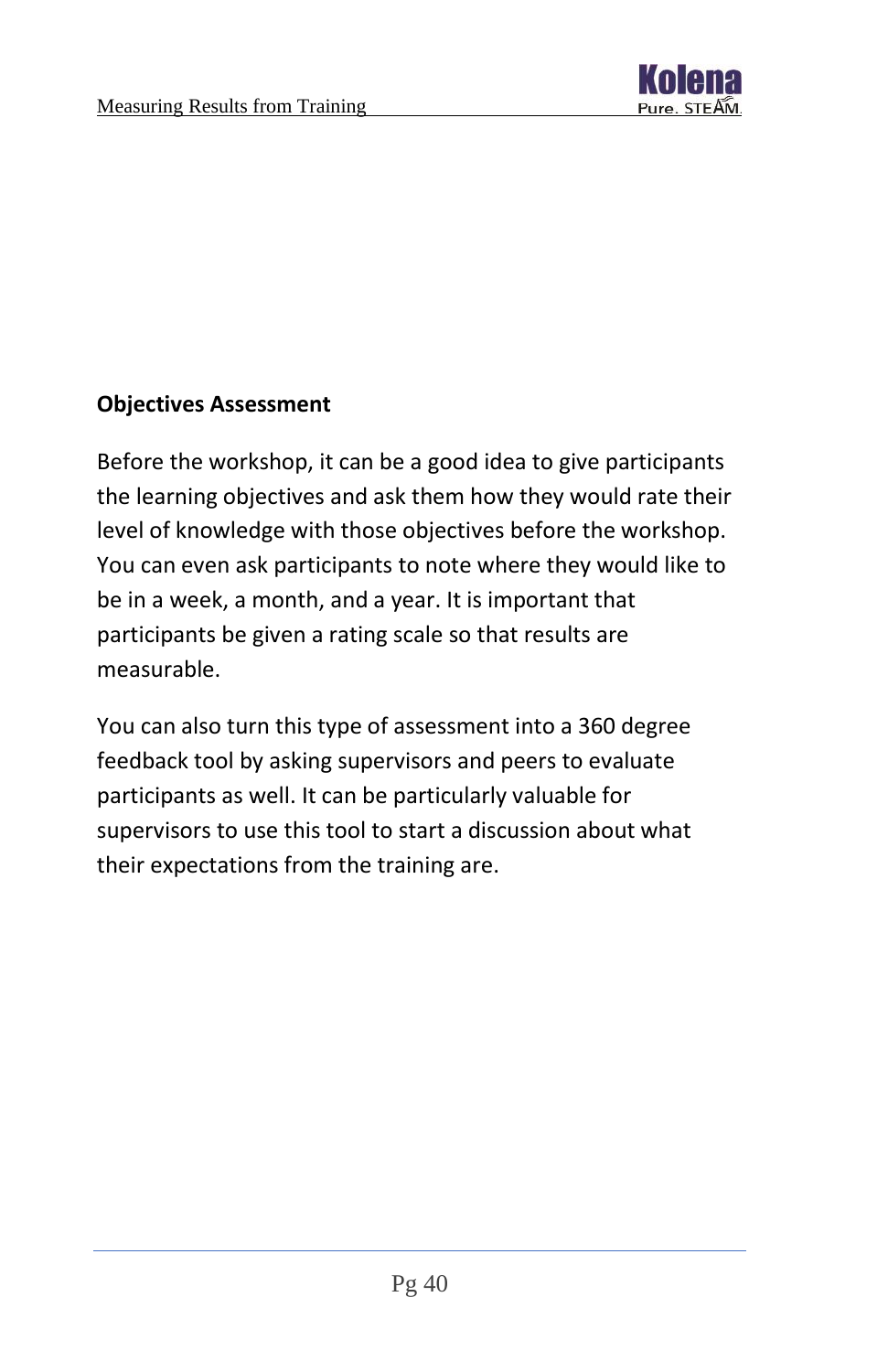

#### **Pre-Assignments and Pre-Tests**

Another useful tool is to design a pre-assignment or pre-test around the content of the course. Some ways to do this:

- Self-analysis or supervisor analysis as discussed previously
- Case study
- Reading assignment
- Learning wish list
- Test on prerequisite knowledge
- Goal setting
- Personal case study (for example, have participants come to the class with a problem or project)

When designed properly, these pre-workshop homework assignments can accomplish a few things:

- Get the participant in the right frame of mind for the workshop
- Provide participants with background knowledge
- Get participants thinking about what they want, making learning more relevant to them
- Help you assess participants' knowledge and needs, and target your course more accurately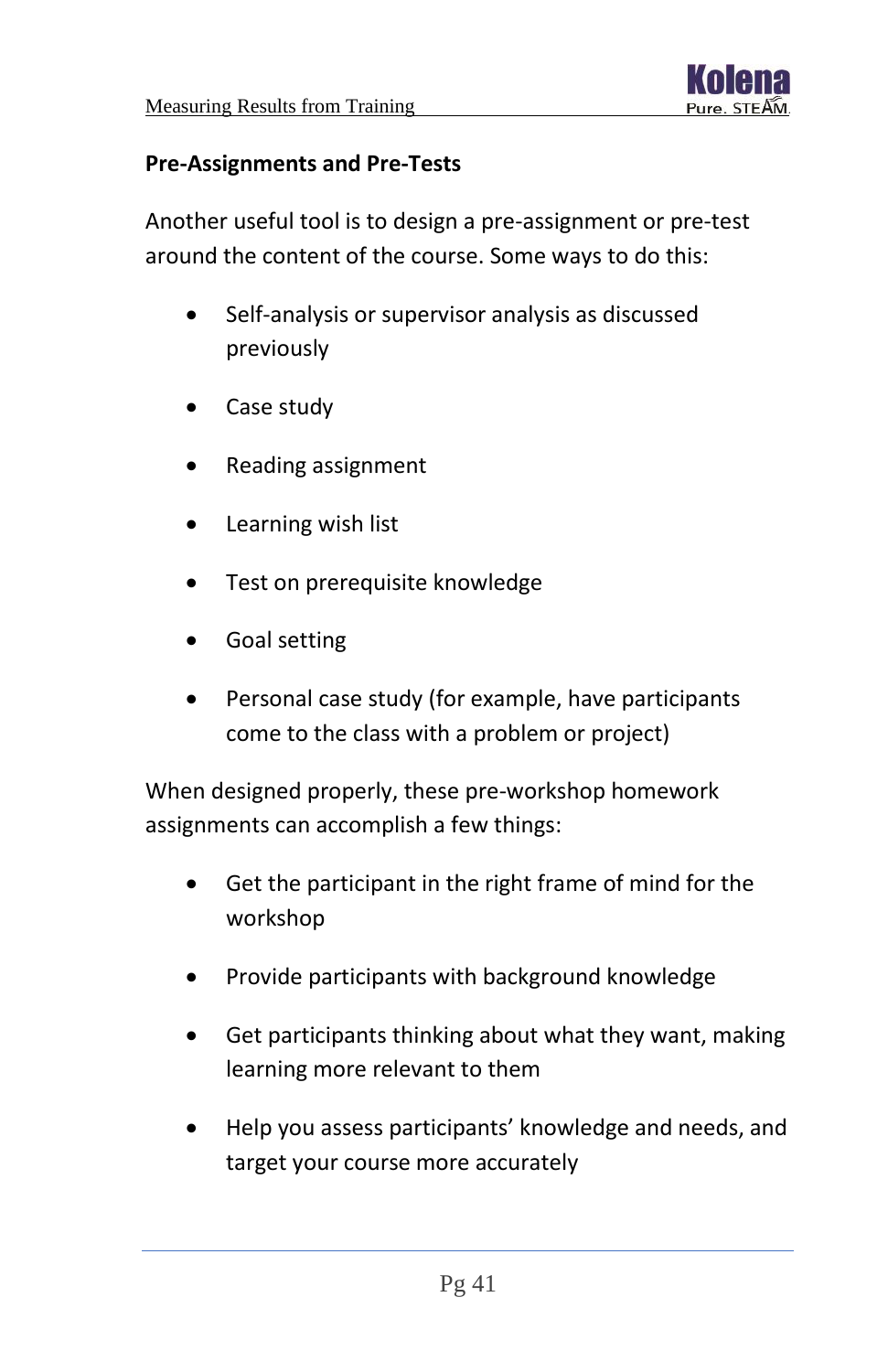

• Help you assess participants' commitment to the course

#### **Practical Illustration**

Marcus sat with a scowl on his face. Training drained him. Marcus had two more days of training. He didn't think he could drag himself to it. The phone rang, causing him to jump out of his seat. His co-worker, Daniel, called to remind him about the training. Marcus refused to go. He put his foot down and said he'd call it quits if he had to go. Daniel shook his head, thinking his friend had gone mad. Marcus held his breath. Daniel had an idea. He knew how to convince his pal to go to the training. He rushed to Marcus' office and gave him an earful and told him to pull himself together. Marcus wanted to refuse, then, a light bulb went off in his head. He went to the training, but this time armed with questions that would help him understand better.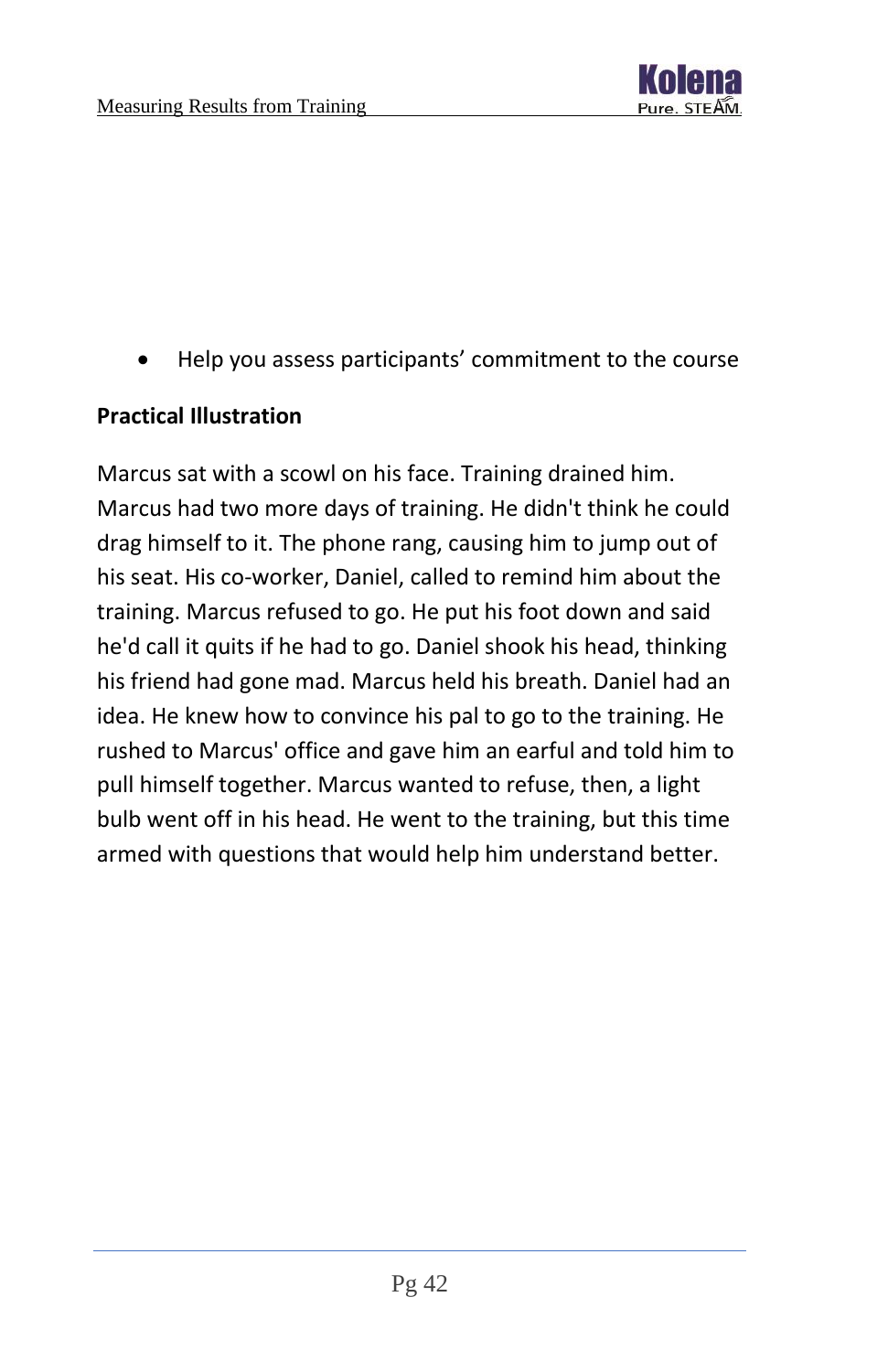

# *The mediocre teacher tells. The good teacher explains. The superior teacher demonstrates. The great teacher inspires.*

*William Arthur Ward*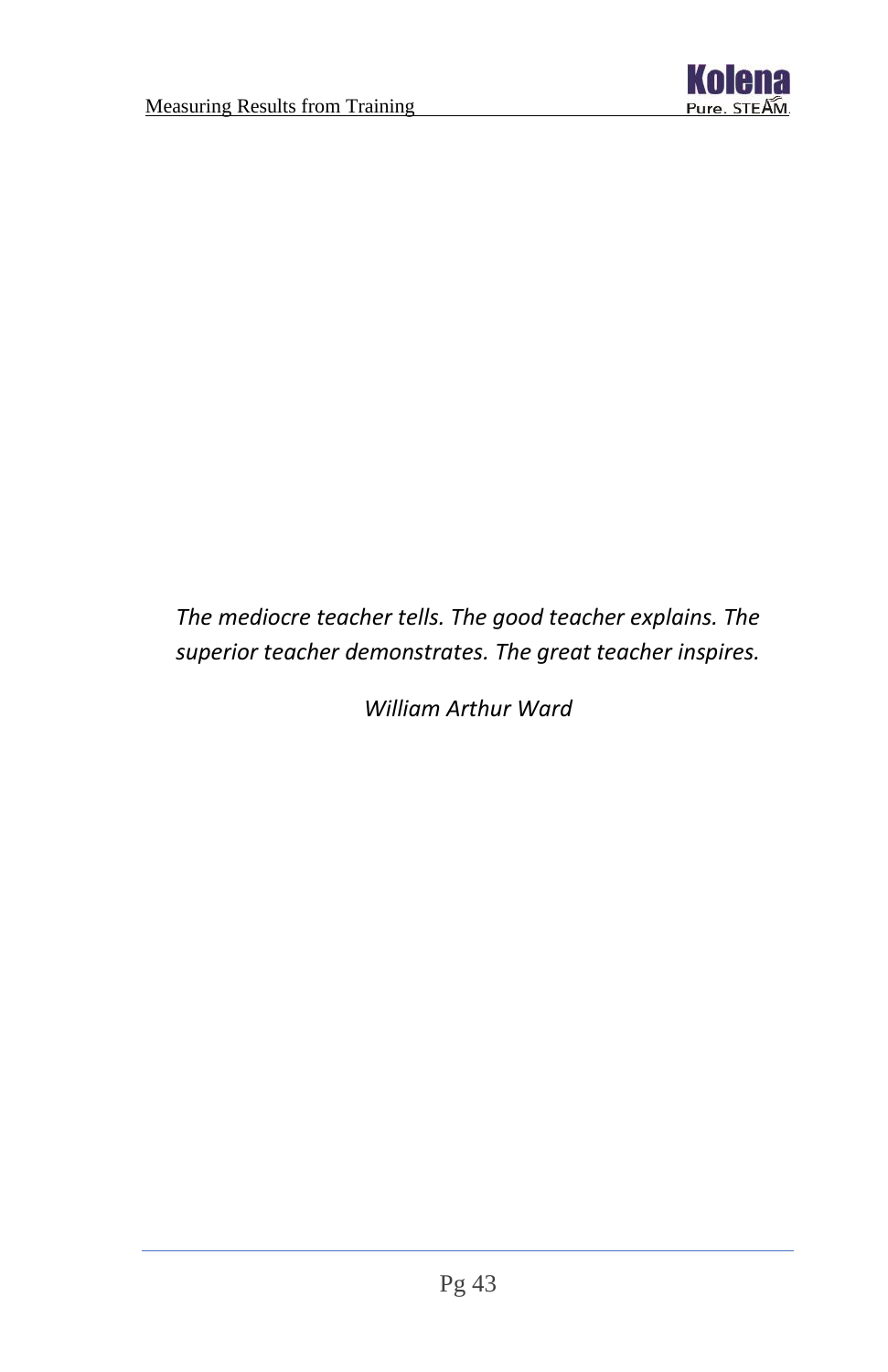

# <span id="page-44-0"></span>**Chapter Seven: Assessing Learning during Training**

Often, trainers may assess learning before and after training, but they may neglect to check in with trainees while they are learning. It's very important to include this in your training plan, particularly since most training programs start with foundation concepts and build towards advanced concepts. If your trainees get lost at the beginning, your entire program could be in jeopardy.

# **Reviewing Learning Objectives**

At the beginning of the program, make sure you review the learning objectives of the course with participants. Give them the opportunity to give you feedback about the objectives:

- Are all the objectives clear?
- Is there anything that is missing?
- Do the objectives seem reasonable?
- Do participants understand how these learning points can translate back to the workplace?

During the program, check in with participants to make sure you're still on track with the learning objectives. When participants are asked to perform evaluations, point out the ties back to the learning objectives.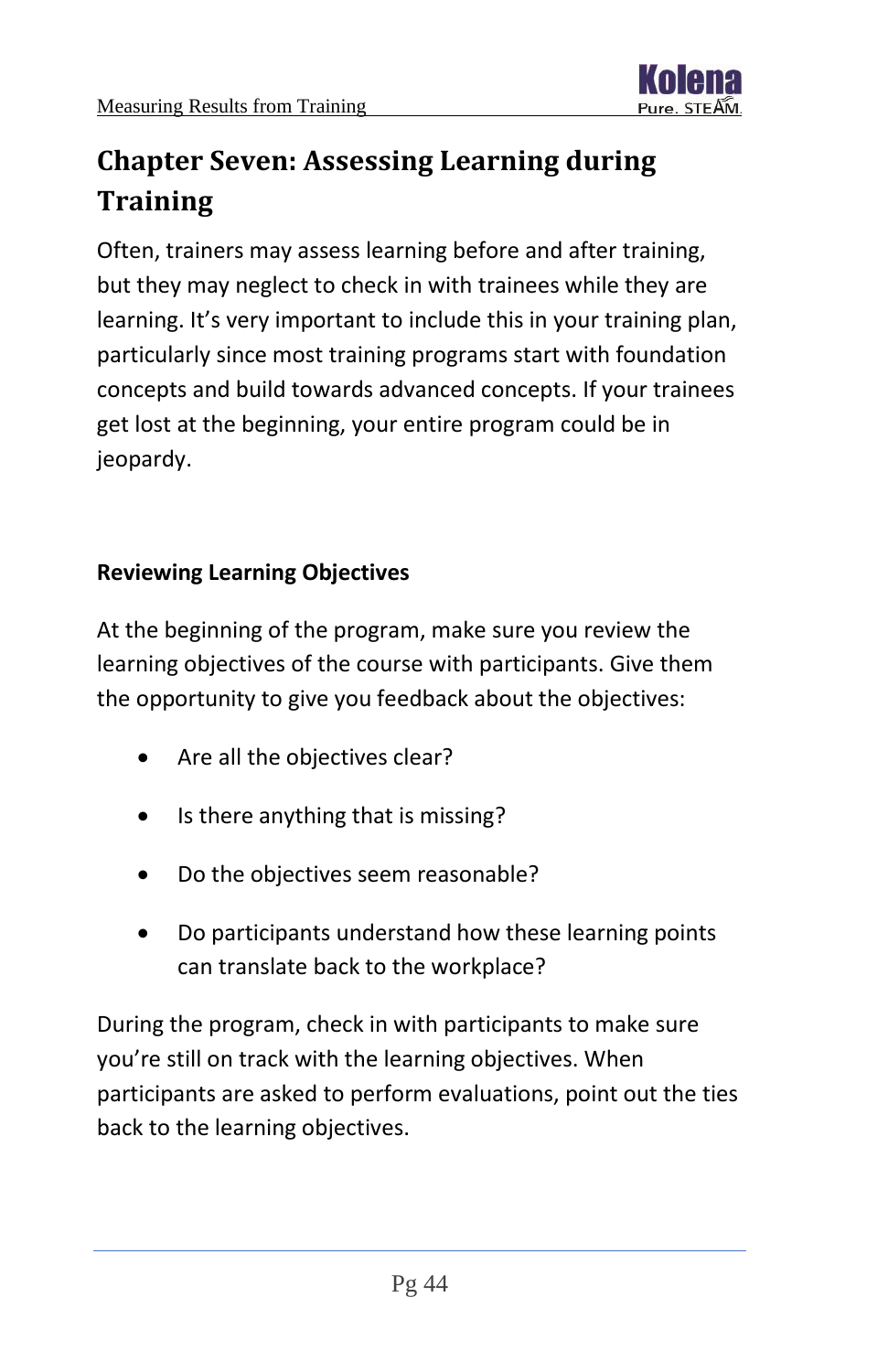

#### **Performing Hip-Pocket Assessments**

During the course, check in with participants and evaluate them on reactionary and learning levels. Questions that you will want to ask include:

- How do participants feel about the training?
- What has been the best thing about the training so far? The worst thing?
- What have participants learned?
- What would participants still like to learn?

You may also want to ask specific questions about key content points.

# **Quizzes and Tests**

Quizzes and tests are a good way to measure how much participants are learning during the course. Mid-point tests are good in many situations, including:

- Workshops that have a lot of content
- Workshops with difficult content
- Long workshops
- Topics that depend on each other

Don't forget that a test doesn't have to mean an hour-long exam. Try some of these fun ideas instead: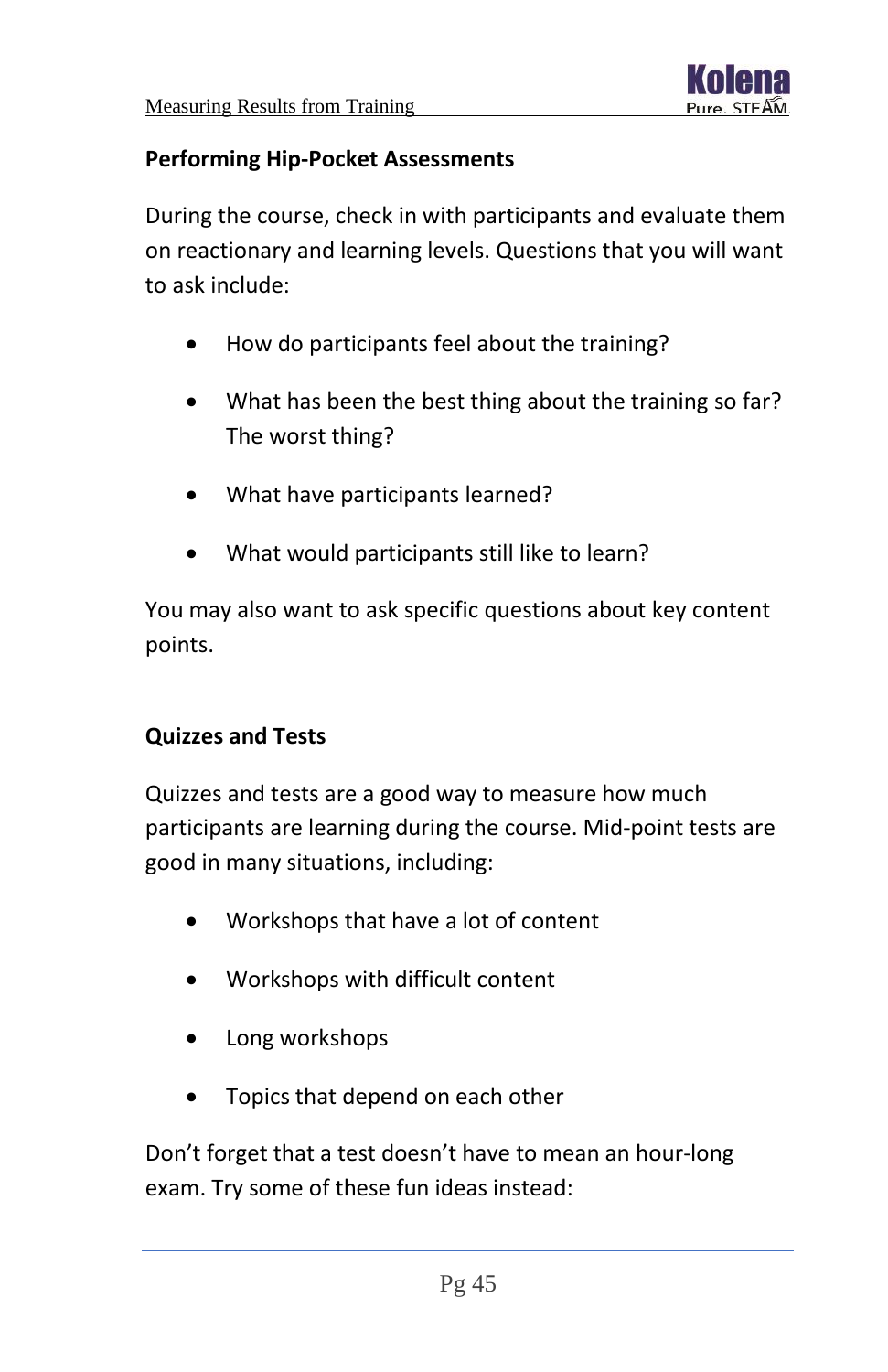

- Divide participants into pairs or teams. Have them write quiz questions for each other. If the group is competitive, make it a tournament.
- Place sheets of flip chart on the walls with key topic words. Assign a group to each sheet and have them review that topic. Or, have participants walk around and jot their own notes on the sheet, and review as a group.
- Do you remember the picnic game from your childhood? Each person in the group would bring something to the picnic that started with a particular letter. The group would start with A and move through the alphabet. Play this game with your group, but choose a topic related to the workshop.
- Play a game show like Jeopardy or Wheel of Fortune, with topics tied to your content.
- Have participants sit in a circle. Toss a soft ball to a person and have them name one thing that they have learned so far. Have participants toss the ball around until everyone has spoken. Make sure to include yourself in the game!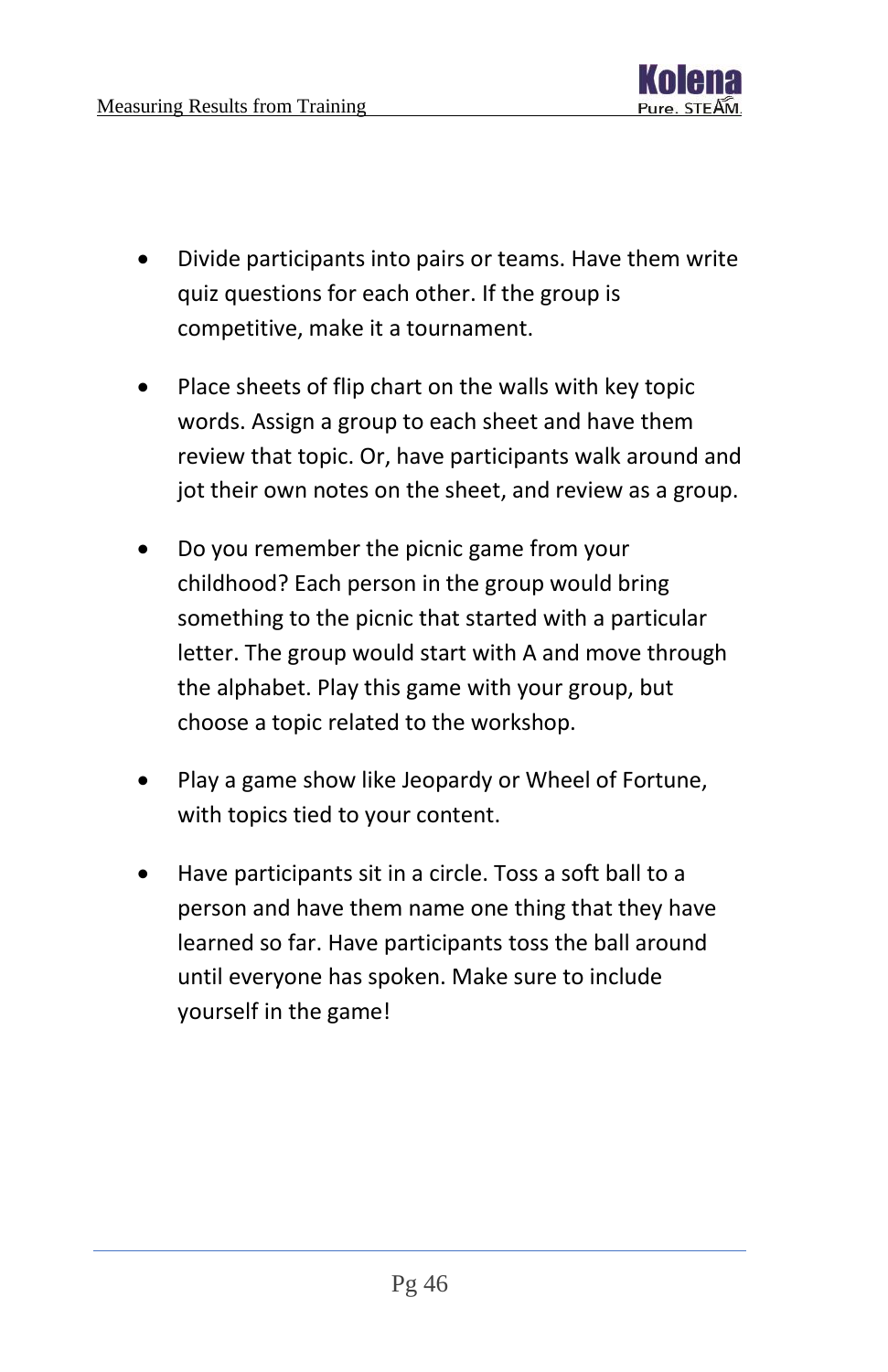

# **Skill Assessments**

Quizzes, questionnaires, and tests are great for evaluating many types of knowledge. However, you may need additional tools to evaluate changes in behavior, abilities, and attitude. Below is an introduction to some of the tools that can help you evaluate these types of learning.

**Demonstrations:** Demonstrations can be a very powerful teaching tool, particularly for complex tasks. One method is to demonstrate the desired task, and then have participants demonstrate it back to you. Or, place participants in groups or pairs and have them demonstrate the task to each other. Just monitor the activity to make sure that the information is correct.

**Role Play:** Role plays are often listed as participants' least favorite part of a workshop, but they are very helpful when learning new behaviors. Conflict resolution, mediation, negotiation, communication, and training are just a few of the topics where role plays can be helpful.

To make the most of role plays, try these tips:

- Give participants the option to take an active or inactive role.
- Have clear instructions and roles.
- Provide constructive feedback.
- Provide tip sheets on the behavior to be role played.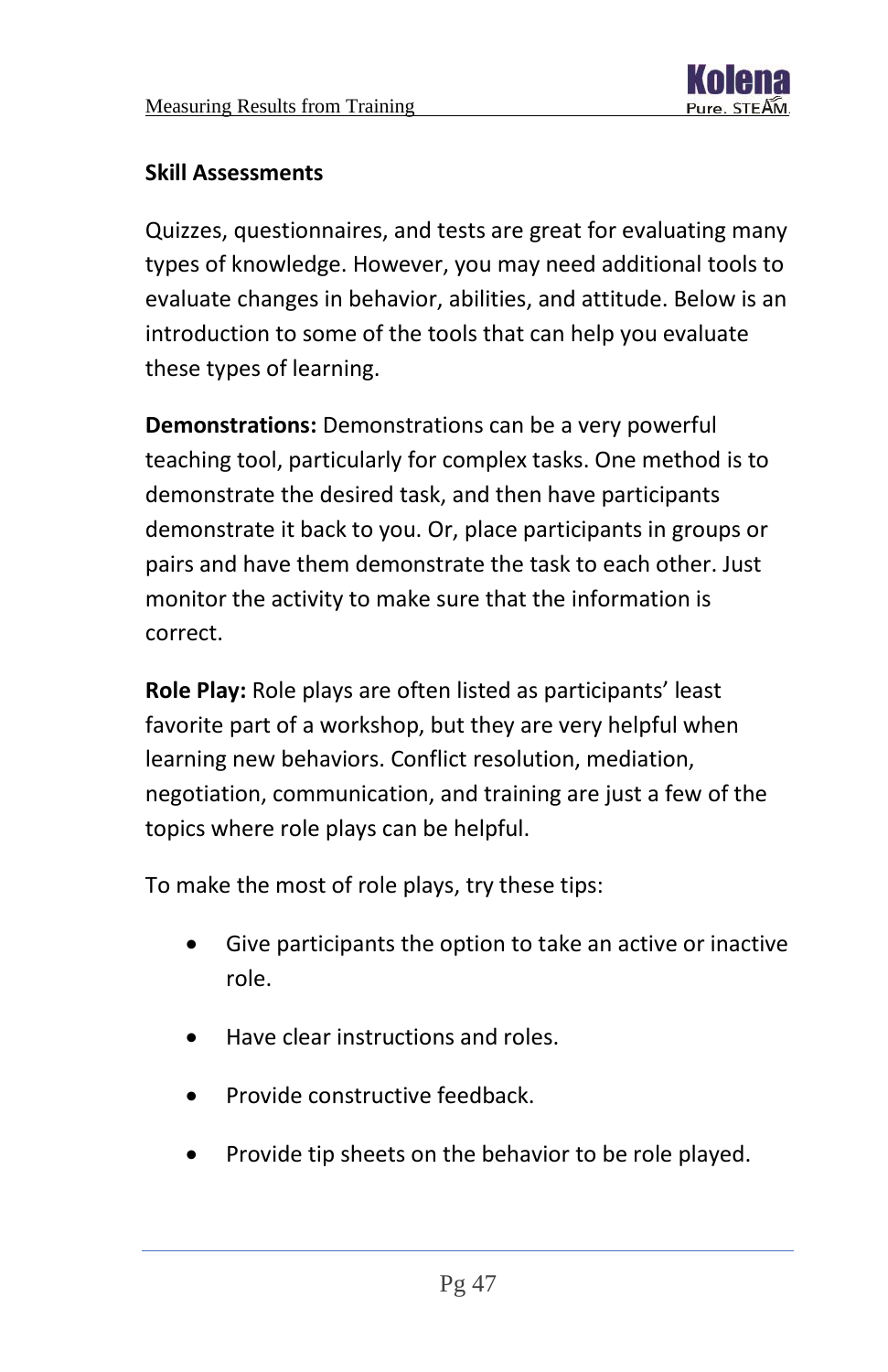

**Games:** Games can provide a fun yet educational learning experience for participants. Make sure to practice the game ahead of time and make sure that it truly helps participants practice the skill that they are learning. And don't forget – always have a backup plan.

**Simulations:** When they are well designed, simulations are excellent ways to assess how well a participant has learned a skill. They are particularly useful in situations where it is imperative that participants have excellent knowledge before going ahead with the real task, such as medical procedures or machine operation.

You can enhance the usefulness of these tools by adding a subjective rating system to them. For example, you could have a scorecard for demonstrations and role plays, or perhaps the simulator can provide a report on the user's success and failure rates.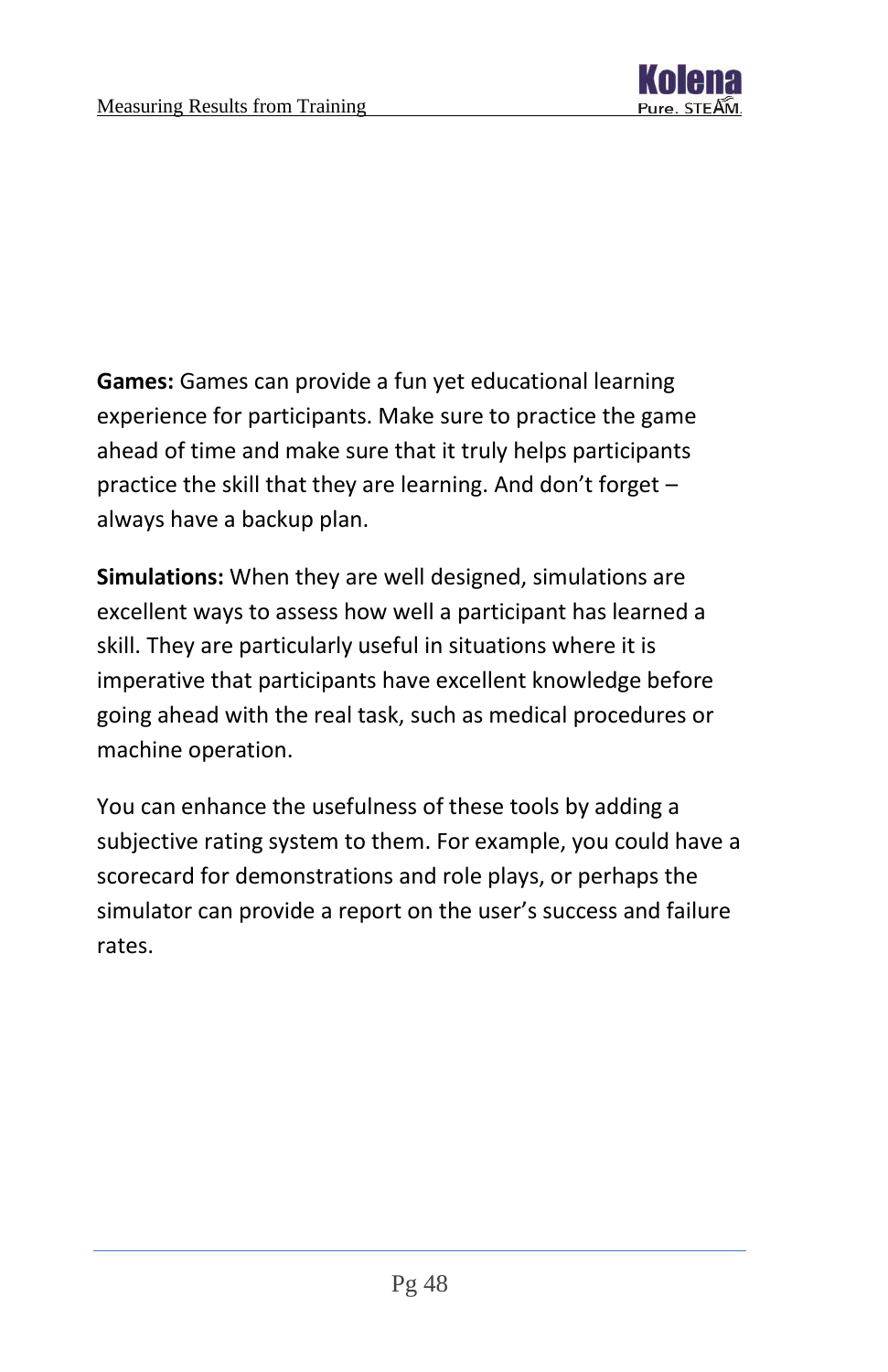

# **Practical Illustration**

Rose sank down in her seat. The trainer didn't make any sense to her. Rose got lost hours ago and had no hope of catching up. Julia watched her friend dissolve to practically nothing. Julia knew that Rose didn't understand. Julia grabbed a pen and started writing, setting her pen on fire. She had a fool-proof plan. Julia drew diagrams and crafted drafts. Rose felt like a fly on the wall, listening to a conversation in a foreign language. Julia slipped her notes to Rose. Rose's eyes grew wider than saucers as she read. Julia watched as Rose's face transformed. Rose went from utter confusion to a walking book of knowledge. Rose couldn't believe how the information finally fell into her lap. She understood it. Rose sat up in her chair, no longer confused.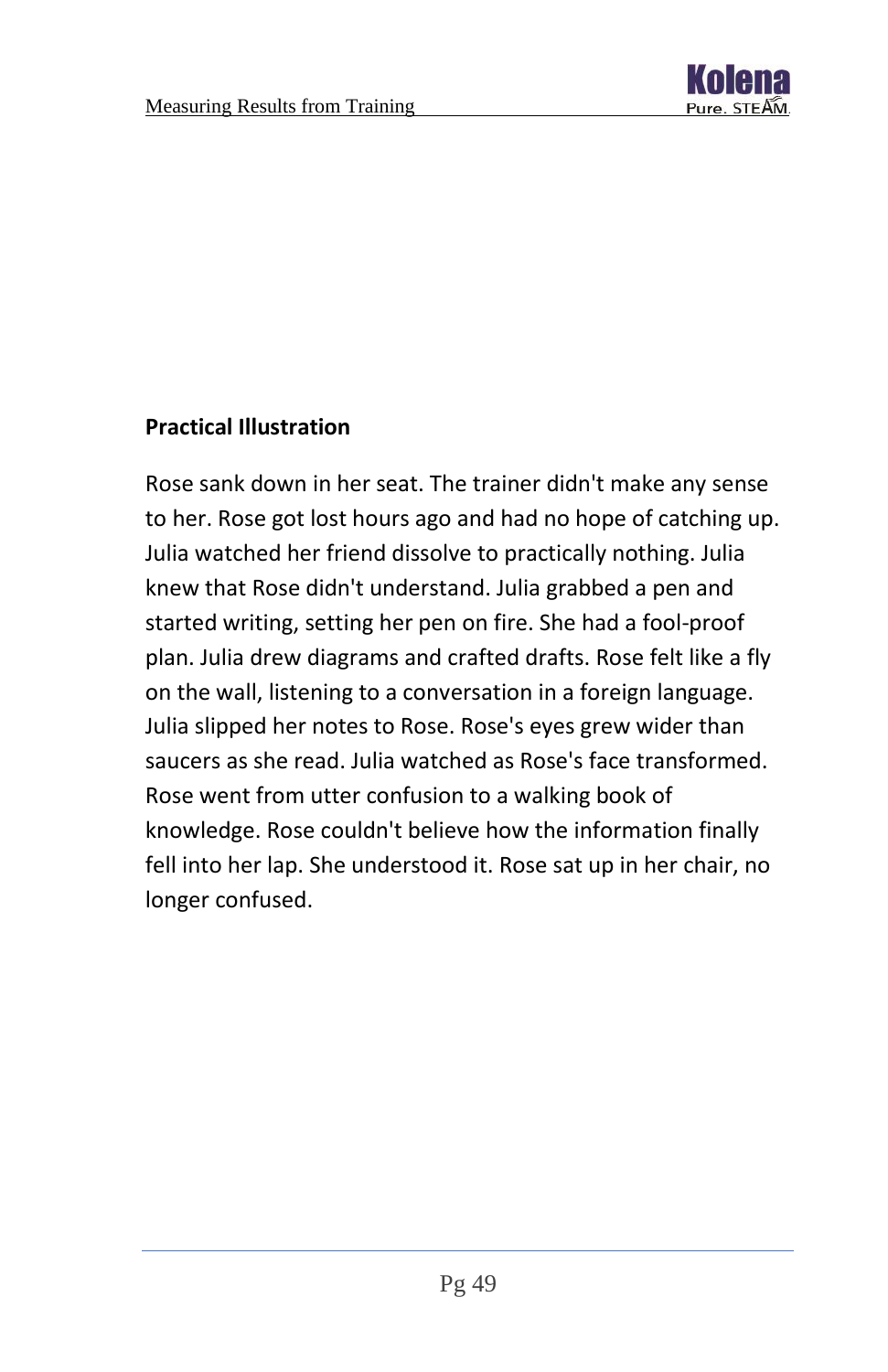

# *Life is a succession of lessons which must be lived to be understood.*

*Ralph Waldo Emerson*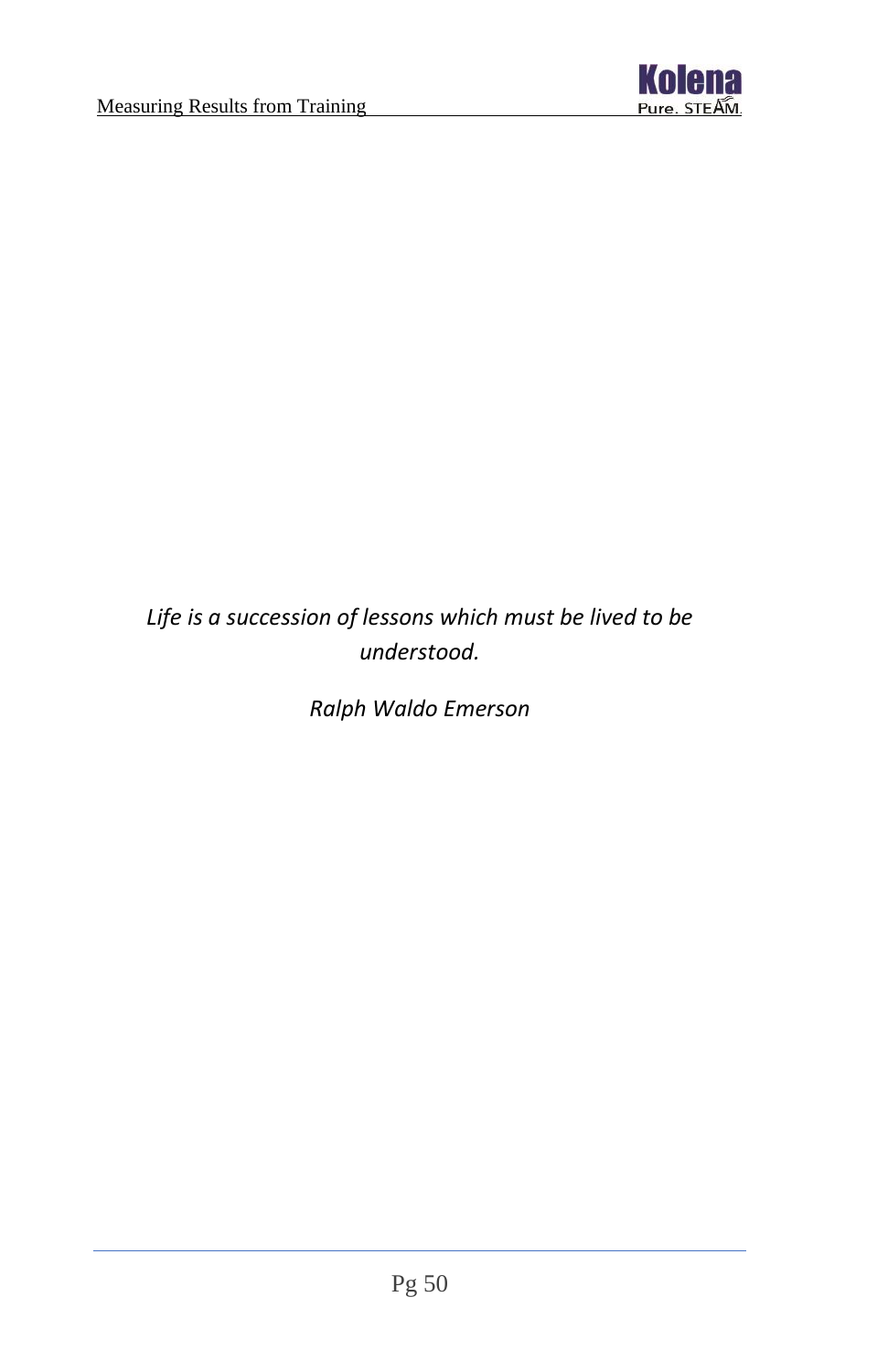

# <span id="page-51-0"></span>**Chapter Eight: Assessing Learning after Training**

Your evaluation plan should include evaluations after the training is finished. There are two reasons for this. One is that some skills take months or even years to develop. Another is that you want to make sure that the trainee continues to apply their knowledge after the training is completed.

# **Evaluation Timelines**

Use this matrix to determine what type of evaluation you should be performing at each time gate.

|                   | <b>Reactions</b> | <b>Learning</b> | <b>Behavior</b> | <b>Results</b> |
|-------------------|------------------|-----------------|-----------------|----------------|
| Immediately after | X                | X               |                 |                |
| training          |                  |                 |                 |                |
| A week after      |                  | x               | Χ               |                |
| training          |                  |                 |                 |                |
| A month after     |                  |                 | Χ               |                |
| training          |                  |                 |                 |                |
| Six months after  |                  |                 | Χ               | X              |
| training          |                  |                 |                 |                |
| Beyond six months |                  |                 | $\ast$          | $\ast$         |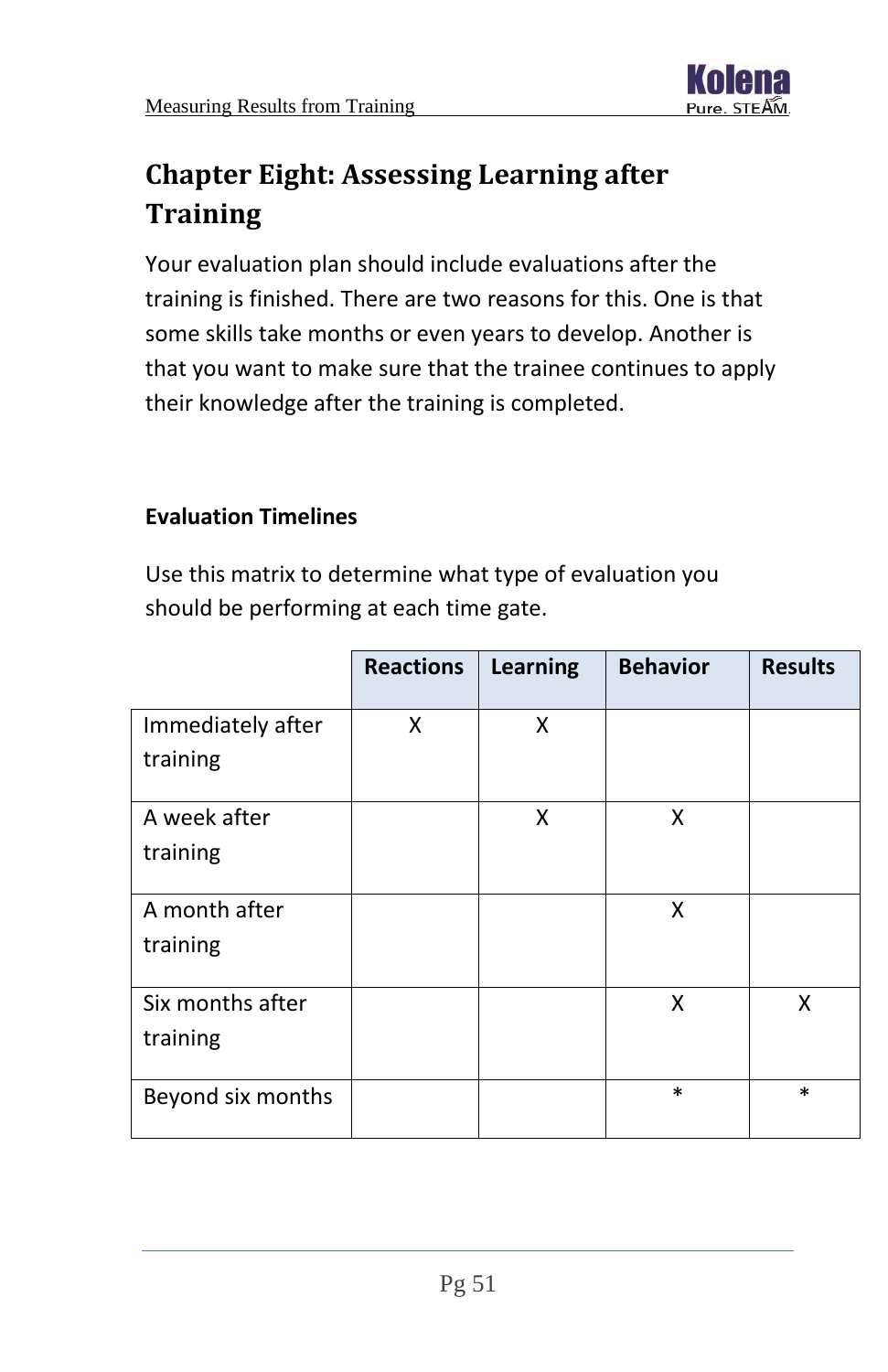

We have placed an asterisk for the timeframe of beyond six months because this time gate is optional. Usually, if trainees are displaying the required behavior at the six month mark and results are visible, then your evaluation can be complete. In some cases, however, you may need to track behaviors and results for a longer period of time.

# **Learning Journal**

A learning journal is an excellent tool to help participants track their progress after training. It can be as simple as a notebook or word processing file. Participants should make a daily or weekly entry summarizing what skills in training they used, what challenges they encountered, how they handled those challenges, and any relevant information they learned.

For maximum effectiveness, try these tips:

- Provide trainees with a template to use.
- Ask trainees to fill out the journal at a particular time (i.e. daily, weekly, bi-weekly, etc.).
- Set up check-in points with you, a buddy, or their supervisor.
- Encourage trainees to use the journal to identify points for further learning.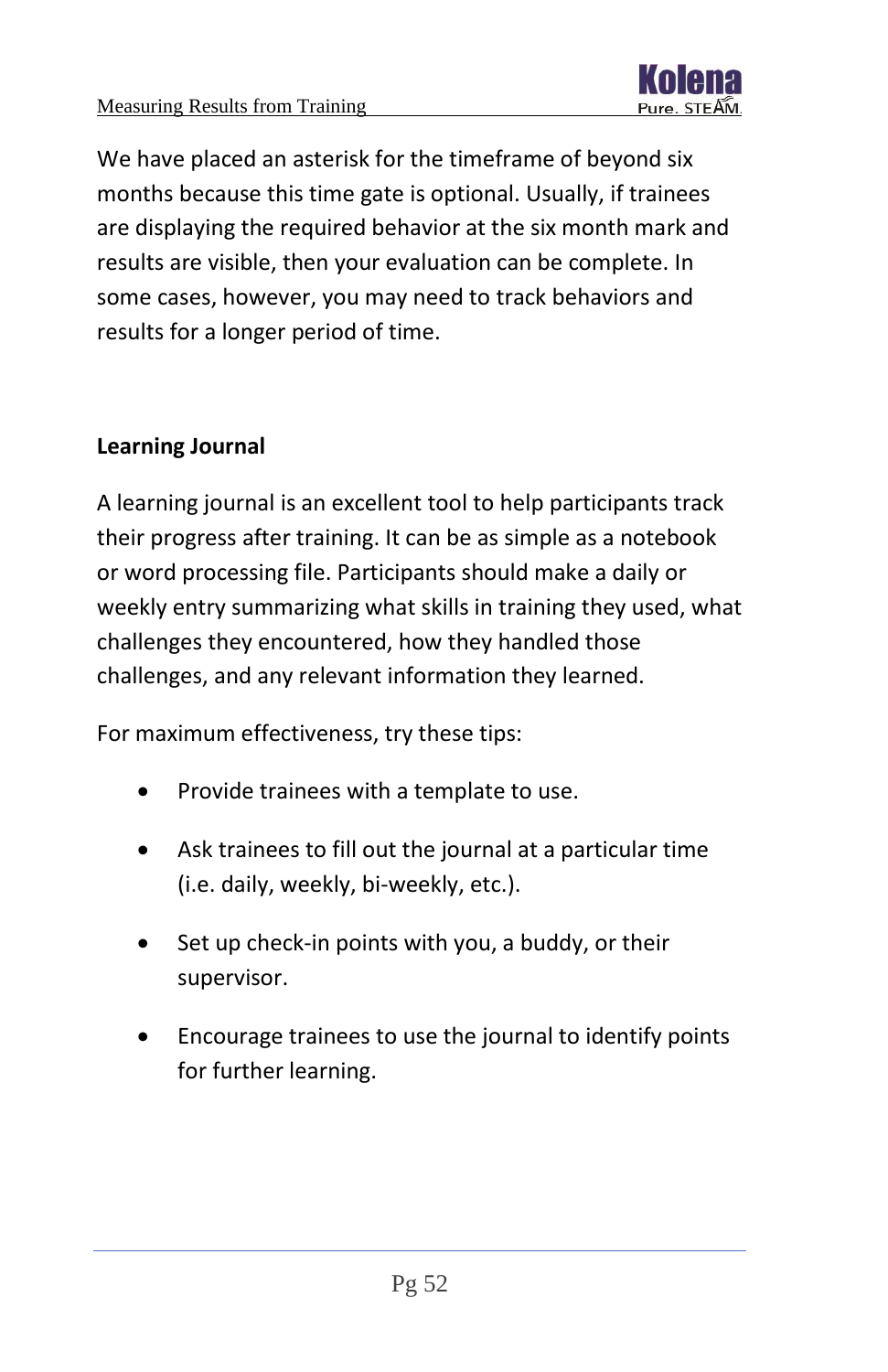

# **Additional Methods of Evaluation**

Many of the other methods of evaluation that we have already discussed can be used to assess learning , including:

- Quizzes and tests
- 360 degree feedback
- Self-analysis or supervisor analysis
- Metrics tracking
- Workplace observation
- Follow-up meetings

Remember, evaluations should be:

- Easy to complete
- Effective
- Not time consuming
- Measurable
- Consistent
- As objective as possible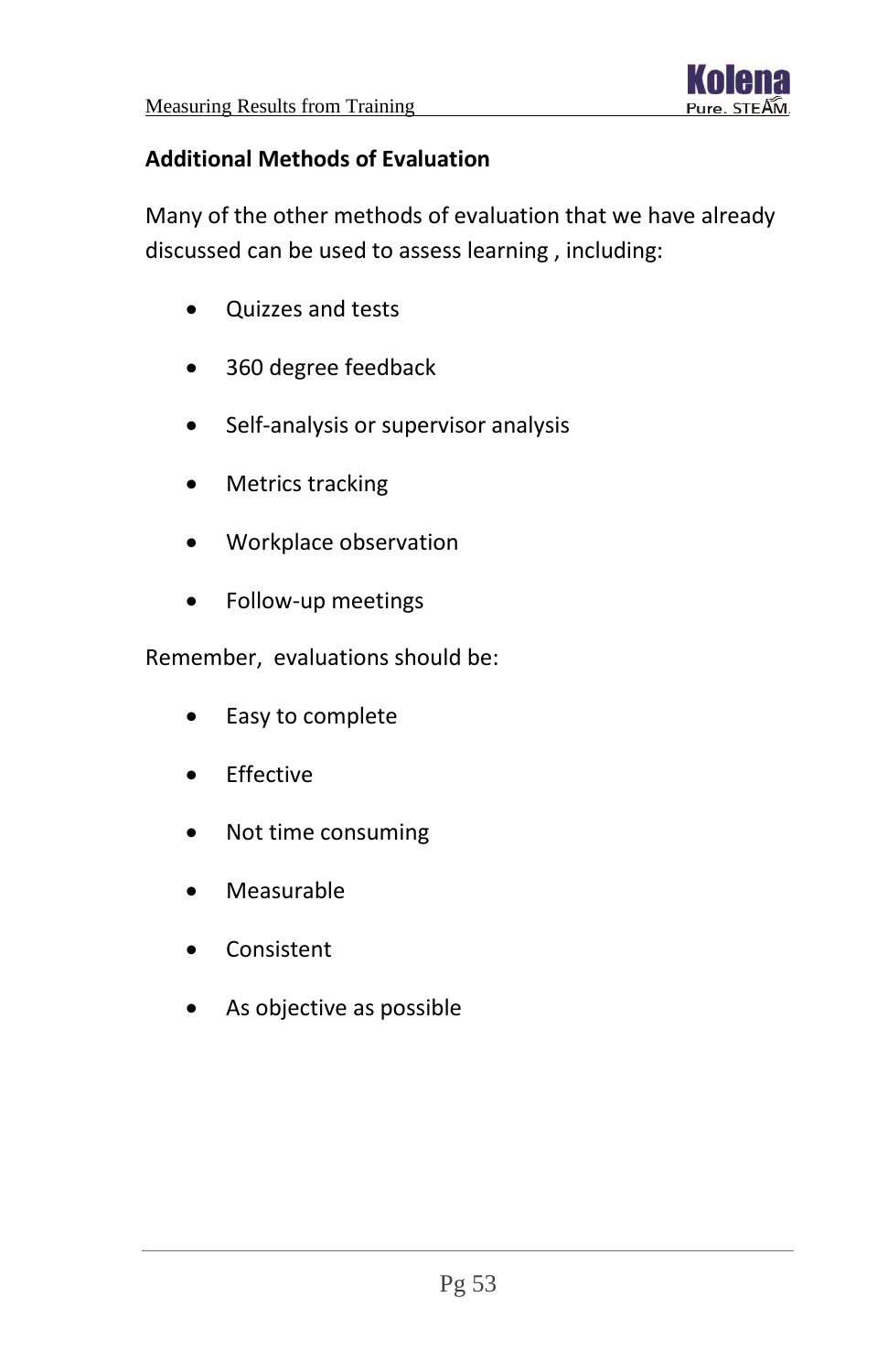

# **Practical Illustration**

Roland's eyes were spinning. His brain felt overloaded. Roland spent what felt like years in training and his head wanted to explode. Roland captured the attention of this coworker Michael. Michael shook his head. He couldn't believe his eyes. Roland struggled to balance the old information with the new information. Michael raced to his rescue, offering a hand. Michael helped Roland to juggle all of the information and put it in some logical order. Roland nearly toppled over as Michael removed each layer of information and tucked it into it's rightful place. Roland felt the pressure lift right off his back as Michael continue removing one layer after another. Roland could see the bigger picture now and knew just what to do.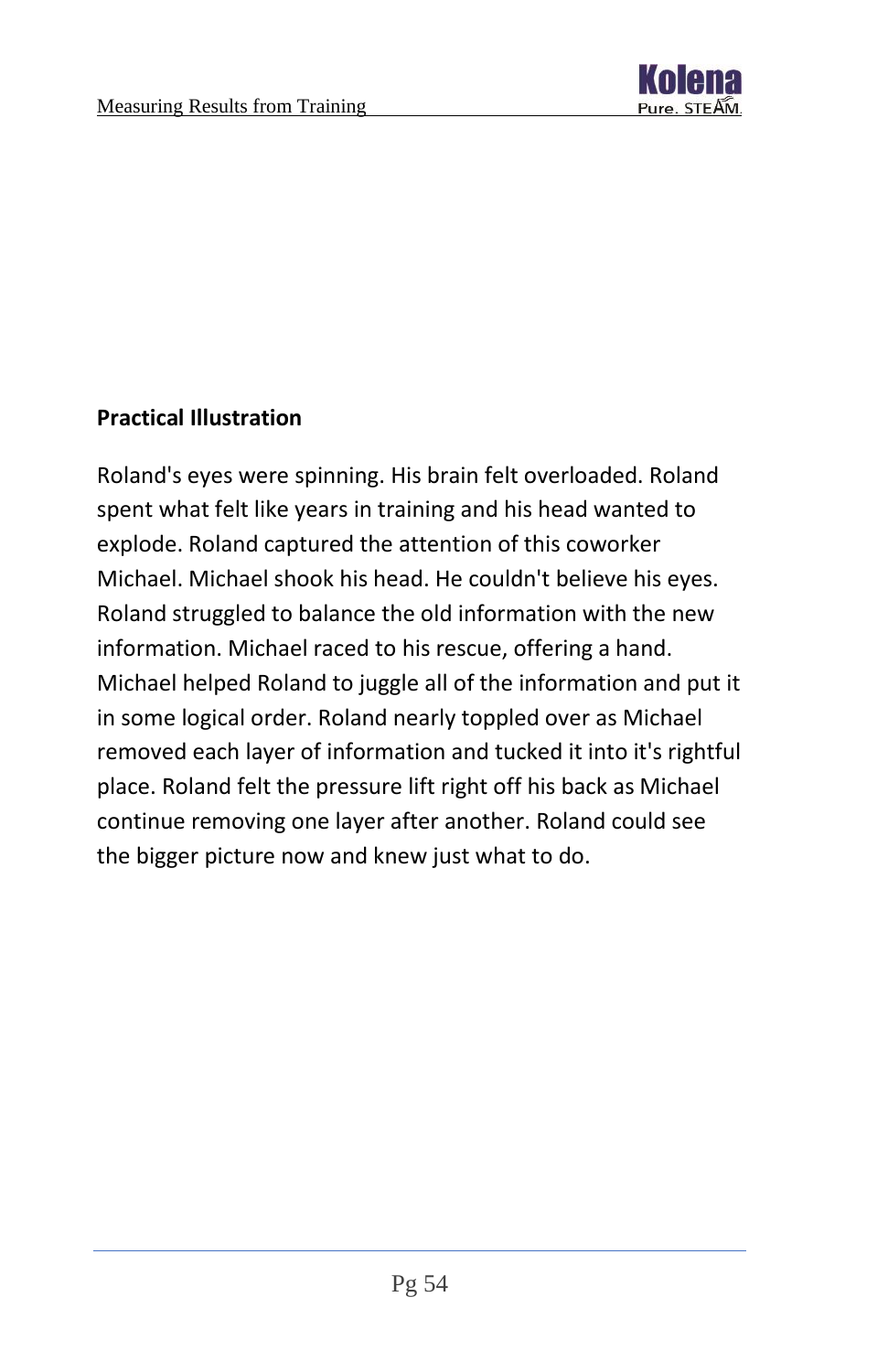

# *Live as if you were to die tomorrow. Learn as if you were to live forever.*

*Mohatma Gandhi*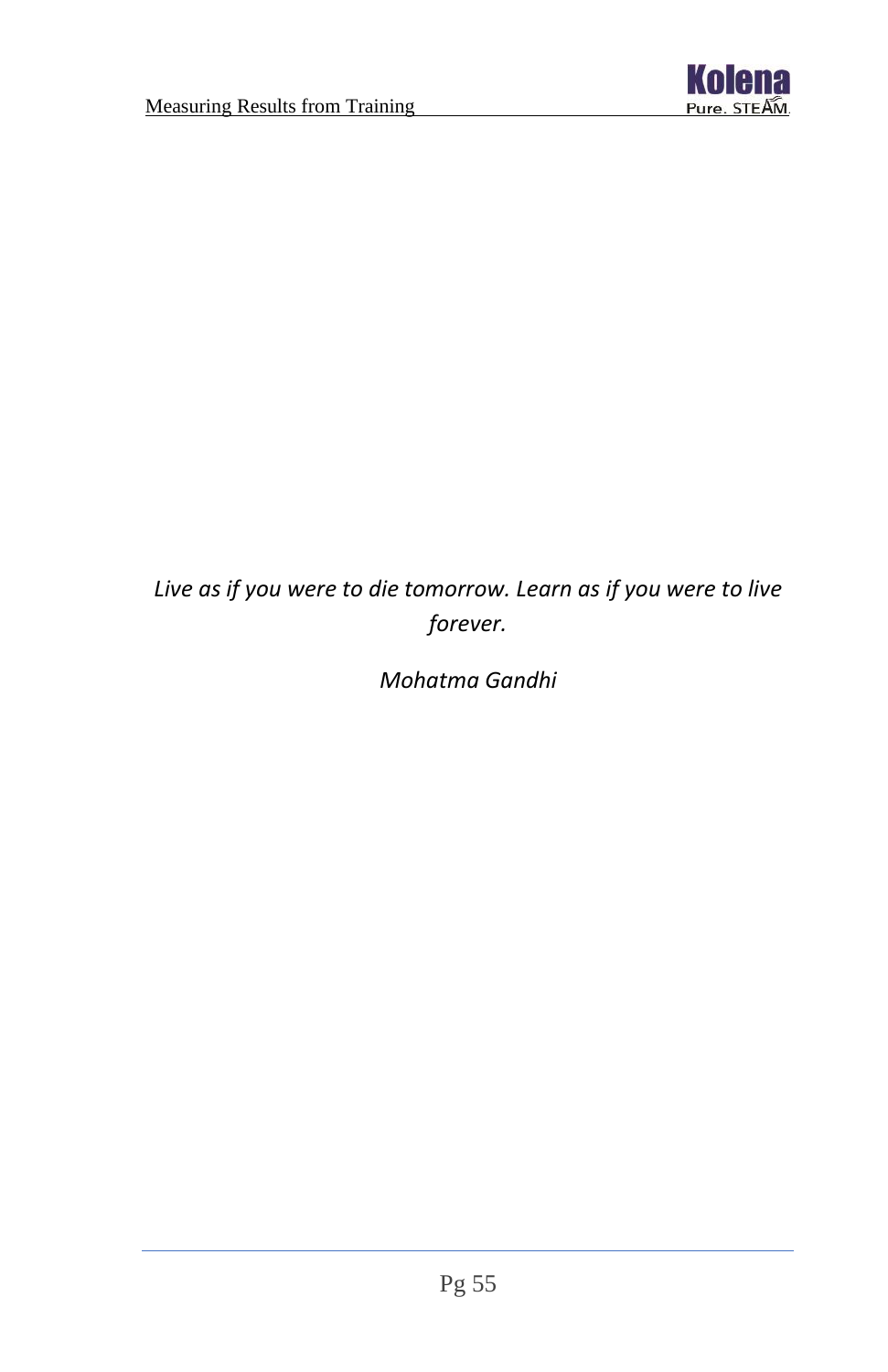

# <span id="page-56-0"></span>**Chapter Nine: The Long Term View**

In rare cases, you may need to evaluate participant progress beyond six months post-training. This module will give you some guidelines for those situations. Patience and an understanding of how long some changes take will provide an excellent base is long term evaluations are required.

# **Creating a Long Term Evaluation Plan**

When creating a long term evaluation plan, make sure the following points are covered:

- Delegate long-term evaluation to the appropriate supervisors.
- Build a system where supervisors are accountable for evaluations.
- Have an organizational champion to follow up and make sure evaluations are done on time.
- Check in with the organization to make sure the evaluation strategy is working. If it's not working, change it!
- Get executive support for your plan.

Remember, evaluation does cost time and money, so evaluations past the six month mark should only be part of the evaluation plan when absolutely necessary.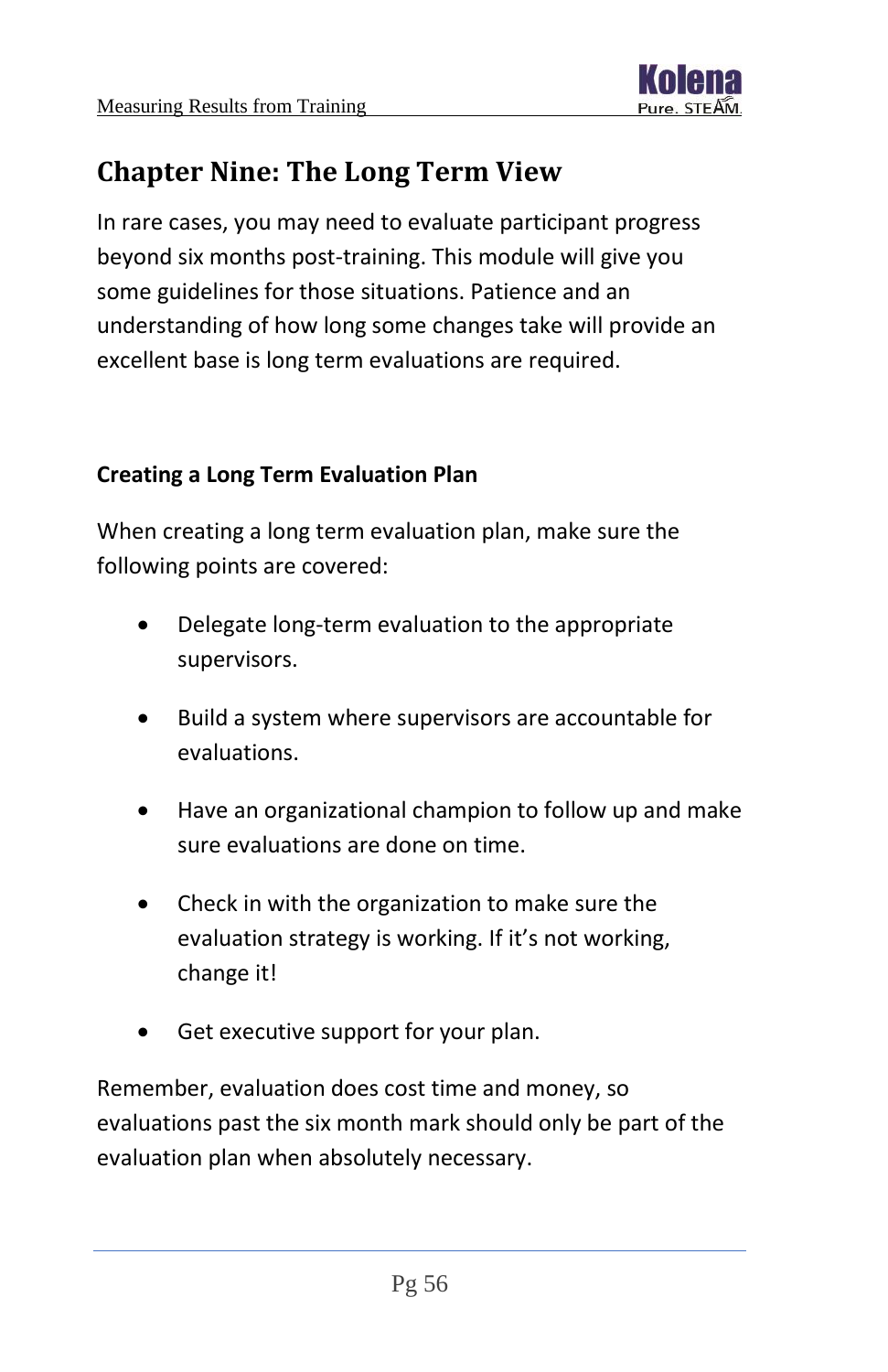

# **Methods of Evaluation**

The following tools are most effective for long-term evaluations:

- Repeated assessments
- 360 degree feedback
- Knowledge re-testing
- Metric tracking
- Structured observation and interviewing

Long-term evaluations must be built carefully, with a focus on measurability, sustainability, and consistency.

#### **Documenting Lessons Learned**

At the end of your evaluation period, you should take time to document what went well with your evaluation plan and what you would do differently next time. Then, when building your next evaluation plan, keep this feedback in mind.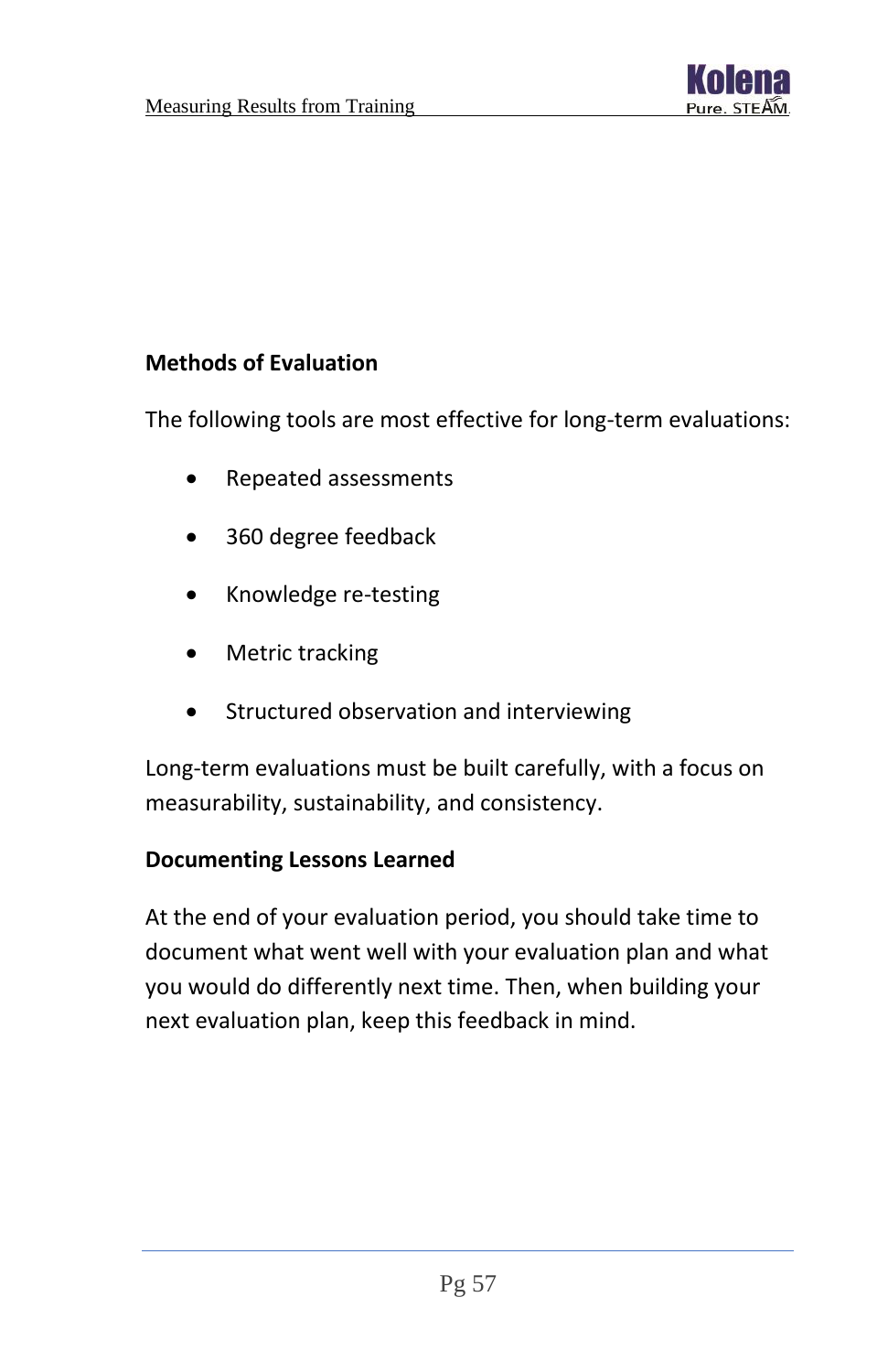

Questions you ask yourself include:

- What went well?
- What could have gone better?
- What did I learn?
- What is one thing that I will definitely do again?
- What is one thing that I will definitely not do again?
- What changes did I have to make to my plan during its execution? Why were these changes necessary?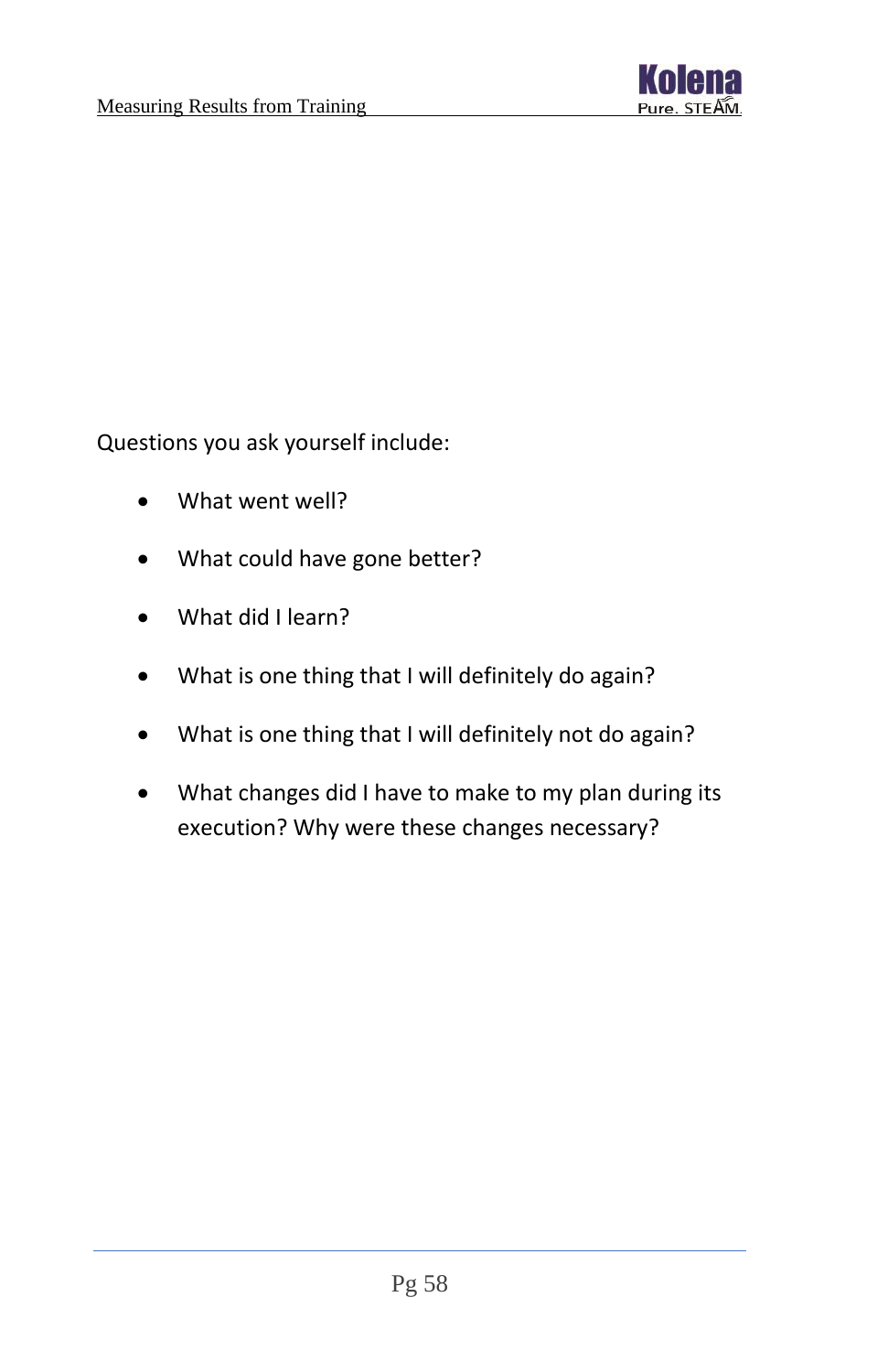

# **Practical Illustration**

Otto felt his head spinning. Time moved too slowly. He could himself growing older as the clock ticked in his head like the sound of a beating drum. Otto counted the seconds until he could measure the results of his work. Tom tried to distract Otto. Tom spoke a mile a minute, trying to fill the empty spaces with his words. Otto had already pulled his hair out and would soon hit a brick wall if time didn't fly quickly. Otto paced and stopped, then, paced and stopped. Time wouldn't budge. Tom pulled every trick out of his hat and couldn't keep Otto interested. Tom started pacing too. After they nearly burned a hole in the carpet, Otto had an idea. He ran around frantically and made notes on his hand. He needed a time line to guide him through the process. In less than ten minutes, he had one.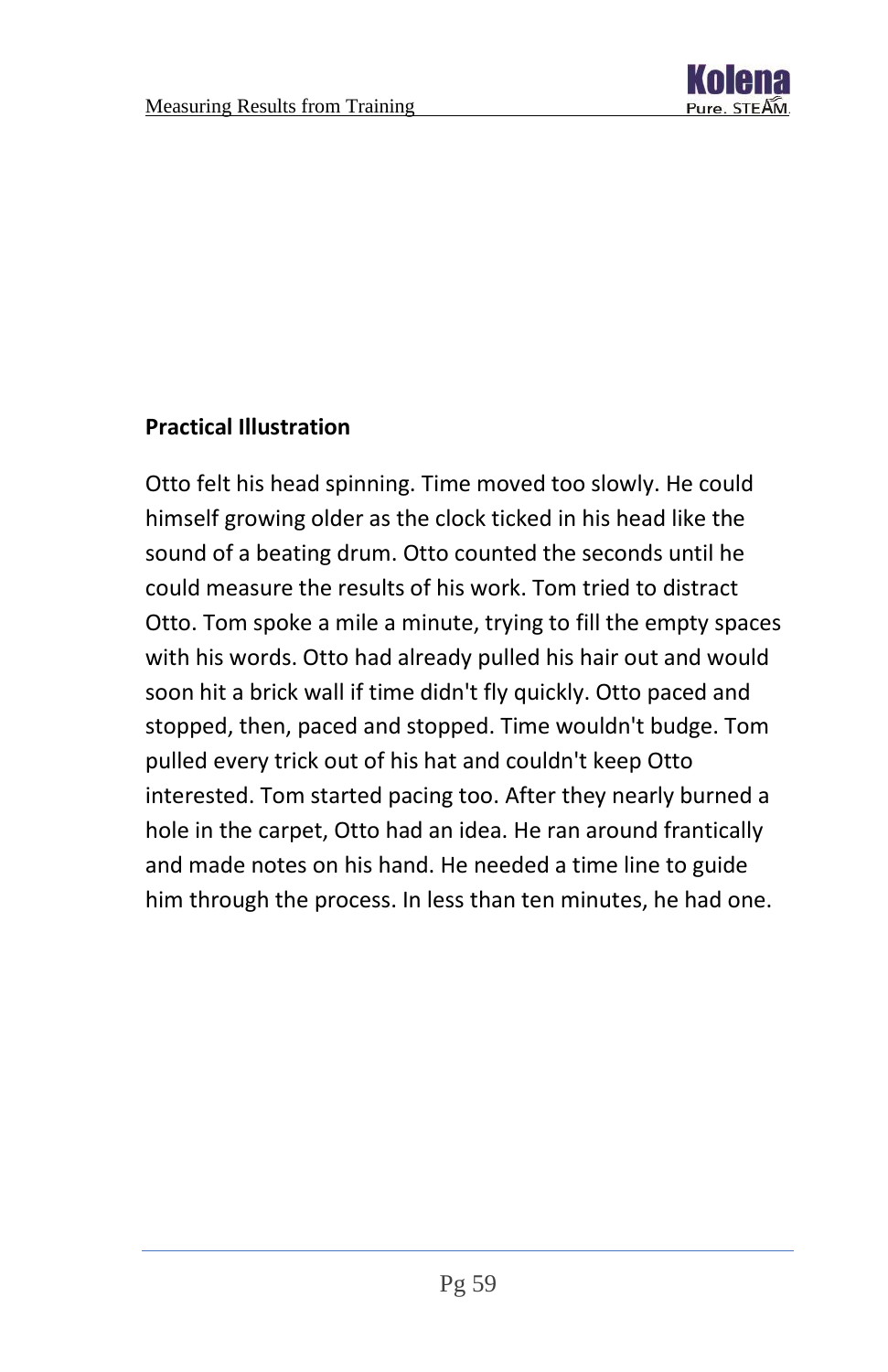

# *An organization's ability to learn, and translate that learning into action rapidly, is the ultimate competitive advantage.*

*Jack Welch*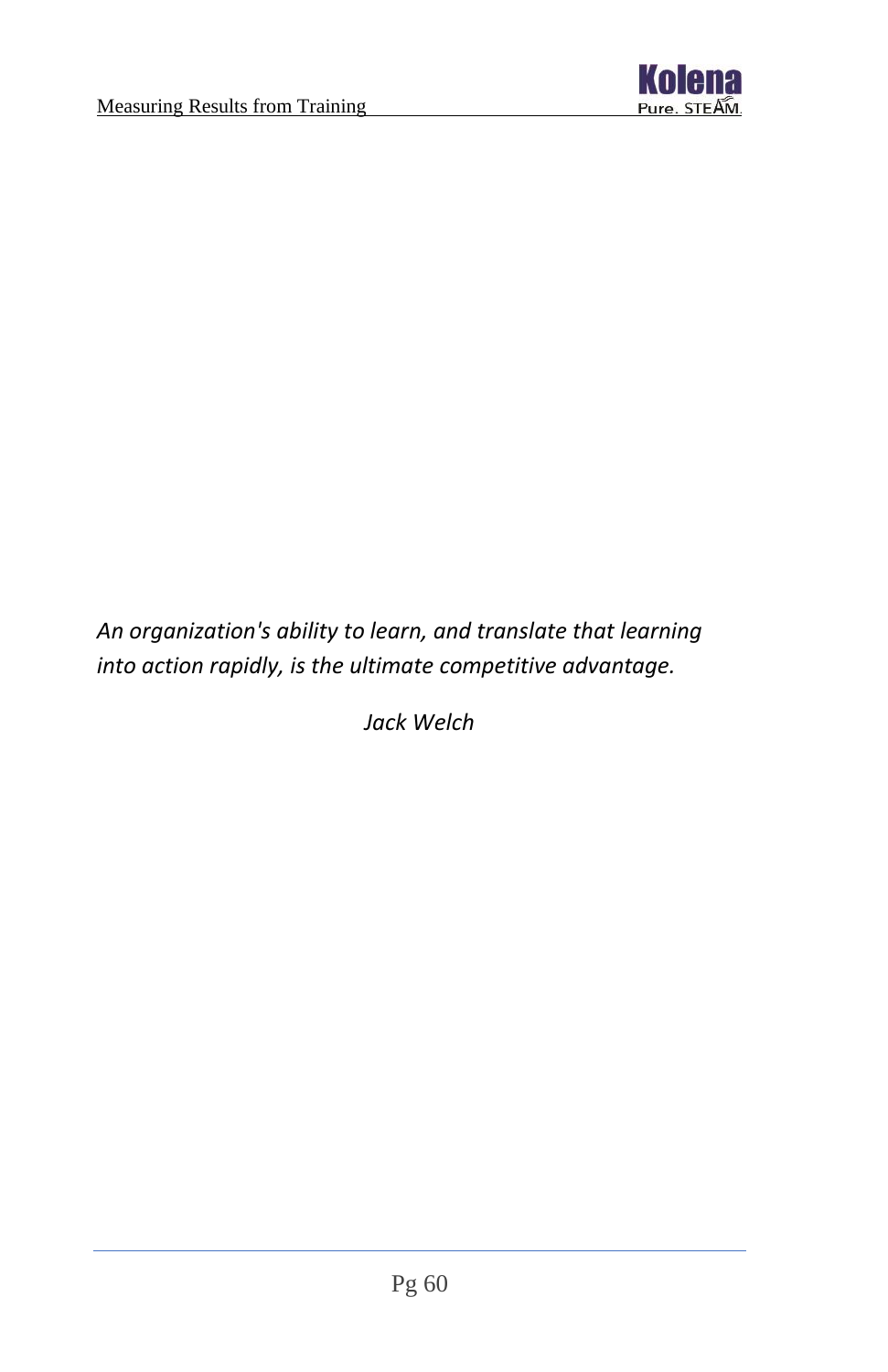

# <span id="page-61-0"></span>**Chapter Ten: Calculating the Return on Investment (ROI)**

Companies often spend a lot of money on training, so it only makes sense that they will want to see what they got back from the training. In some cases, this may be easy – you may be able to see a drop in hard numbers (like product defects, customer complaints, or days absent) as a result of your training. In other cases, the benefit might involve something much harder to calculate, like reduced stress, improved teamwork, or better communication. This module will show you how to calculate the return on investment (ROI) for any training program.

# **A Basic ROI Formula**

The basic ROI formula looks like this:



The result will give you a percentage.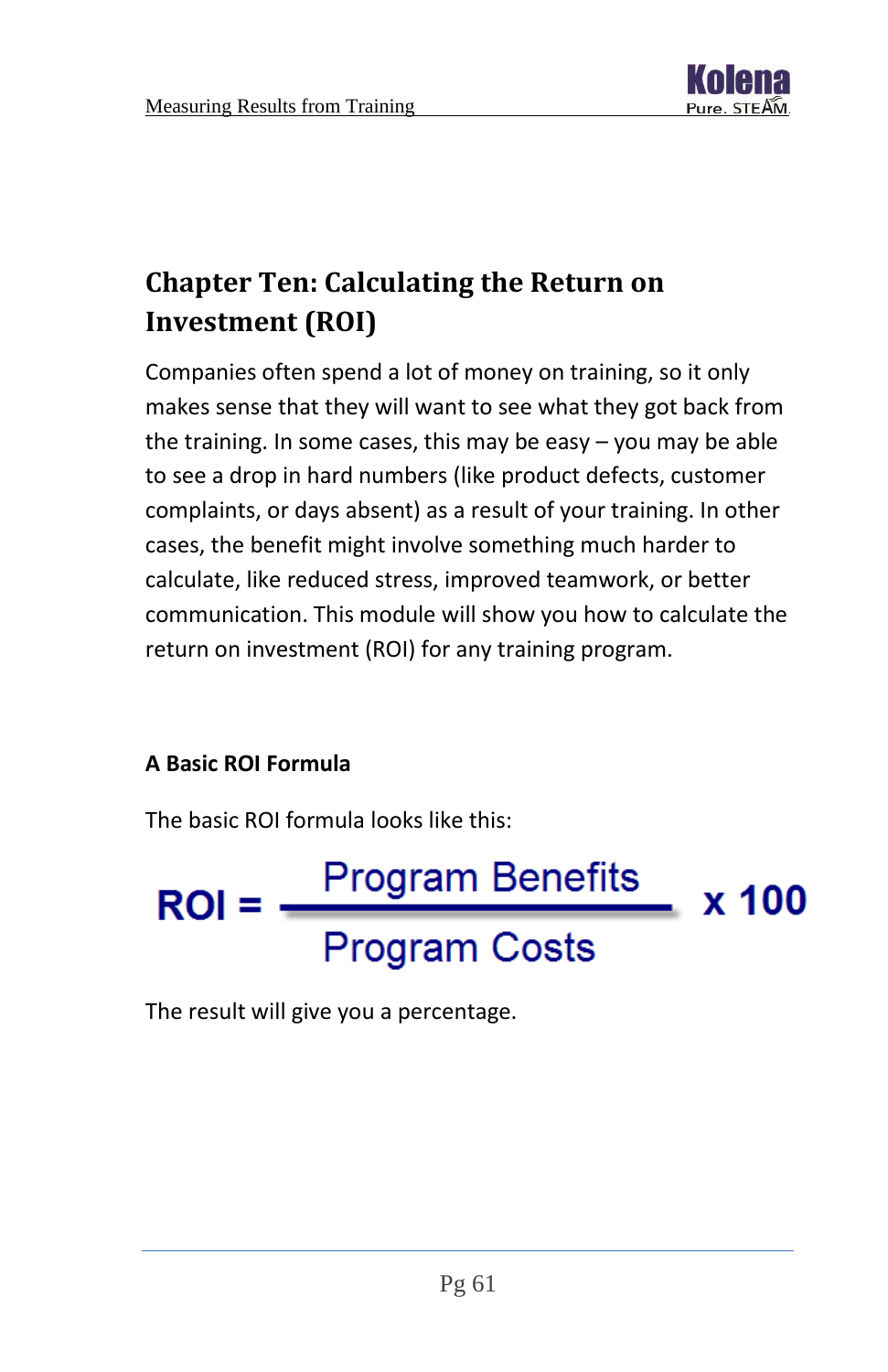

# **Identifying and Measuring Tangible Benefits**

Tangible benefits are those with a number attached to them. Some examples include:

- Rate of absenteeism or turnover
- **Sales**
- **Profits**
- Number or dollar value of returns
- Number or percentage of customer complaints
- Length of downtime (due to accidents, machine failure, etc.)
- Production volume
- Error or defect rate
- Customer and/or employee satisfaction
- Response time

When gathering these metrics, make sure to gather information for a few months before and a few months after the time period that you are measuring, as well as data for the same time period in years previous. You will also want to be aware of external factors that could affect your data, such as weather, economic conditions, and changes in the company.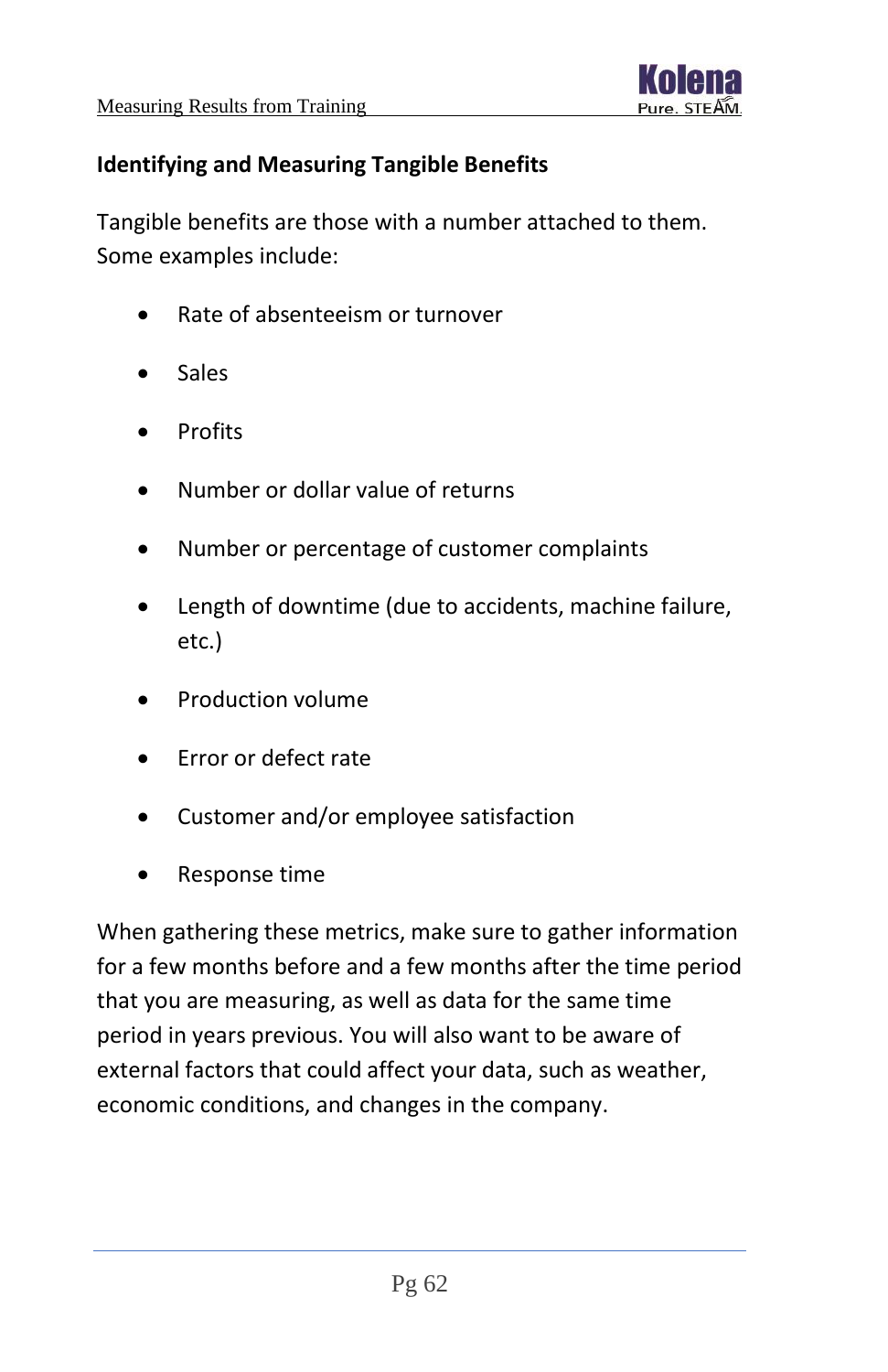

# **Identifying and Measuring Intangible Benefits**

Training often provides more intangible benefits, such as better communication, improved anger and stress management, clearer writing skills, or more effective time management. It can be hard to put dollars and cents value on these skills; however, we are often asked to do so to prove that the training has been worthwhile.

Here are some ways to convert intangible benefits to hard numbers:

- Calculate the time saved in hours and multiply by the person's hourly wage
- Tie the intangible benefit to a tangible benefit

# **Calculating Total Costs**

Our next step is identifying the cost of the program. This should include:

- Employee salaries paid while they were attending the program
- Trainee expenses such as food, hotel, and transportation
- Cost of materials and facility for the program
- Facilitator cost before, during, and after the program
- Development and licensing costs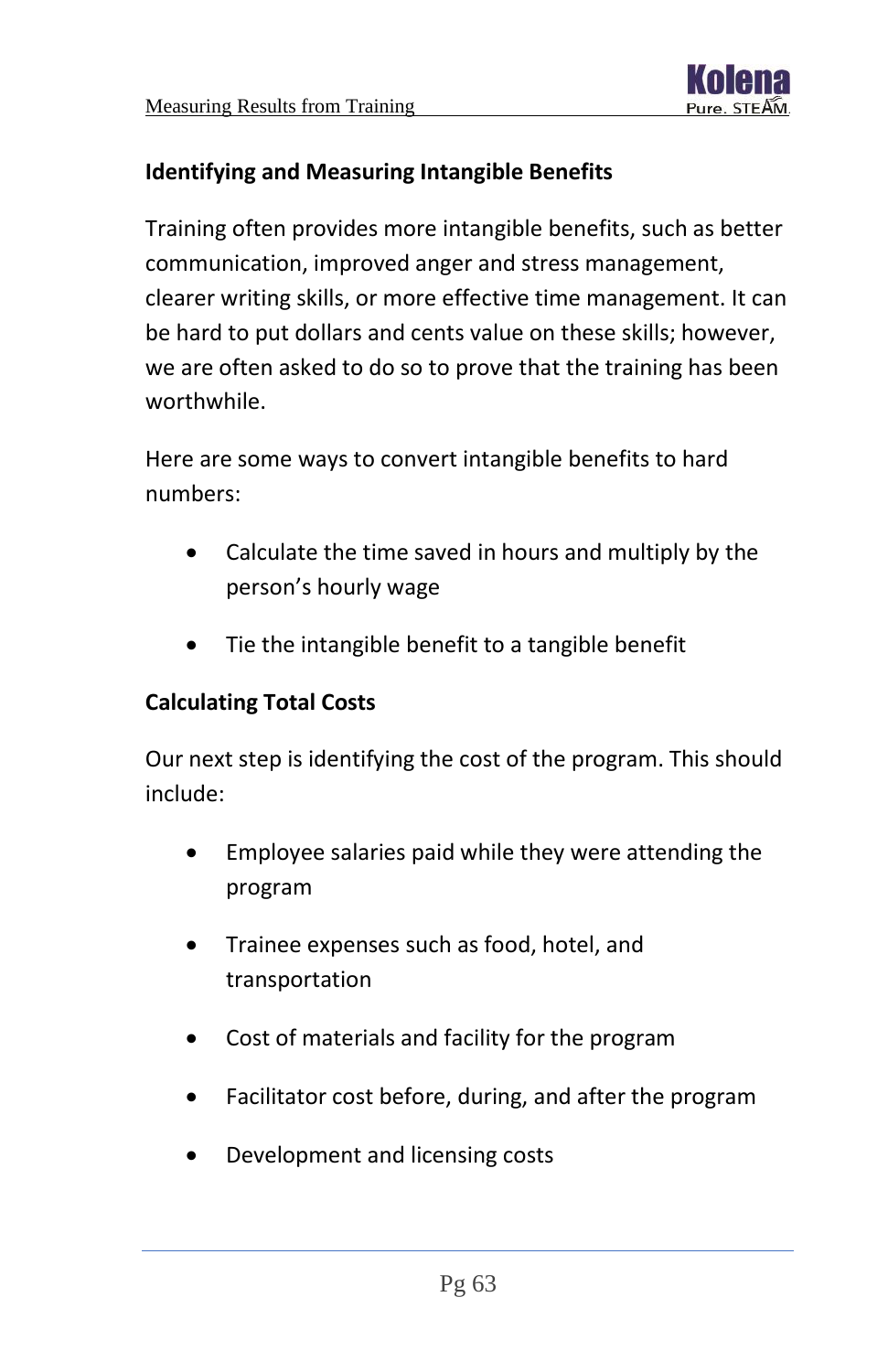

• Administrative costs

#### **Making a Business Case**

All of the evaluations and measurements that you perform before, during, and after a training session should give you quantifiable, consistent information about the training that you performed. This information will help you:

- Improve your training programs
- Have confidence in yourself as a trainer
- Gain support for your programs

You can also use this information when building a business case or proposal for your next training program. A business case usually has the following items:

- Executive Summary
- Background Information (to provide context)
- Needs Analysis
- Recommendations
- Anticipated Benefits
- Estimated Cost
- Next Steps
- References and Supporting Materials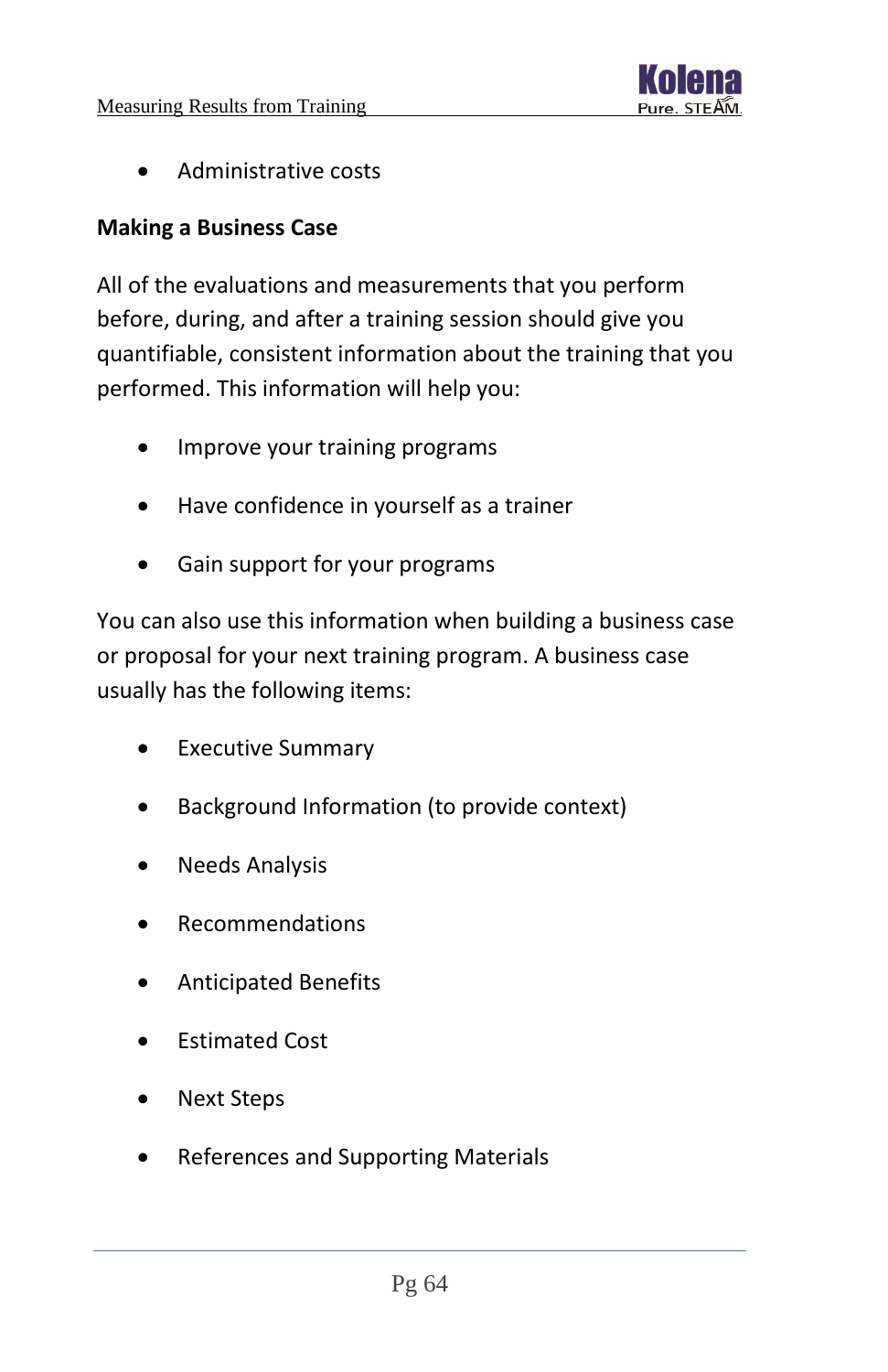

# **Practical Illustration**

Jennifer watched her hard-earned money go down the drain. Jennifer's wallet had grown thin. It felt like her money just flew out of her hands and out the window. Jennifer couldn't wait to see the return on her very lofty investment. Jennifer usually kept a close eye on all of her finances. When she put everything including the kitchen sink into her company's training program, she had no idea what a tight squeeze it would put on her bottom line. Jennifer chomped at the bit, waiting to see positive results. Finally, a little bird from the office arrived with good news. Profits were on an upswing and production had doubled. Jennifer jumped for joy at the sound of that. Her investment had paid off.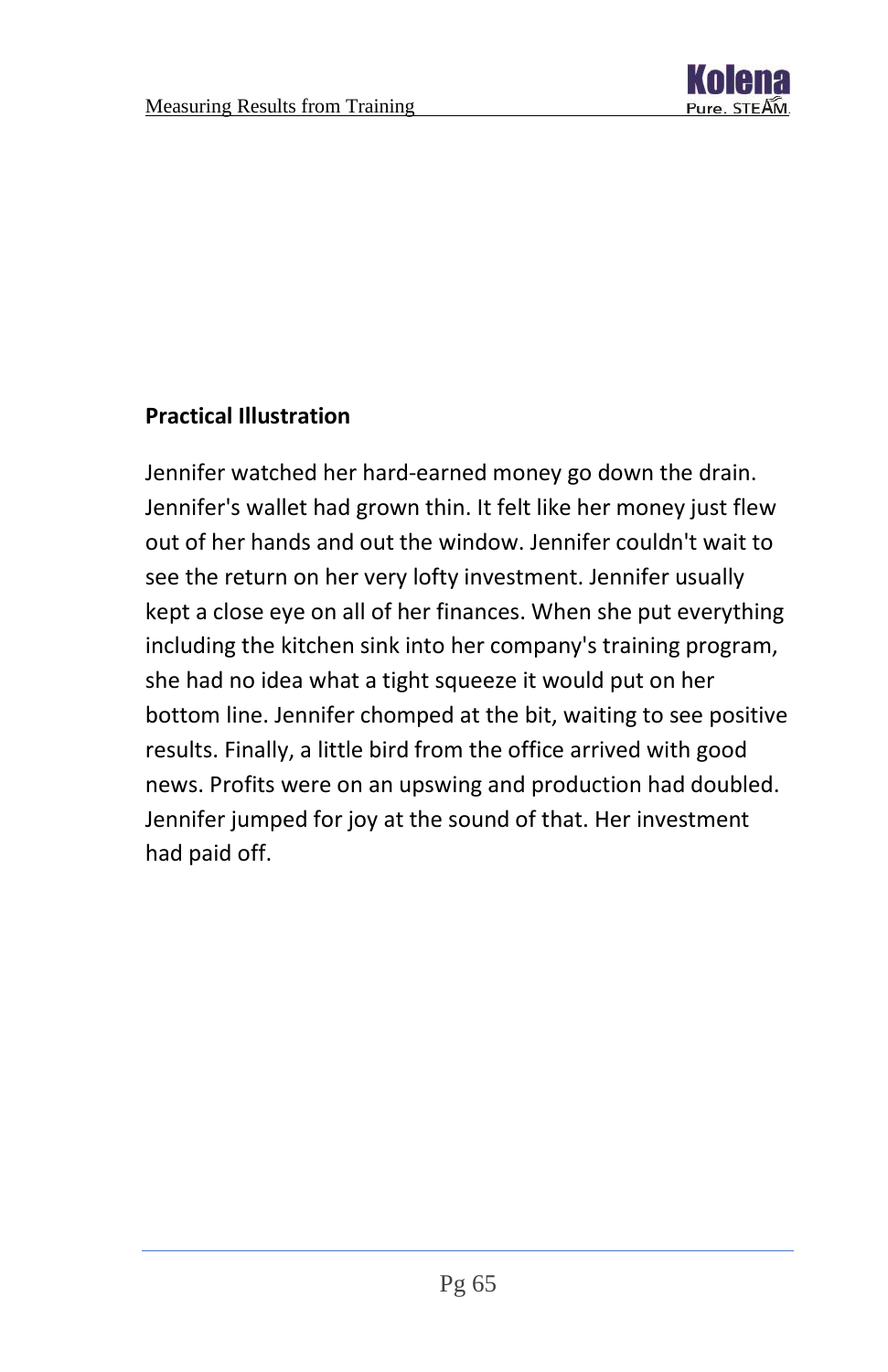

*Experience is the name everyone gives to their mistakes.*

*Oscar Wilde*